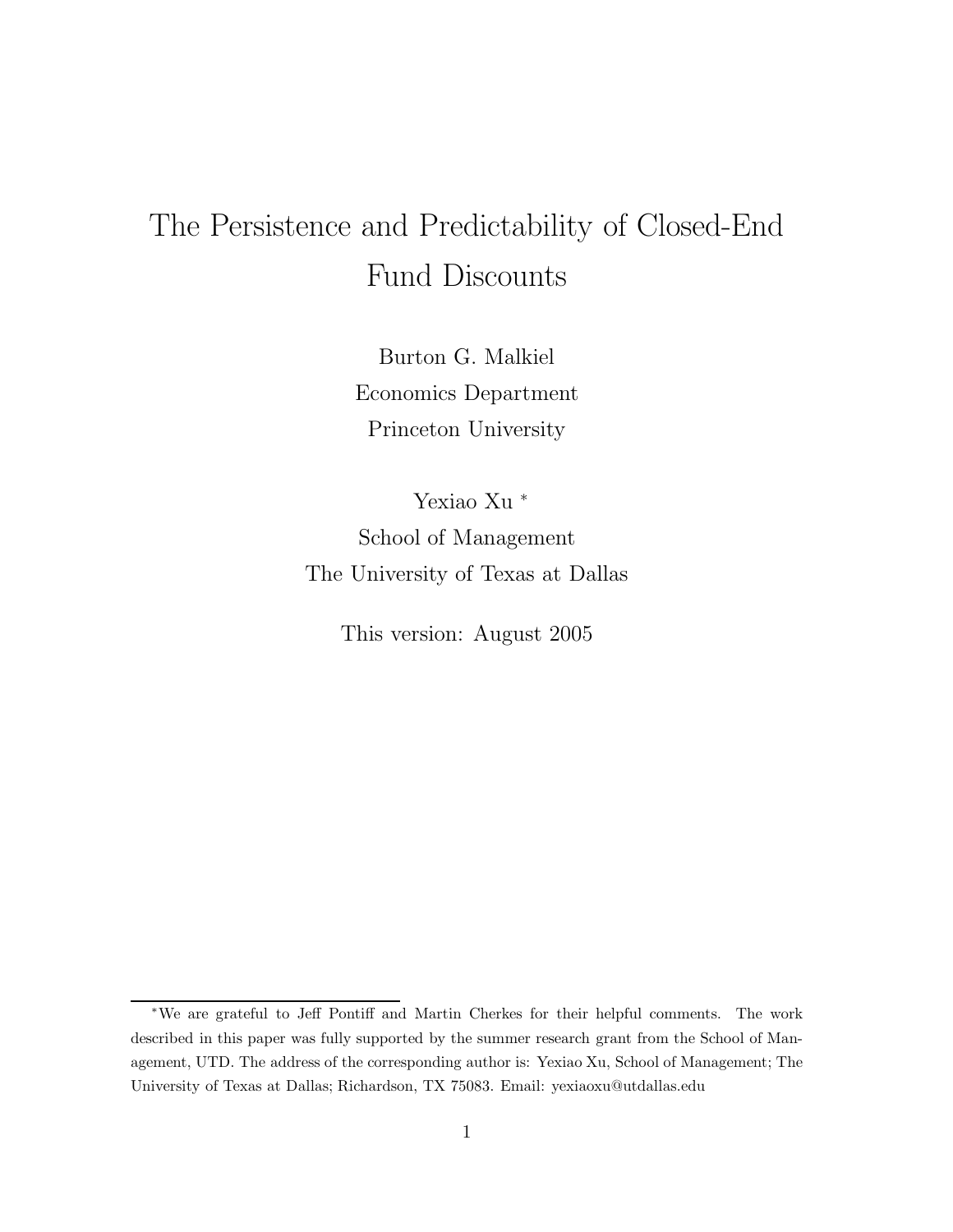# The Closed-End Fund Discount Persistence and Predictability

#### **Abstract**

It is well-known that the level of closed-end fund discounts appears to predict the corresponding fund's future returns. We further document that such predictability decays slowly. The popular explanations, including the tax effect, investor sentiment risk, and the funds's dividend yield, do not fully account for the observed predictability. At the same time, discounts are very persistent especially on an aggregate level. Using an  $AR(1)$  model for discounts, we demonstrate that such predictability is largely due to persistence in discounts. Our calibration exercise can produce most characteristics of an aggregate equity close-end fund index over the ten year period from 1993 to 2001. A crosssectional study links discount persistence to rational factors such as expense ratios, dividend yield, unrealized capital gains, and turnover. In addition, we document a second independent source for predicting fund returns from large stock portfolio returns. This evidence suggests that the well-known lead lag relationship between large stocks and small stocks also exists between NAV returns and fund returns. Finally, we find no evidence for "excess volatility" on the aggregate level both for conditional and unconditional volatility.

**Key words**: closed-end fund, cross-correlation, discount, excess volatility, investor sentiment, large stocks, persistence, small stocks, turnover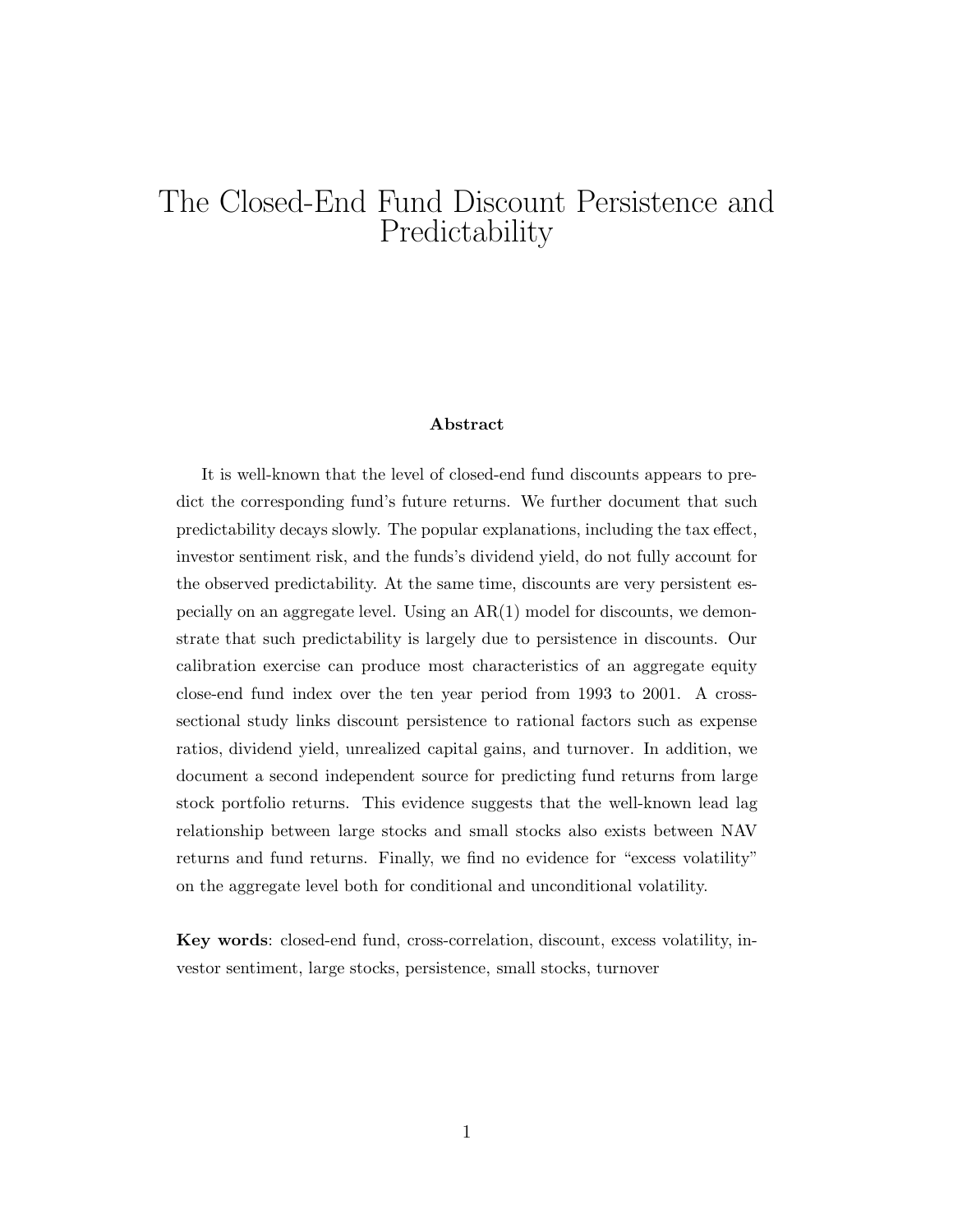## **Introduction**

One of the most enduring conundrums in the field of finance is generally described as "the closed-end fund" puzzle. Unlike a regular (open-end) mutual fund, which sells new shares at net asset value (in some cases plus a sales charge) and also redeems shares at the net asset value (in some cases minus a redemption fee), a closed-end fund issues a fixed number of shares that then trade in the stock market just like an ordinary stock. Holders of shares who wish to liquidate must sell their shares to other investors. The shares are typically issued at net asset value (NAV) plus a fee to defray underwriting costs. Thus, the fund begins life selling at a premium. But typically, within months, the stock of the fund persistently sells at a discount to NAV. This persistent discount appears to violate the law of one price and constitutes the closed-end fund puzzle.

If we believe that the stock market is largely efficient, the assets hold by a closedend fund should be priced correctly. The closed-end fund investors should also price these assets in the portfolio that is the fund, in the same way. In other words, if both investors in the underlying assets and investors in the closed-end fund are similar, and there are no market imperfection or market frictions, there should not be a discount. The literature on discounts explores either irrational explanations based on investor sentiment and market imperfections, or rational causes such as expenses, taxes, etc. We shall see that the implications of the two alternative sets of explanations lead to different empirical expectations. Irrational explanations tend to be favored by the behavioral school of finance. Rational ones are likely to be favored by finance scholars who believe that markets are generally quite efficient.

#### Behavioral and Imperfect Market Explanations of Closed-end Fund Discounts

1. Investor Sentiment and Noise Trading (DeLong et al., 1990, Lee, Shleifer, and Thaler, 1991)

The purchase of a closed-end fund takes on two kinds of risks: First there is the risk of fluctuations in the underlying assets held by the fund. Additionally, the fund owner bears the risk that changes in market sentiment will cause fluctuations in the demand for closed-end funds. If the market is imperfect in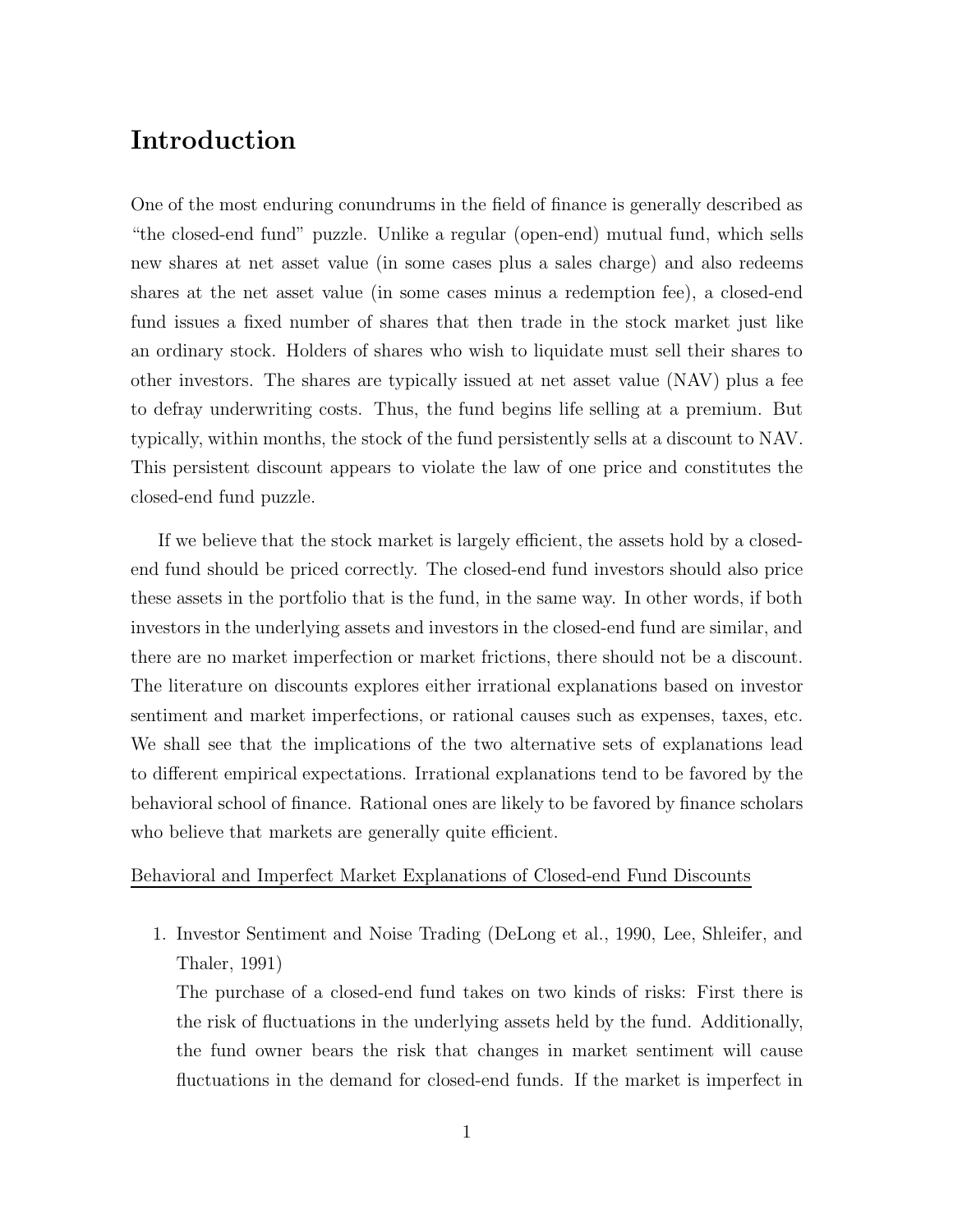exploiting the potential arbitrage opportunities, the closed-end fund will sell at a discount to compensate investors for this added risk. Discounts are also likely to fluctuate with sentiment risk. The empirical implication of this hypothesis is that the volatility of the fund shares will be greater than the volatility of the funds's assets. Moreover, the sentiments of noise traders may not revert to the mean for long periods of time and discounts could even become more extreme in the future.

2. Costly Arbitrage (Pontiff, 1996; Gemmill and Thomas, 2002)

One might think that arbitrage would bring the price of the fund and net asset value together. But arbitrage may be costly and it may be difficult to replicate the fund's portfolio, especially since the exact composition of the portfolio cannot be known for certain and many of the securities in the portfolio may be illiquid. Therefore, if irrational forces in the market create difference between fund prices and the corresponding net asset values, the difference is likely to persist. The argument has an indirect empirical implication on the effect of the dividend yield on fund discounts. The party that holds a short position is obligated to pay dividends. Arbitrage is easier if the dividend yield on the short position (the securities in the fund that are shorted) is less than the dividend yield on the long position held in fund shares, i.e., the dividend yield on the purchase of fund shares is greater than the dividend that must be paid by the arbitrageur who is short the fund's assets. Thus, funds with higher dividend yields will tend to have lower discounts. Moreover, the less liquid are the fund's securities, the greater are the transactions costs involved and the costs for the arbitrage transaction. Pontiff (1996) uses residual variance as a proxy for the ability to arbitrage. If a closed-end fund's return is very close to the market return, that is residual variance is small, it is easy to arbitrage regardless of the knowledge of underlying portfolio.

3. Excess Volatility of Fund Share Prices (Pontiff, 1997)

If investor sentiment leads to varying discounts then the variance of closed-end fund returns will exceed the variance in the fund's NAV. When we consider the NAV as the ex post value while the fund price as the ex ante value, this phenomenon is similar to the finding of "excess volatility" of Shiller (1981). One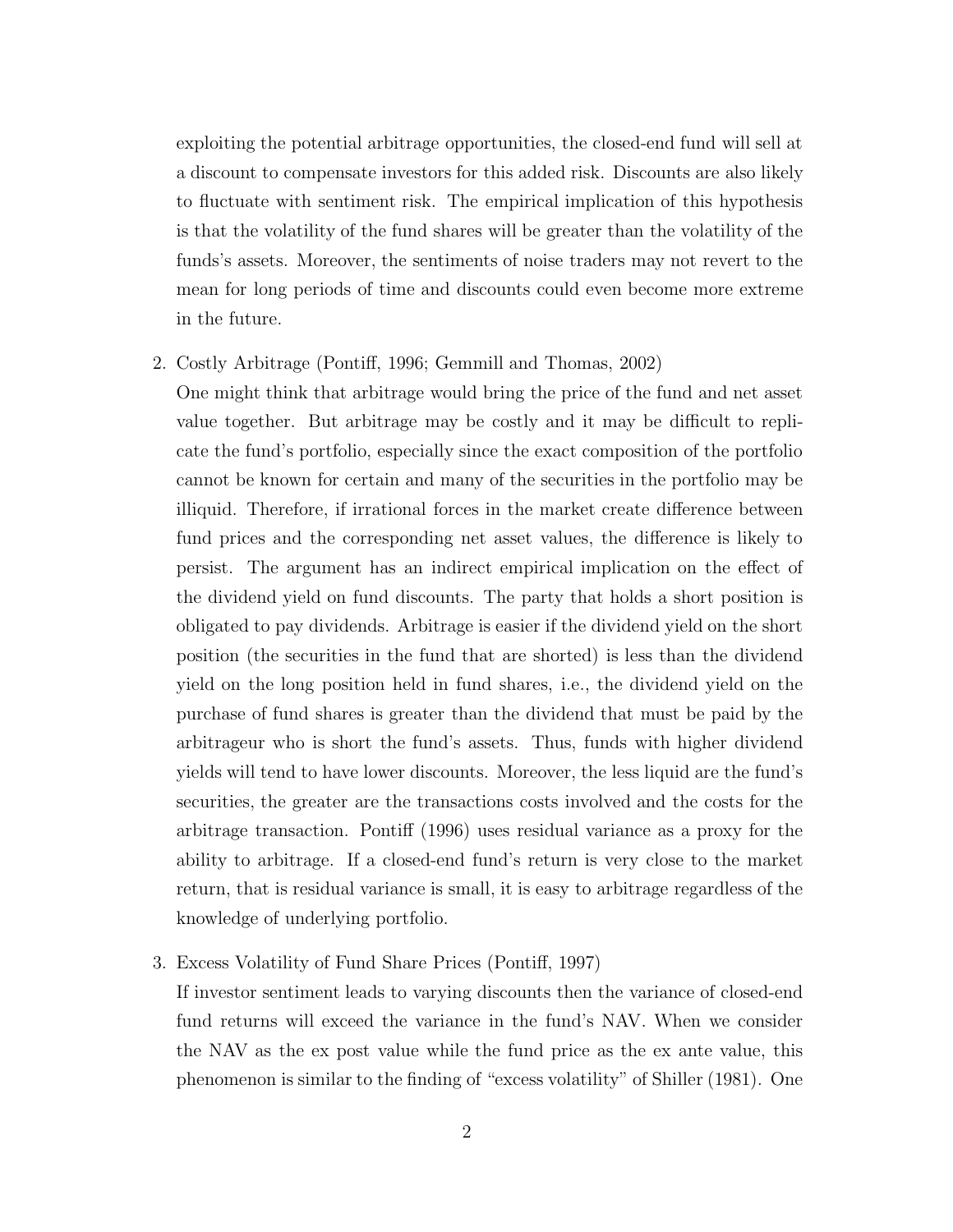caveat to this statement is that high volatility in fund return occurs only when the innovation in the discount is uncorrelated with the underlying asset returns. As we will discuss further, this is not the case in our sample.

#### Rational Explanations of Closed-end Fund Discounts

1. Expense Ratio (Ross, 2004)

A closed end fund manager benefits from collecting periodic management fees, while fund investors are paid with periodic dividends. Assume that  $e$  is the percentage of the fund's NAV paid out as an expense ratio (management fee), and  $\delta$  is the percentage of its NAV paid as a dividend (the dividend yield). Clearly, the fund investors only have portion of the claim for the fund's future cash flows. Therefore, a fund investor could only be willing to pay for the fund an  $\frac{\delta}{\delta + e}$  percentage of the NAV, or a discount of  $\frac{\delta}{\delta + e}$ .

2. Tax Considerations (Malkiel, 1977, 1995)

Whenever a closed-end fund sells a security at a gain, it generates a taxable event. These gains are passed to investors who will pay capital gains taxes. This inability to postpone the realization of capital gains has negative consequences. Funds with large percentages of unrealized capital appreciation can be liquidated after tax at only a fraction of the fund's NAV.

3. Dividend Yield (Pontiff 1996)

A higher dividend yield on the fund makes arbitrage less costly since it is easier to cover the dividend obligation on the short position in the underlying assets. Therefore, one should expect to see a negative relationship between dividend yield and discounts. Also, a higher dividend yield may be particularly beneficial to small investors who are living on the income from their investments. Dividends can be spent with no transactions costs. Liquidation of shares for living expenses involves transactions costs.

4. Liquidity of Fund Holdings

Liquidity can have both positive and negative impact on closed-end fund prices. On the one hand, illiquid holdings may be difficult to value (Malkiel 1997) and will make arbitrage more costly (Gemmill and Thomas, 2002) thus leading to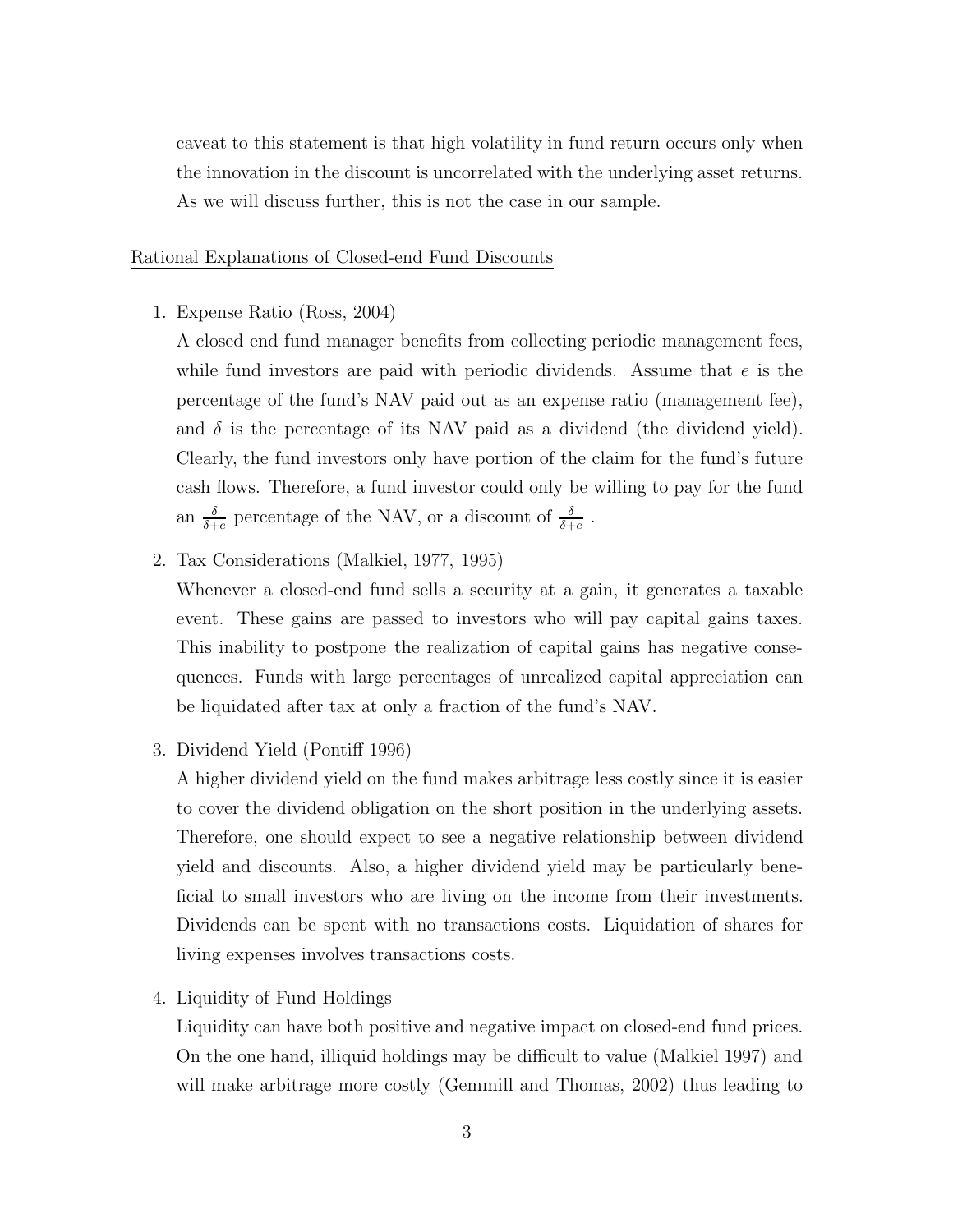larger discounts. On the other hand, there are clientele effects. The closed-end form may be best suited to illiquid investments and will give small investors an effective means to hold the securities, for example single state municipal bonds. This efficiency gain would lead to smaller discounts (See Cherkes, 2003).

Whether behavioral or rational arguments are more important in affecting closedend fund discounts is an empirical question. As Malkiel (1997) has shown, the rational explanations can account for at least some portion of the cross-sectional differences in discounts. It is important, however, to further investigate their empirical implications in a time series study, especially their impact on the dynamic properties of discounts. First, expense ratios, tax penalties, dividend yields, liquidity of assets are all relatively stable. In particular, any change in expense ratio requires shareholders' approval. At the same time, closed-end funds seems to follow a relatively stable distribution policy in realizing capital gains, which implies a relatively stable dividend yield. Moreover, a closed-end fund that holds illiquid assets follows a stable long-term investment objective. Therefore, these rational arguments imply that discounts will be relatively stable over time. More importantly, a shock to discounts will have a prolonged impact if discounts are indeed related to these factors. In other words, discounts will be persistent. Second, to a large extent, the rational explanations imply that fund prices should not display excess volatility. Finally, fund returns should then be somewhat predictable.

For ease of discussion, suppose both fund price and NAV are all constant, that there are no capital gains, and that discounts are constant over time. Since returns are only generated from dividend yields earned on the NAV, the larger the discount, the lower the fund price, and thus the higher the future fund return.<sup>1</sup> This suggests that if expense ratios are similar for all funds, a large current discount predicts a high future fund return. Such a predictability is generated without any predictability in the underlying assets. This analysis relies only on the constant discount assumption. Of course, the main determinant of the fund return will be the investment results, i.e. the behavior of the NAV over time. Thus, we should expect only a small prediction

<sup>&</sup>lt;sup>1</sup>Moreover, to the extent that discounts result from the fund's holding of illiquid assets, these holdings ought to be priced to generate higher returns on the NAV.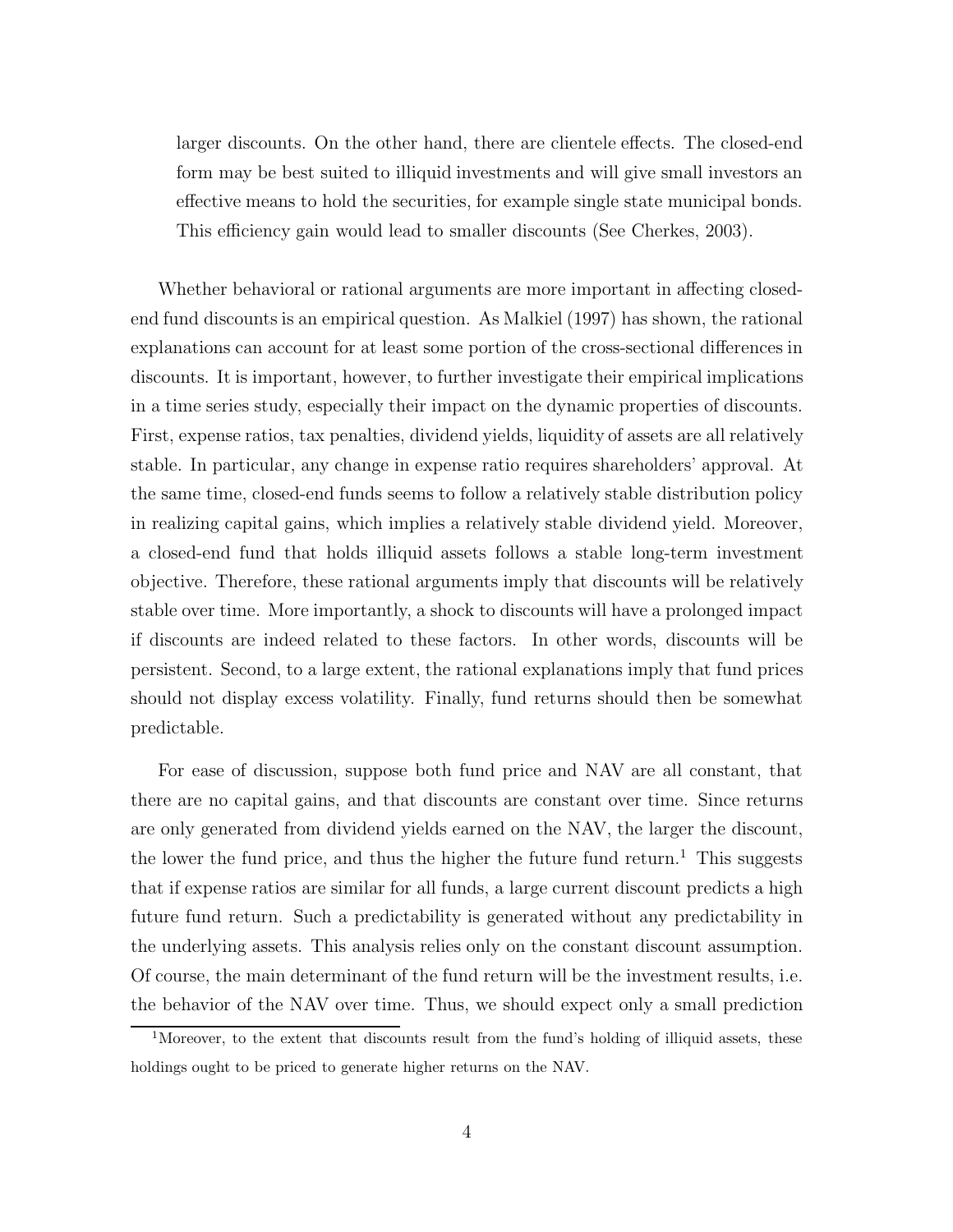effect from the discount (and its persistence). We will fully develop this idea in the next section.

Although there is a large literature in understanding closed-end fund discounts, limited attention has been focused on the dynamics of discounts and fund returns. The most comprehensive study on this issue is by Pontiff (1995). He tries to explain the positive correlation between current discounts and future fund return first documented by Thompson (1978). The three possible explanations used are investor sentiment risk, bid and asked spread, and the dividend effect. His empirical findings do not seem to support these explanations, however.

In this paper we take a different approach. Drawing from the rich literature on closed-end fund discounts, we ask what is the implication of persistent discounts on the dynamics of fund returns. As we will show that discounts and fund returns are related, it is difficult to find a separate set of explanation for the predictability of returns. Starting from a hypothesis of a persistent discount process backed by existing explanations for discounts, we focus on the rich dynamics of aggregate discounts and aggregate returns. Modeling persistence is a useful strategy. For example, Stock and Watson (1991) model a persistent factor that determines the business cycle. Conrad and Kaul (1988) model the expected return to be persistent. More recently, Bansal and Yaron (2004) are able to explain the equity premium by modeling both consumption growth and dividend growth as containing a persistent factor. In most of these studies, the persistent factor is unobservable. In the current study, discounts are persistent and are readily observable. Indeed, using aggregate equity closed-end fund data, we find that 1) discounts are very persistent with an average level of 8%; 2) although returns from the underlying assets are close to i.e., we shall see that these NAV returns predict future fund returns; 3) discounts at "any" lags also predict future fund returns; and 4) there is no "excess volatility" in our sample. Moreover, our model is capable in generating these stylized facts.

Also related to this paper is a recent study by Day, Li, and Xu (2005). They investigate the predictability of discounts on an individual fund level using an adaptive expectations model. In particular, investors adjust their expectation about future fund returns according to innovations in NAV returns. Their model not only generates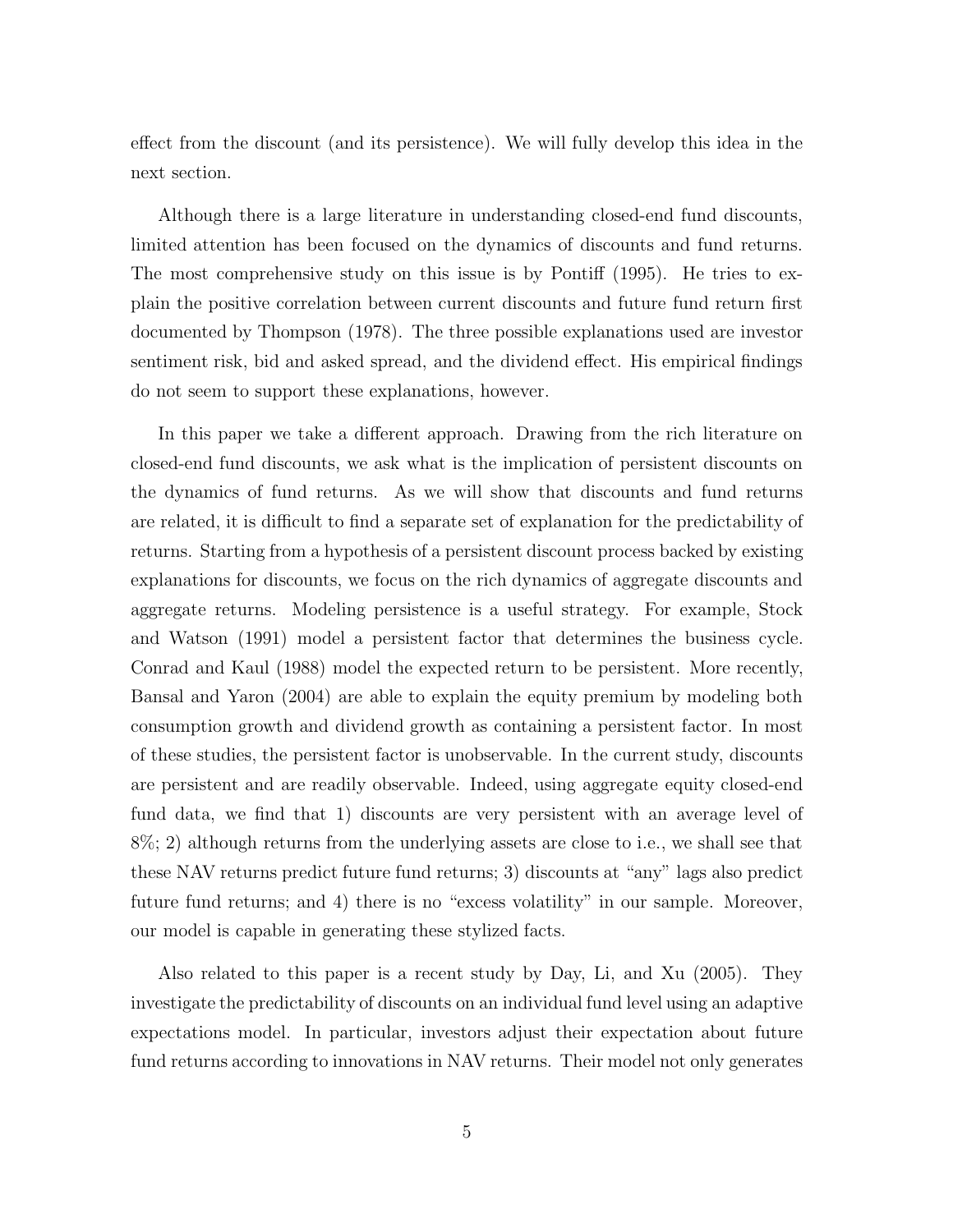predictability of NAV returns for future fund returns, but also links current changes in discounts to future fund returns. In contrast, we study the predictability on the aggregate level. As a natural extension, we are able to link our findings to Swami Nathan's (1996) study that ends that fund discounts also predict future returns of small stock, but not large stocks. What is even more interesting, we find that it is the fund returns, rather than discounts, that have most predictability power for future small stock returns. This result can be understood if both closed-end fund underlying assets and small stock portfolios are subject to the same liquidity shock.

Finally, we document a second independent source for predicting fund returns from large stock portfolio returns. Lo, and MacKinlay (1990) have shown that large stock portfolios lead small stock portfolios but not the other way around. Since closed-end fund investors consist largely of small investors, their trading behavior might resemble those of small stock investors. Therefore, we may not only expect to see the lead lag relationship between NAV returns and fund returns, but also that large stock portfolios might predict fund returns. This is exactly what we find in our sample.

The paper is organized as follows. We discuss the characteristics of our sample and the construction of a closed-end fund index in the next section. We also reexamine the useful rational factors in explaining both the level and the persistence in discounts in the same section. In section 2, we study how fund discounts and returns of large stocks have some predictive power for future fund returns. Related to the dynamics of closed-end funds is the volatility issue. We investigate "excess volatility" on individual fund level and the conditional volatilities for both fund returns and NAV returns on aggregate level in section 3. Concluding comments are overfed in section 4.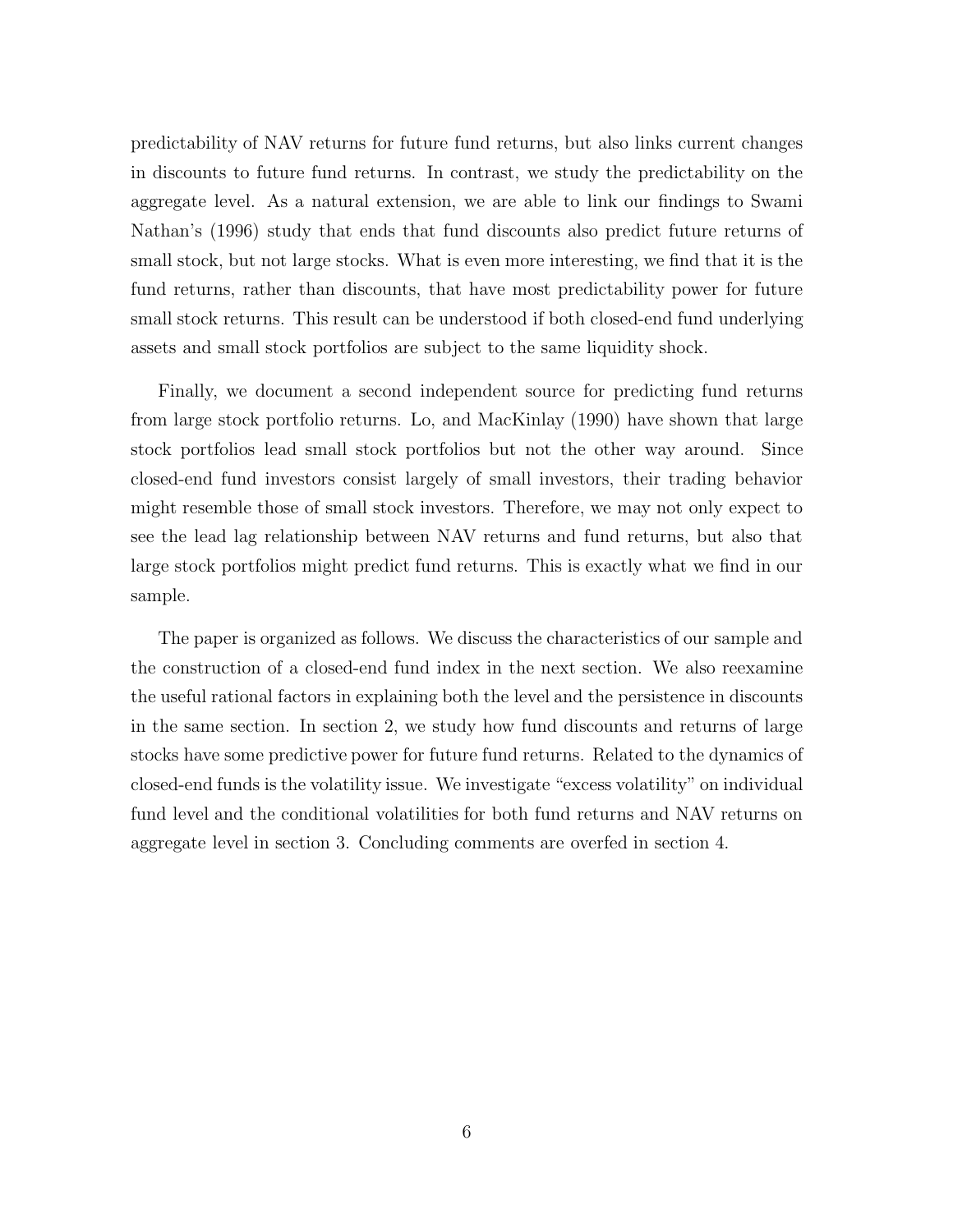# **1 The Characteristics of Closed-end Fund Returns and Factors that Determine Discounts**

Most closed-end fund studies focus on explaining the existence of fund discounts. This paper investigates the dynamic properties of aggregate equity closed-end fund discounts. We obtained information on 59 equity closed-end funds from Morningstar for a ten year period from 1993-2002.<sup>2</sup> The data set includes weekly fund prices and NAV values. Since closed-end funds exhibit very different behavior during both the IPO period and the open-ending period, during which funds may convert to open-end funds, we delete the first six month data if a fund had an initial public offering or the last six month data if a fund open-ended during our sample. In addition, we required a fund to have at least three years of data.<sup>3</sup> As a convention, we aggregated individual fund information including fund returns, NAV returns, and discounts using equal weights. We believe that equal weighting is representative of the characteristics of individual funds, and it is the most widely used approach in the literature

#### **1.1 The Characteristics of the Closed-end Fund Sample**

We first provide summary statistics for aggregate fund returns, NAV returns and discounts in Table 1. The average discount of 8.42% is surprisingly close to that documented in Lee, Shleifer, and Thaler (1991) for an earlier sample period. Despite the high persistence in the aggregate discount (with an auto correlation of 98%), discounts had a large swing over our sample period with a standard deviation of 3.62%. The average weekly fund return and NAV return are both about 0.145% compared to an average market return of .187% for the same period. Nevertheless,

<sup>2</sup>We are grateful to Morningstar for making the data available to us.

<sup>3</sup>We made two technical adjustments. There was a huge drop in the week of September 14, 2001 and a reversal of almost the same amount in the following week for most funds. This irregular movement caused two large outliers in the aggregate data. Therefore, we smoothed out these two periods. In addition, fund "Engex Inc." had a tremendous jump in its share price at the beginning of 2000 from \$20 to \$50, then returned to it's the original level. We also smooth this irregular period for this fund to ensure that errors in our data set do not influence the results.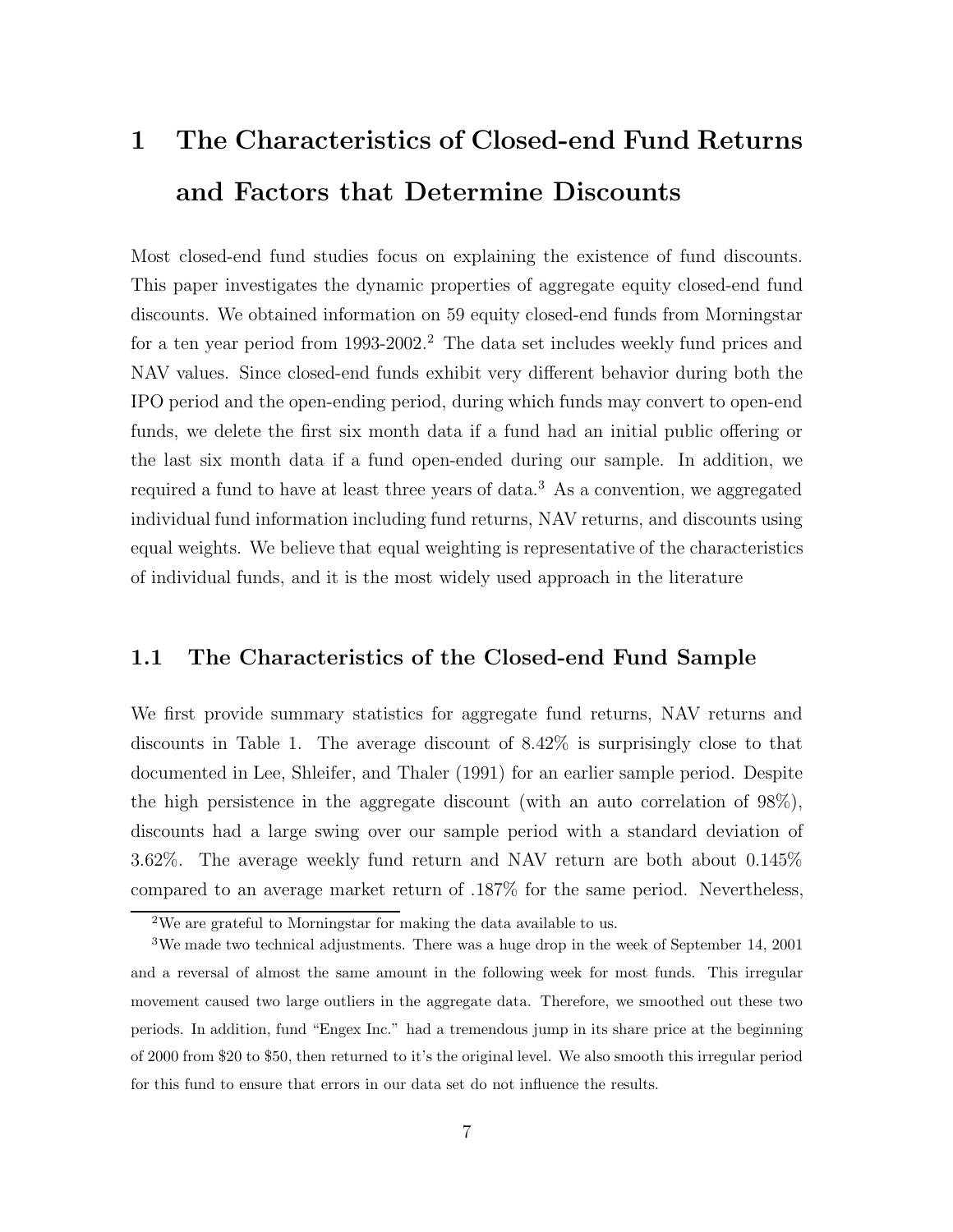the Sharpe ratio for closed-end fund series was 0.1107, which is much higher than that the market Sharpe ratio of 0.0806. It is interesting to note that fund returns exhibit large positive autocorrelation (22.59%) while NAV returns have virtually no autocorrelation.<sup>4</sup> As a comparison, the market return over the same period has a small negative autocorrelation of  $-7.31\%$ .

#### Insert Table 1 Approximately Here

In contrast to Pontiff (1998), we do not see "excess volatility" in the aggregate fund returns.<sup>5</sup> In fact, the volatility for the fund return is only 1.31% while that of the NAV return is 1.42%. If it is difficult or impossible to arbitrage the underlying assets, this result is completely rational. We could interpret the NAV as the realized value while the fund price could as reflecting an expectation of future value. In the next section, we will discuss under what scenarios this interpretation is reasonable. Here, we offer an intuitive explanation to understand this phenomenon. In the last column of Table 1, we run the market model for both the aggregate NAV returns and the fund returns. Beta for the NAV returns (0.558) is much larger than that for the fund returns (0.427). This suggests that there are other "systematic" factors that are negatively correlated with the market factor. It is exactly this negative correlation from these closed-end fund factors that reduce the overall volatility of the fund returns. In fact, after controlling for "market" volatility, we do observe "excess volatility" in the residual returns with 0.86% for fund returns versus 0.58% for NAV returns.

Perhaps the most interesting dynamic feature about closed-end funds is the fact that discounts appear to (weakly) predict future fund returns as first documented by Thompson (1978). This weak predictability is confirmed in our sample. Results from univariate regressions in Table 1 suggests that the current discount predicts the future fund return with an  $R^2$  of 2.45%. Recently, Day, Li, and Xu (2005) suggested that the change in the discount also predicts future returns on the individual funds' level. This predictability does not show up in the aggregate level (not shown in the

<sup>&</sup>lt;sup>4</sup>The confidence interval for the autocorrelation coefficient is  $1/\sqrt{520}$ .

<sup>&</sup>lt;sup>5</sup>This conclusion does not depend on the particular weighting scheme used.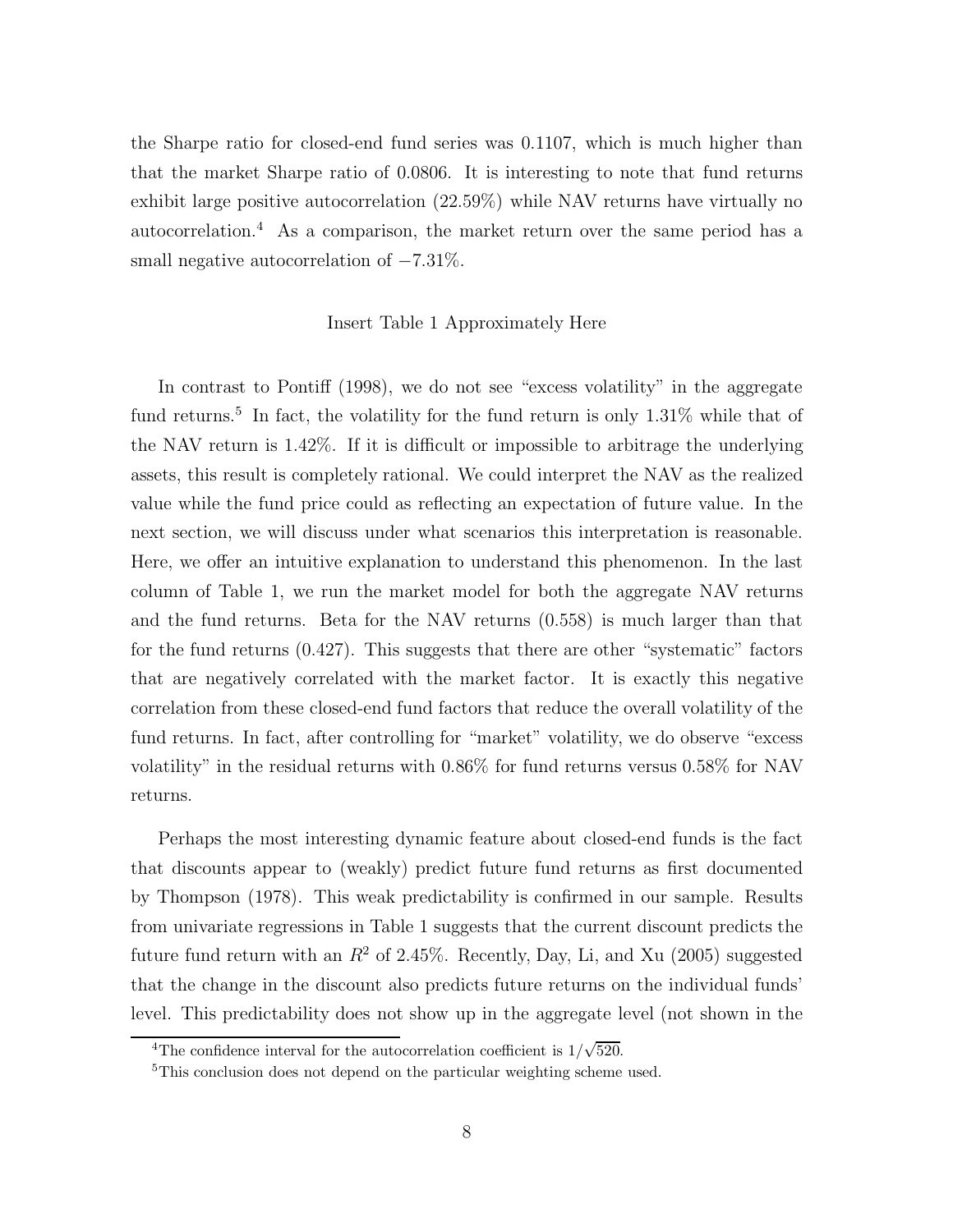table). Since discounts are related to fund prices and NAVs, it is useful to study the dynamics of fund returns and NAV returns in order to understand this phenomenon. First, the underlying asset market seems to be "weak form" efficient, in the language of Fama, since current NAV returns do not depend on either past fund returns  $(r_{p,t})$ , or past NAV returns  $(r_{v,t})$ , although it is somewhat predictable by past discounts. When all of the three lagged variables are used in the following multiple regression,

$$
r_{v,t+1} = -0.160 - 0.089r_{v,t} + 0.149r_{p,t} + 0.034d_t + e_t, \ R^2 = 1.0\%,
$$
\n(1)\n(158) (0.089) (0.098) (0.0173)

none of the variables are significant at a 5% level. This evidence supports the use of a random walk model for the NAV process in the next section.

In contrast, it is interesting to see that the current NAV return predicts the future fund return with an  $R^2$  of 5.92%. As suggested by Day, Li, and Xu (2005), this correlation could be attributed to time-varying adaptive expectations, where fund investors adjust their expectations about the fund's future return according to shocks to the current NAV return. This correlation is largely responsible for the predictive power of changes in discounts on individual fund level. However, we will show in the next section, that it is not the main attribute of the predictability we find in the aggregate discount. In addition, we also observe sizable autocorrelation in fund returns. In particular, the  $R^2$  for an AR(1) model applied to aggregate fund returns is 5.11%. This could be attributed to the predictive power of discounts on fund returns.

The dynamic properties of discounts are influenced by other factors. It is interesting to see from the univariate regressions in Table 1 that the NAV return predicts future discounts with an  $R^2$  close to 1%. Since discounts are persistent while NAV returns are non-predictable, we should control for discount persistency. In other words, it might be the shocks to NAV returns that predict innovations in discounts  $(d_t)$ . This is confirmed in the following regression,

$$
d_{t+1} = 0.109 + 0.990d_t - 0.169r_{v,t} + e_t \ R^2 = 96.5\tag{2}
$$
\n
$$
(0.075) \quad (0.008) \quad (0.021)
$$

Here we see that a positive NAV return in period  $t$  is associated with a reduction in the funds' discount in period  $t + 1$ . One explanation for this negative correlation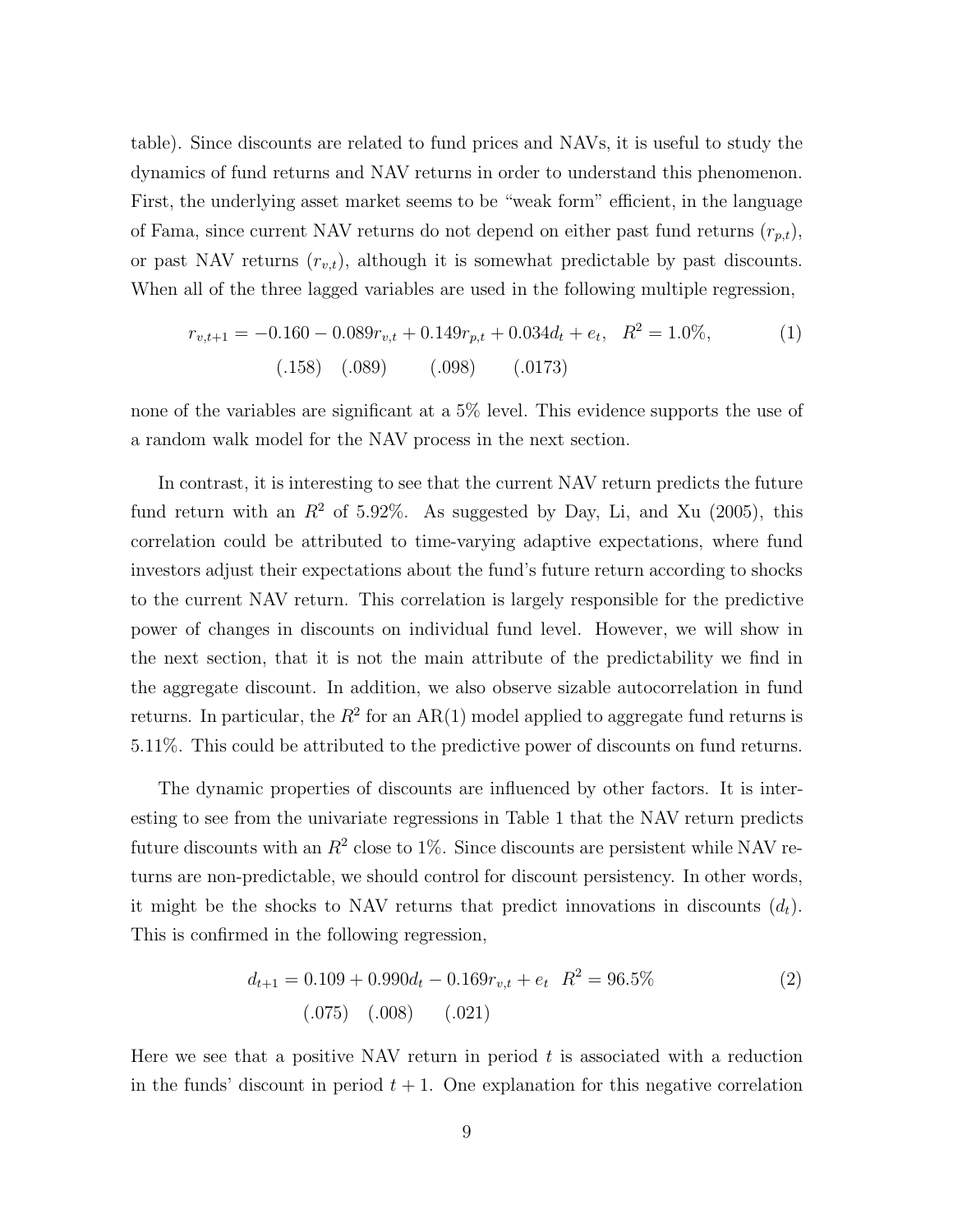between current NAV return and future discount innovation is that current NAV returns are positively correlated with future fund returns. By definition, future fund returns will influence the innovation in the future discounts. This is in the spirit of our model discussed in the next section. We will also use this estimate to calibrate our model.

# **1.2 What Might Determine Discount Level and Its Persistence?**

As discussed in the introduction, many rational explanations for the existence of discounts are consistent with discount persistency. For example, Pontiff (1996) predicts that a higher dividend yield will be associated with low discounts. This is because a high dividend yield on the fund shares makes it easier to cover the dividend obligation in the short position of the underlying assets. In other words, arbitrage is less costly and reduce its duration. In addition, a higher dividend yield will benefit the small investors that use the income from their investments for living expenses. To test this hypothesis, we run cross-sectional regressions between individual funds' average discounts and dividend yields each year from 1999 to 2002.<sup>6</sup> The results are reported in Table 2

#### Insert Table 2 Approximately Here

The relationship between dividend yield and discounts is indeed negative as shown in the first row block of Table 2. The relationship is significant, however, in only two of the four years. At the same time, discount persistence seems to have a very significant positive relationship with dividend yield during any given year. This makes perfect sense. Recognizing many small investors are dependent on dividend income, fund managers tend to maintain a stable dividend policy. Therefore, any changes in the dividend policy will likely have permanent effects, which should make discounts persistent. Moreover, funds with large dividend yields tend to attract a clientele of

<sup>6</sup>The characteristic information of individual funds are from Morningstar Closed-end Fund Disc, which is only available to us for the last four years.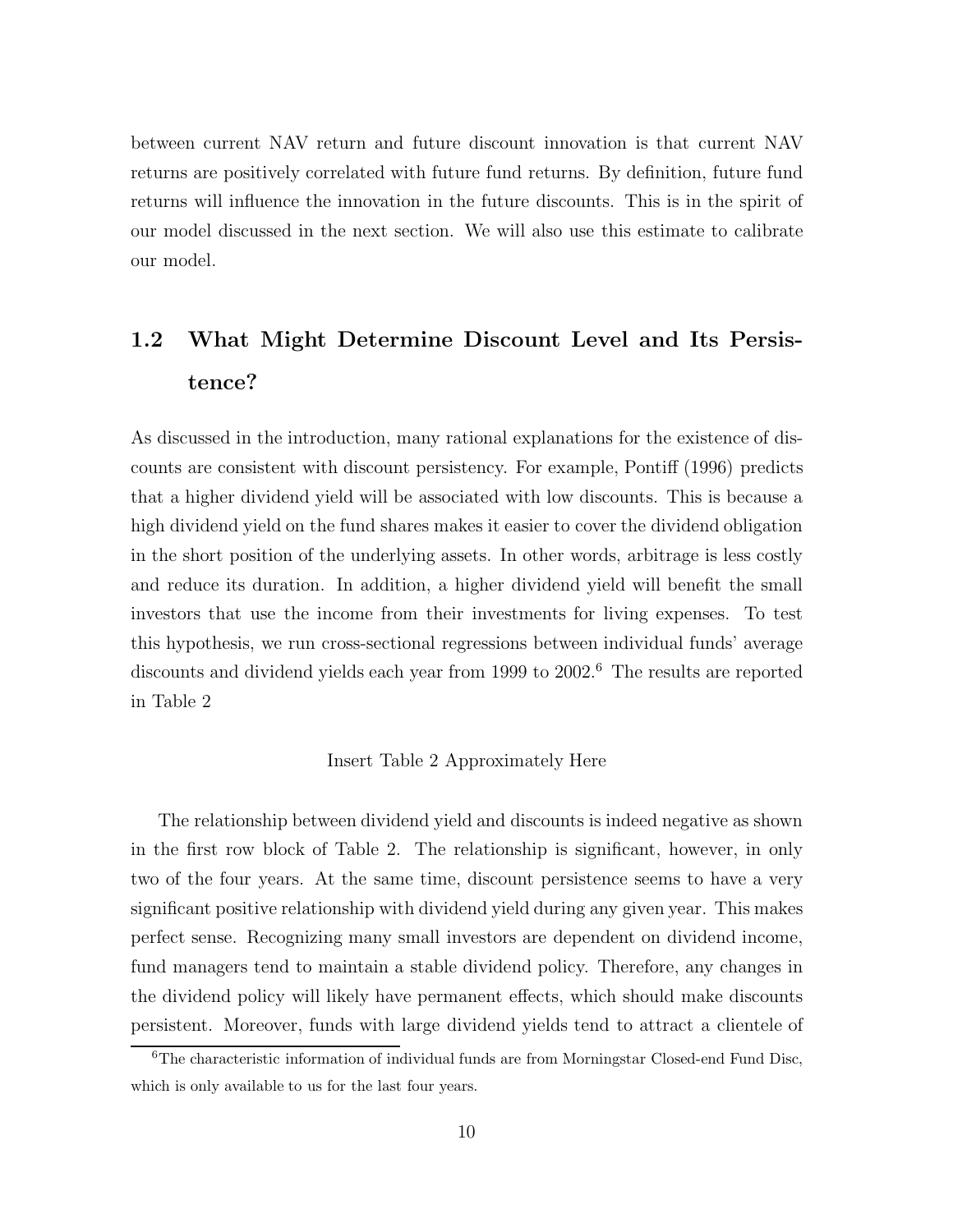investors with large investment income needs. Thus, changes in dividends will tend to have a prolonged impact, and discounts are likely to be persistent.

Taxes could also play a role in influencing the discounts on closed-end funds. As Malkiel (1977) has pointed out, even though the unrealized capital gains might not have been accumulated during the holding period of the current shareholders, when managers decide to realize these gains for reasons such as portfolio rebalancing, the realized gains are passed to investors who are then liable for capital gains taxes. Therefore, funds with larger percentages of unrealized capital appreciation should trade at larger discounts. The relationship is positive, although it is significant at a 5% level only for the last two years and significant at a 10% level for the first year as shown in the second left block of Table 2. This could due to a second effect. High unrealized capital gains might signal that the fund has a conservative policy in realizing the capital gain. A policy of postponing the realization of capital gains has positive consequences, which should lower the discount. At the same time, we see that discount persistence is negatively related to the percentage of unrealized capital appreciation. Given that discounts are positively related to unrealized capital gains, any shock to discounts is more likely come from a fund with a larger level of unrealized capital gains than a fund with a smaller level of unrealized capital gains, other things being equal. Since a fund with a large transitory component tends to have a smaller permanent component, discounts of a fund with large unrealized capital gains will tend to be less persistent.

Another factor that works through tax impact is turnover. When turnover is higher, capital gains will be realized more often. It is unlikely, therefore, that the fund will accumulate large unrealized capital gains. Therefore, turnover should have exactly the opposite impact on discounts or persistence compared to unrealized capital gains. From the third row block, we do observe a negative relationship between discounts and turnover while a positive relationship between persistence of discount and turnover. Of course, this variable is highly correlated with the above unrealized capital gain variable.

The managers of closed-end funds collect management fees throughout the year. Therefore, fund investors will not be entitled to all the dividends generated by the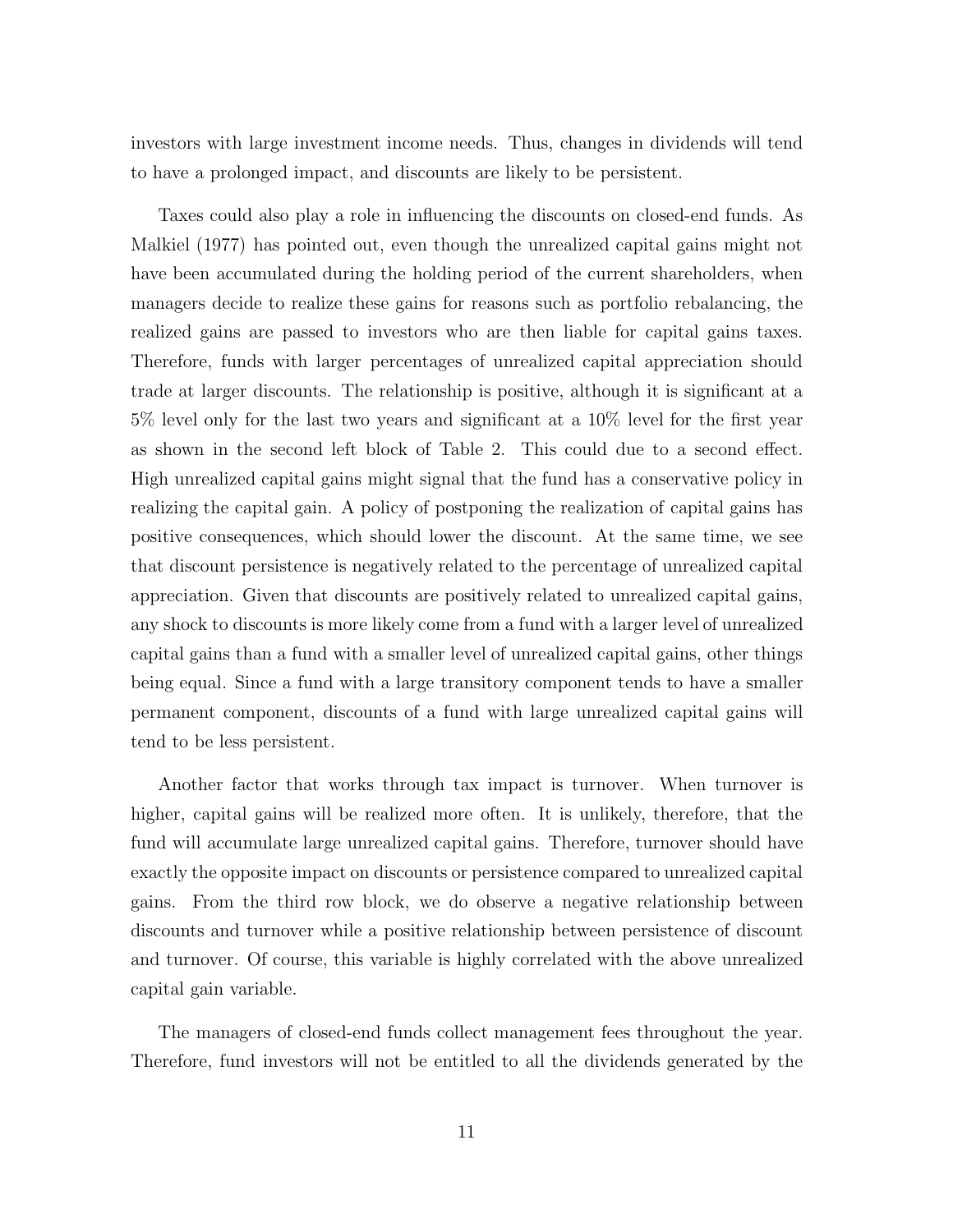funds underlying assets. Ross (2004) has argued that because of expenses, the fund price should be below its NAV. The larger is the expense ratio paid to management, the larger the discount will be. We find, however, in the fourth row block of Table 2, expense ratios seems to be unrelated to discounts and their persistence.

Finally liquidity can affect a fund's discount. However, it can have both positive and negative impact. On the one hand, illiquid holdings may be difficult to value (Malkiel 1997) and will make arbitrage more costly (Gemmill and Thomas (2002) thus leading to larger discounts. On the other hand, there are clientele effects. The closed-end form may be best suited to illiquid investments and will give small investors an effective means to hold the securities, for example single state municipal bonds. This efficiency gain would lead to smaller discounts (See Cherkes, 2003). From an examination of the funds' holdings, we construct a dummy variable for the presence of illiquid holdings. As shown in the last row block, the evidence seems to be consistent with a weakly positive relationship except in 2002. The evidence also suggests that more illiquid holdings seems to be associated with large persistence in discounts although the evidence is not overwhelming.

Since some of the variables could be correlated with each other, we also examine the explanatory power of all the five variables using multivariate regressions. As shown in Table 3, these rational factor factors can explain about 20% of the crosssectional differences in discounts (see the adjusted  $R^2$ ). All the variables seems to have the correct signs although only about half are statistically significant. When the five variables are used simultaneously to explain the cross-sectional differences in persistence of discounts, again the most significant variable is the dividend yield.

#### Insert Table 3 Approximately Here

The evidence presented in this section provides some knowledge regarding both the reasons for the existence of discounts and for their persistence over time. It appears that rational factors can explain at least some share of the cross-sectional variation in discounts and their persistence. Moreover, we have seen that future fund returns can, at least partially, be predicted from both current discounts and NAV return. In the next section, we will further study these relationships as well as examine the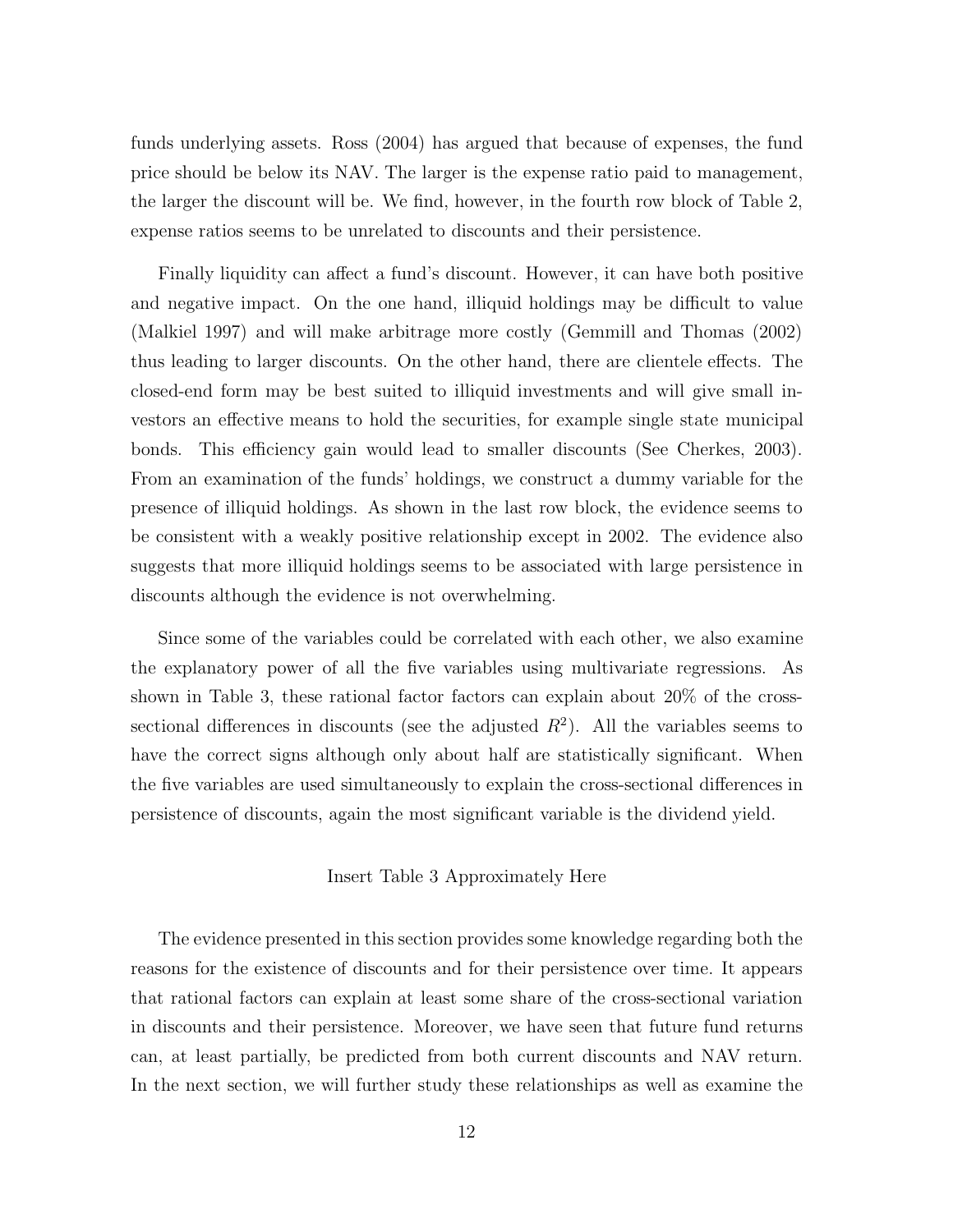relationship of NAV returns to the performance of different size categories of stocks in general. Finally, we will take a closer look at the differential between the volatility of fund returns and that of their NAV returns.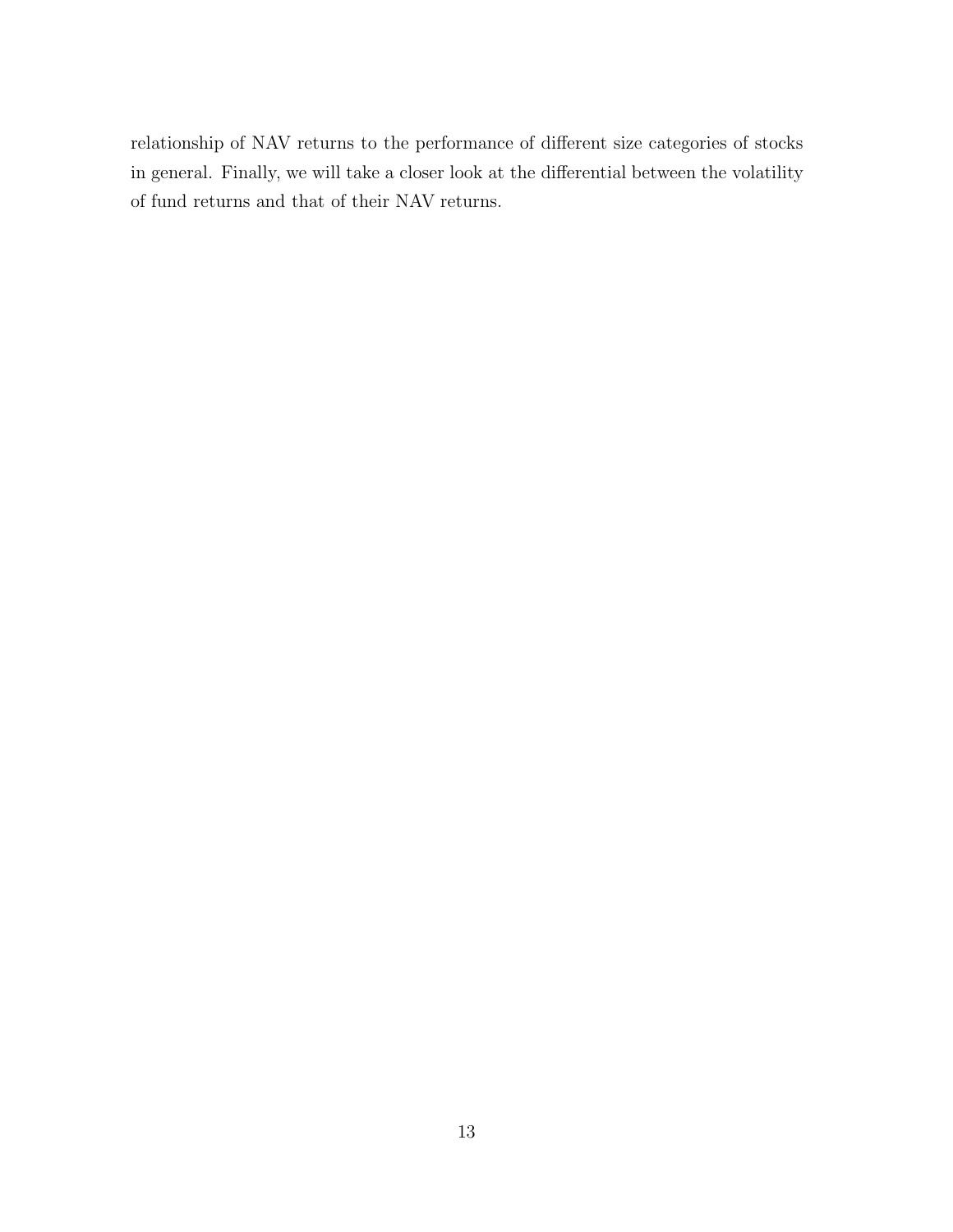### **2 Understanding Closed-end Fund Predictability**

In this section, we focus on the predictability of fund returns. In order to build a connection between discounts and returns, it is easy to manipulate continuously compounded returns, which are related to the differences in log prices as shown below. Corresponding to this convention, we define the discount  $(\delta_t)$  of a fund as the natural log of its Net Asset Value (NAV) to its fund price as proposed by Pontiff (1995). In particular, we have,

$$
d_t = \ln(V_t) - \ln(P_t) = v_t - p_t,
$$
\n(3)

$$
r_{p,t} = \ln(P_t + D_t) - \ln(P_{t-1}) \approx \kappa_p + p_t - p_{t-1} + \gamma_p \delta_{p,t},
$$
\n(4)

$$
r_{v,t} = \ln(V_t + D_t) - \ln(V_{t-1}) \approx \kappa_v + v_t - v_{t-1} + \gamma_v \delta_{v,t},
$$
\n(5)

where  $\delta_{v,t} = \ln D_t - \ln V_t$ ,  $\delta_{p,t} = \ln D_t - \ln P_t$ ;  $v_t$  and  $p_t$  denote the log fund net asset value (NAV) and the log fund price at time  $t$ , respectively. In the above loglinearization,  $\gamma_v = \frac{D}{D+V}$ ,  $\gamma_p = \frac{D}{D+P}$ ,  $\kappa_v = (1 - \gamma_v) \ln(\frac{D}{V})$ , and  $\kappa_p = (1 - \gamma_p) \ln(\frac{D}{P})$  are steady state parameters. As demonstrated in Campbell (1995), this approximation is quite accurate.

# **2.1 Understanding Predictability by Modeling Discounts Directly**

In general, the underlying asset markets and the closed-end fund markets are very different in terms of liquidity and the types of investors who invest in each security (see Cherkes, 2004). The evidence in the previous section suggests that it is reasonable to assume that the log NAV  $(v_t)$  adjusted for dividend yield follows a random walk with drift process,

$$
v_t = \mu_v - \kappa_v + v_{t-1} - \gamma_v \delta_{v,t} + \epsilon_t, \quad or
$$
  

$$
r_{v,t} = \mu_v + \epsilon_t,
$$
 (6)

where  $\mu_v$  is the mean NAV return and  $\epsilon \sim i.i.d(0,\sigma^2)$ . This implies that the NAV return defined in equation (5) has no autocorrelation of any order, that is,  $\rho_{v_t,v_{t+k}} = 0$ . Therefore, we have imposed this minimum structure on the underlying assets.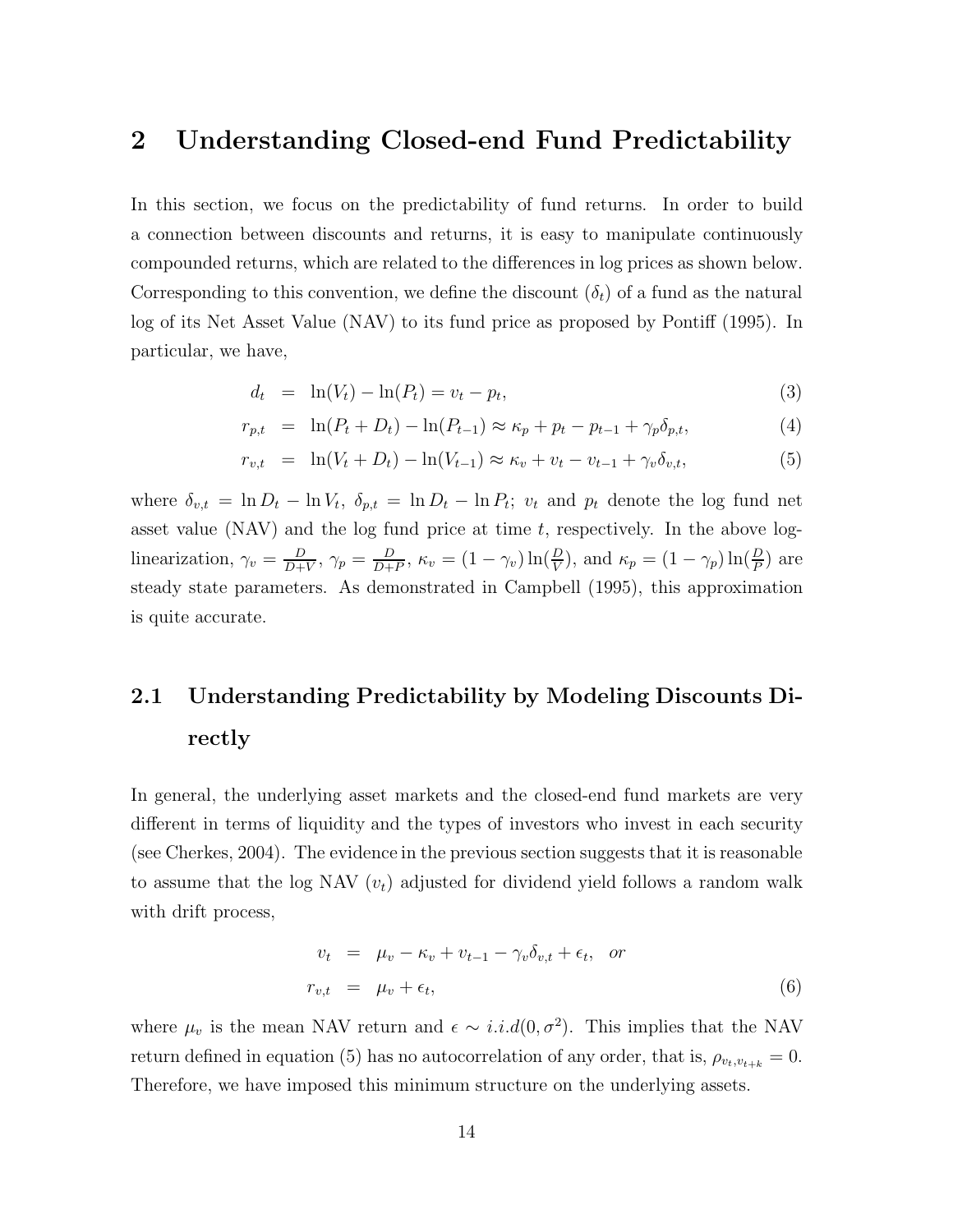Since fund returns and discounts are tied through equation (3), we can only model one of then. From the evidence in the previous section, we know that fund returns are somewhat predictable from their past returns. It is easy to see, however, that we will not be able to generate the observed high persistence in fund discounts if we model fund returns using an  $AR(1)$  model. In order to be parsimonious, we directly model the dynamics of discounts by an  $AR(1)$  process instead,<sup>7</sup>

$$
d_t - \mu_d = \phi(d_{t-1} - \mu_d) + \eta_t,\tag{7}
$$

where  $\mu_d$  is the unconditional mean discount,  $\eta \sim i.i.d(0,\sigma_\eta^2)$ ,  $\sigma_\eta = a\sigma$  and  $\sigma_d^2 =$  $\frac{a^2}{1-\phi^2}\sigma^2$ . Consequently, the k<sup>th</sup> autocorrelation in discounts is  $\rho_{d_t,d_{t+k}} = \phi^k$ , which is directly obtained from equation (7). Although this model for discounts is justice from the empirical evidence, most rational explanations discussed in the introduction, such as expense ratios, tax penalties, dividend yields, and liquidity of assets also point to stable discounts. Changes in these rational factors are infrequent and are usually associated with policy changes, which will have long term effects on discounts. In other words, discounts will also be persistent. We will attempt to link discount persistency to rational factors later in the paper. Just as in the ARCH literature that takes volatility persistency as given, we model discount persistence directly in this section.

Although our modeling technique is very simple and different from other studies, it is useful for four reasons. First, by modeling the discount process directly, we not only capture the dynamic properties of discounts, but also are able to explain the predictability of discounts. To show why this is so, we need to determine the return process first. Substituting equation (3) into equation (7), we can write the fund return generating process as,

$$
r_{p,t} = \mu_p + [1 - \phi(1 - \gamma_v)](d_{t-1} - \mu_d) + \epsilon_t - (1 - \gamma_v)\eta_t + \bar{d}\delta_{p,t},
$$
\n(8)

where  $\mu_p = \mu_v + \kappa_p - \kappa_v$  and  $\bar{d} = \ln(\frac{V+D}{P+D})$ . Clearly, as long as discounts are stationary, current fund returns can be predicted by the discount of the last period. Since discounts are persistent, all past discounts can predict the current fund return to

<sup>7</sup>Despite the high persistence of discounts, the augmented Dickey-Fuller test suggests that the series is still stationary.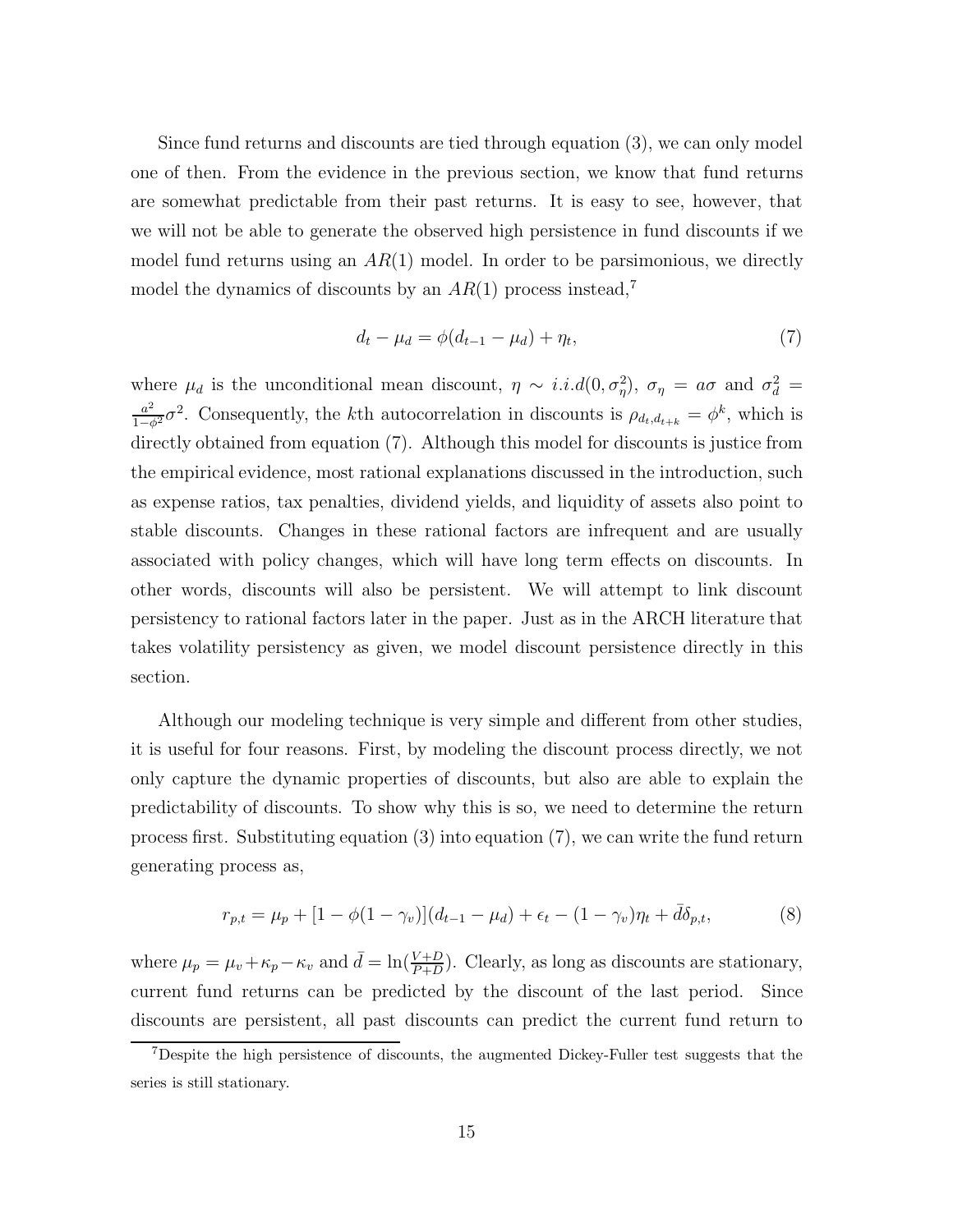some degree depending on the persistency. We will show that this feature is exactly what we see in the data. In addition, since dividend yields are persistent, they will contribute to return autocorrelation slightly. Quantitatively, equation (8) suggests that the larger the persistence parameter f, the smaller the predictability of the first lag. This is a testable implication. Intuitively, when f is large, a shock to the current discount will be more likely to increase future discounts due to high persistence. High future discounts could be associated with low future returns, which would suggest low predictability of discounts. At the same time, however, the predictability at high lags will drop more slowly. Therefore, understanding why discounts are persistent is fundamental in explaining the predictability of discounts.

Second, shocks to NAVs of the underlying assets have the same impact on fund returns themselves since both the NAVs and the fund prices represent the same claim. The additional shocks that drive fund returns are exactly the same shocks that drive the discounts. It is this additional shock that could drive the "excess volatility" (see Pontiff,1998) of the fund return. As shown below, the additional shocks are only necessary to generate "excess volatility", but not sufficient. Third, the dominant factor for the predictability of discounts is the persistence of discounts themselves. Since shocks to the discount  $\eta_t$  are *i.i.d.*, and discounts do not predict future NAV return as shown in Table 1, the usefulness of past discounts to predict future return cannot come from predicting  $\epsilon_t$  and  $\eta_t$  in equation (8). In other words, the observed predictability of past discounts is not due to their ability to predicting fundamental shocks to underlying assets. Again, the main source for the predictability of past discounts is from their persistence. This feature is different from the existing explanations. And finally, this linkage for predictability offers a unique opportunity to understand the usefulness of NAV returns to predict the returns from small stock portfolios discussed in the last section.

Despite the weak i.i.d. assumption for both  $\epsilon_t$  and  $\eta_t$  individually, we can still allow cross-correlation among the two exogenous shocks in order to generate rich dynamics. Since fund returns can be predicted by their NAV returns (see Day, Li and Xu, 2005), we further assume,

$$
Corr(-\eta_t, \epsilon_{t-1}) = c\sigma_\eta \sigma_\epsilon = ac\sigma^2. \tag{9}
$$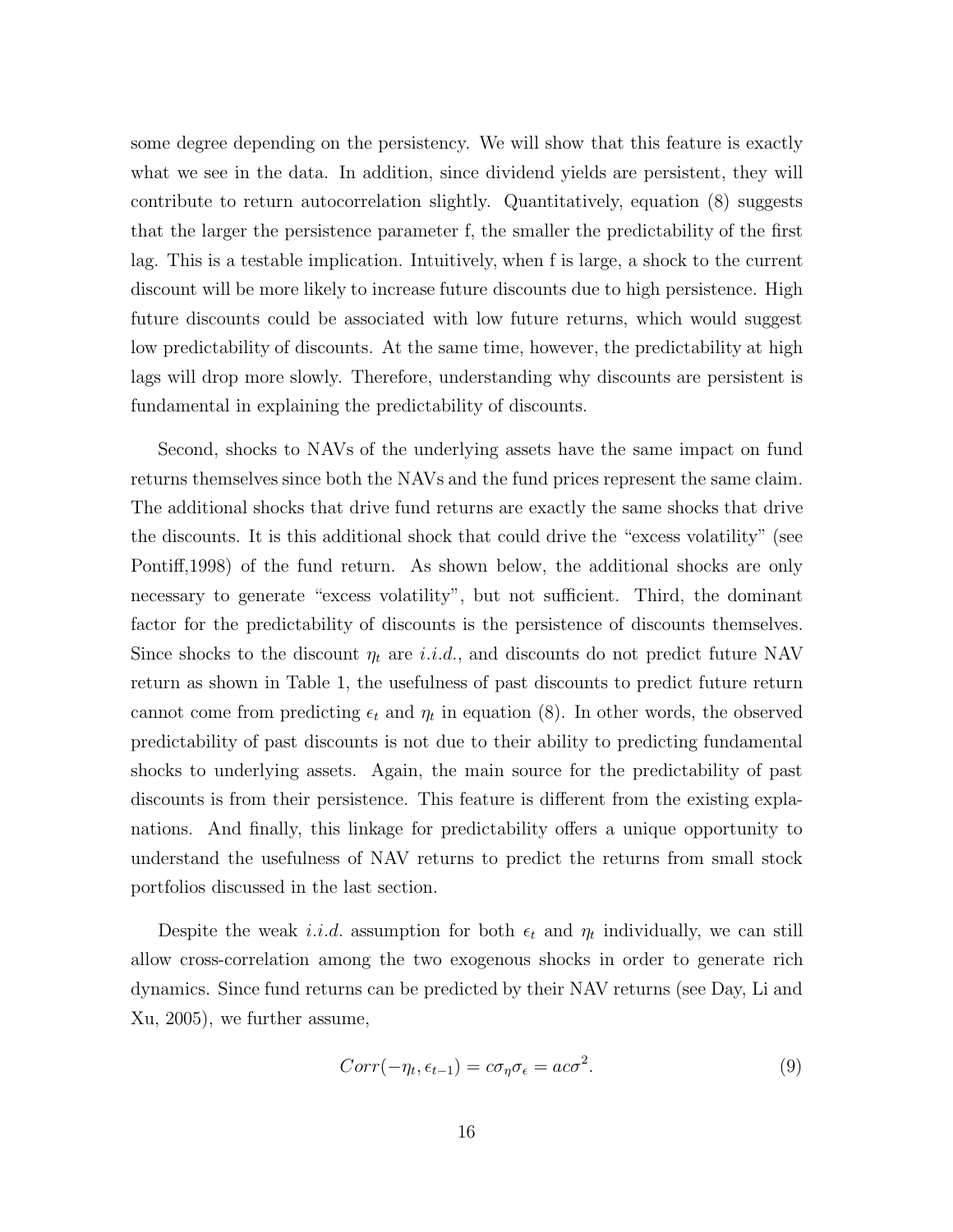In other words, c measures how fund returns respond to past NAV shocks. At the same time, there could be contemporaneous correlation between the discount innovation,  $\eta_t$ , and the NAV return innovation,  $\epsilon_t$ , as shown in the following regression equation,

$$
\hat{\eta}_t = 0.0026 + 0.209r_{v,t} - 0.172r_{v,t-1} - 0.049r_{v,t-2} + e_t, \quad R^2 = 28.3\%.
$$
\n(10)  
\n(0.019) (0.019) (0.019) (0.019)

Clearly, contemporaneous correlation is important and high order cross-correlations (more than one lag) are negligible. Therefore, we further assume that,

$$
Corr(-\eta_t, \epsilon_t) = q\sigma_\eta \sigma_\epsilon = aq\sigma^2. \tag{11}
$$

As supported by equation (10) and empirical evidence, we continue to assume that  $Corr(-\eta_t, \epsilon_{t-k}) = 0$ , for  $k \geq 2$ . Equations (9) and (11) allow us to capture first order autocorrelation in fund returns and first order cross-correlation between NAV returns and future fund returns.

Applying equations (6) to (11), we can derive the following correlations among  $r_{p,t}, r_{v,t},$  and  $d_t$ .

$$
\rho_{d_t, r_{p,t+k}} = a\phi^{k-1} \sqrt{\frac{1 - \phi_1}{(1 + \phi)(1 - 2a\theta)}}
$$
(12)

$$
\rho_{r_{v,t},r_{p,t+k}} = \begin{cases} a \frac{c + q(1 - \phi_1)}{\sqrt{1 - 2a\theta}} & k = 1\\ a \frac{(1 - \phi_1)\phi^{k-1}(q\phi - c)}{\sqrt{1 - 2a\theta}} & k \ge 2 \end{cases}
$$
(13)

$$
\rho_{r_{p,t},r_{p,t+k}} = \begin{cases} a \frac{c + (1 - \phi_1)\theta}{1 - 2a\theta} & k = 1\\ a(1 - \phi_1)\phi^{k-2} \frac{c + \phi\theta}{1 - 2a\theta} & k \ge 2 \end{cases}
$$
(14)

where  $\theta = q - \frac{a}{1+\phi}$  and  $\phi_1 = \phi(1-\gamma_v)$ . Equation (12) suggests that the predictability is indeed due to the persistence of discounts. Although  $(1 - \phi_1)$  might be small,  $\sqrt{1-\phi_1}$  could be substantial. For example, when  $\phi = 0.95$  and  $\gamma_v = 0.05$ ,  $\sqrt{1-\phi_1}$ is over 31%. Moreover, the predictability decays slowly since  $\phi$  is very close to one. For the same  $\phi$ , the predictability drops by 46% after a quarter. We also see that the first order cross-correlation between NAV return and the next period fund return is directly related to correlation between current innovation in the discount and past NAV shocks. At the same time, there is substantial first order auto-correlation in the fund return itself, but the magnitude is relatively small compared to the crosscorrelation.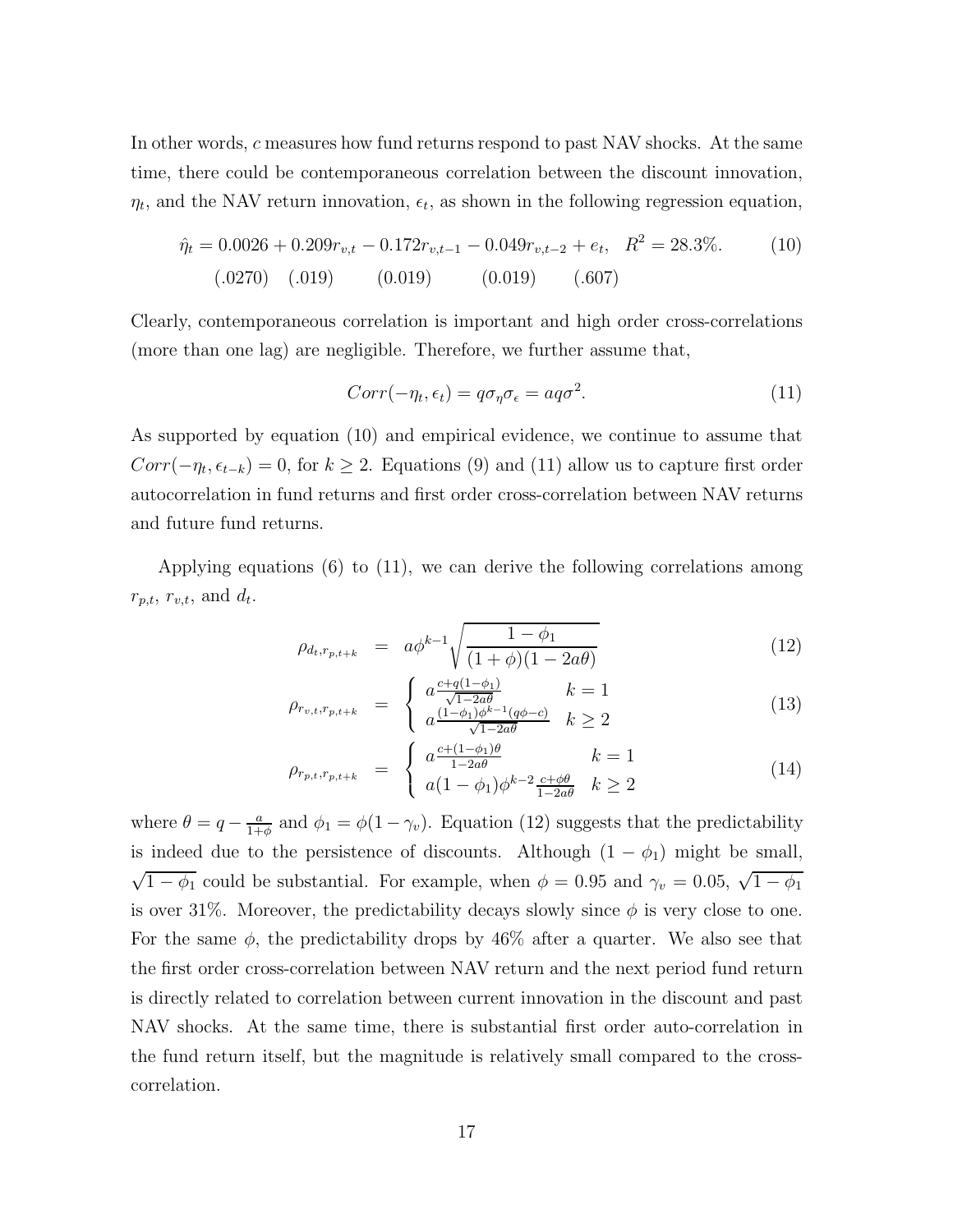#### **2.2 Simulating the Predictability of Discounts**

Given the explicit formula for auto and cross correlations, we can compute various correlations at different lags. This calibrated correlation structure can then be compared to the actual correlation structure. From the actual aggregate returns and discounts, we plot the autocorrelation for aggregate fund returns and aggregate NAV returns, the cross-correlation between discount and future fund return, as well as the cross-correlation between NAV returns and future fund returns. These are shown in Figure 1 over the ten year period from 1993 to 2002. First, the autocorrelations for NAV returns seems to be small and fluctuate between −5% to 5%. Therefore, the markets for the underlying assets do seem to be efficient as mentioned above. In contrast, the auto-correlation for fund returns exceeds 20% at the first lag. Starting from the third lag, fund return autocorrelations are very similar to those of NAV returns. This suggests that the autocorrelation in returns will be much weaker in the low frequency return data, such as monthly or quarterly data. In addition, the cross-correlation between lagged NAV returns and current fund returns is close to 25%. Again, when the number of lags is greater than three, the cross-correlations are very similar to those of the autocorrelations of returns.

#### Insert Figure 1 Approximately Here

Figure 1 also reveals that not only past discounts predict current fund return, but the predictability at different lags seems to be very similar. Perhaps this should be expected since discounts are very persistent. If there is predictability at a certain lag, we should see predictability at most of the lags. This is yet another reason to model the discount process directly.

Using the summery statistics in Table 1, we set  $\phi = 0.98$ ,  $\sigma = \sigma_{\epsilon} = 1.42\%$ , and  $\sigma_{\eta} = .72\%$ . Therefore, we have  $a = \sigma_{\eta}/\sigma_{\epsilon} = 0.50$ . The estimate for c can be obtained from equation (2), i.e.,  $c = 0.17 * \sigma_v / \sigma_{\eta} = 0.17 * 1.42 / .72 = 0.34$ . We have also computed the contemporaneous correlation between discount innovations and NAV innovations to be  $q = 0.39$ . In addition, we estimate  $\gamma_v$  to be 0.3%. Plugging these parameters into equations (12) to (14), we obtain various autocorrelations and cross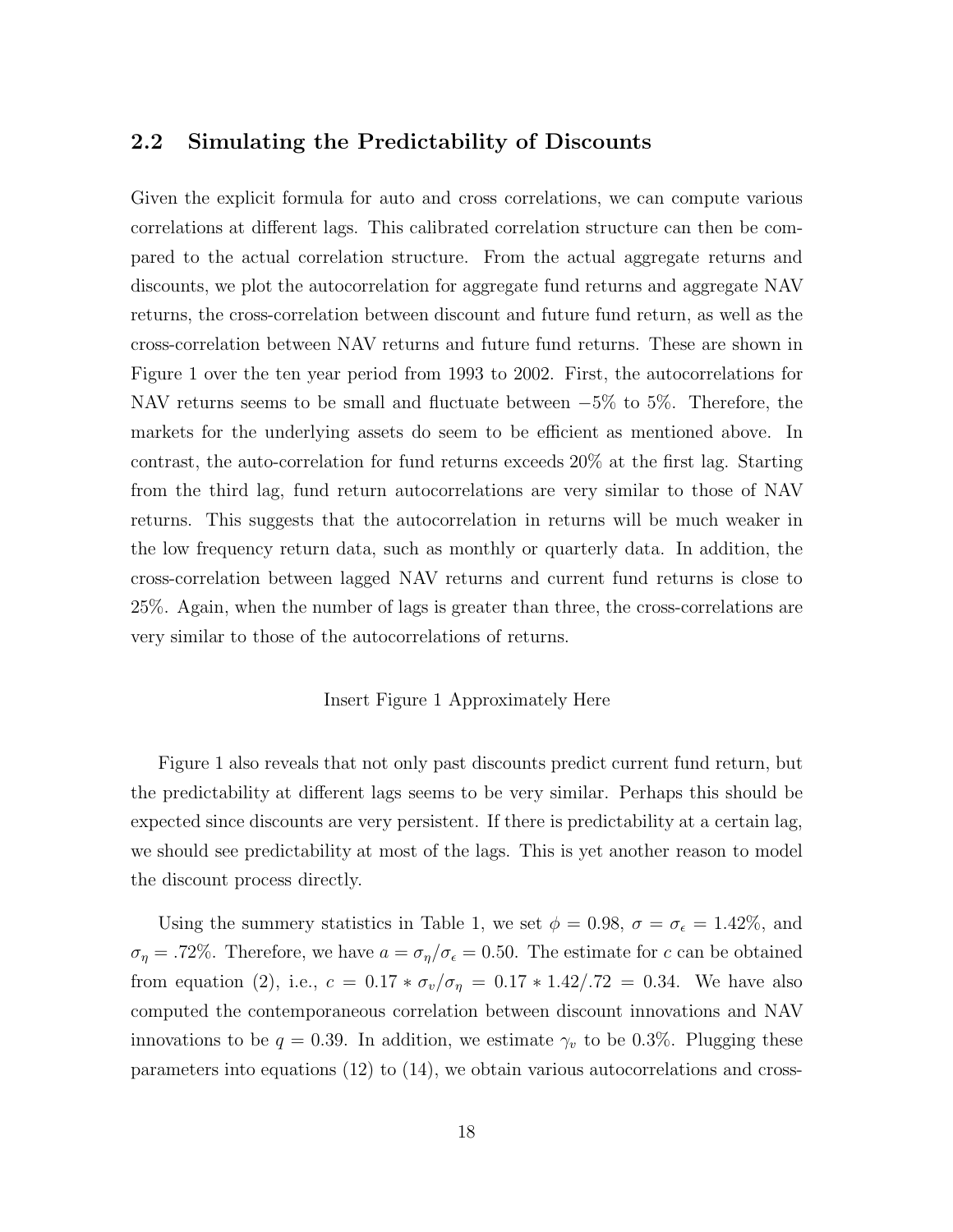correlations among fund returns, NAV returns, and discounts. The results are shown in Figure 2.

#### Insert Figure 2 Approximately Here

First, the general pattern in the correlation structure appears to be very similar to those shown in Figure 1. In particular, the predictive power of the current discount for future returns decreases very slowly as future periods increase. However, we are only able to explain about a third of the predictability level observed in the data. If we want to match the observed 15% correlation between past discounts and current fund returns, the persistence coefficient needs to come down to 0.94. At the same time, the predictive power of both past NAV returns and past fund returns for current fund return is substantial at the first lag. The magnitude of these calibrated correlations matches over 60% of those shown in Figure 1. These correlations also die down to zero at the second lag. Of course, what has been shown in Figure 1 only represents one realization, while results displayed in Figure 2 represent the true structure if the parameters used are the true ones.

Our model is based on simple assumptions. One of them is an AR(1) process for discounts. Actually, aggregate discounts are best fit by an AR(2) model as in the following regression equation,

$$
d_t = 0.144 + 0.760d_{t-1} + 0.223d_{t-2} + \hat{\eta}_t, \quad R^2 = 96.3\%.
$$
\n
$$
(0.078) \quad (0.043) \quad (0.043) \quad (0.698)
$$
\n
$$
(0.043) \quad (0.045)
$$

Therefore, we can recalculate the correlation structure using a simulation approach. In particular, we first generate log NAV according to equation (6) with an initial value set to 110. For simplicity, we assume that the NAV process is dividend reinvested in this part of the exercise. We then generate discount innovations according to (10). Discounts are easily computed from equation (15) with an initial value of 10 to reflect the average discount level. These numbers can then be used to generate fund prices according to equation (8) with an initial value of 100. Using these simulated data, we compute the corresponding auto-correlations and cross-correlations. This process is repeated 1000 times. The average correlation structure is reported in Figure 3.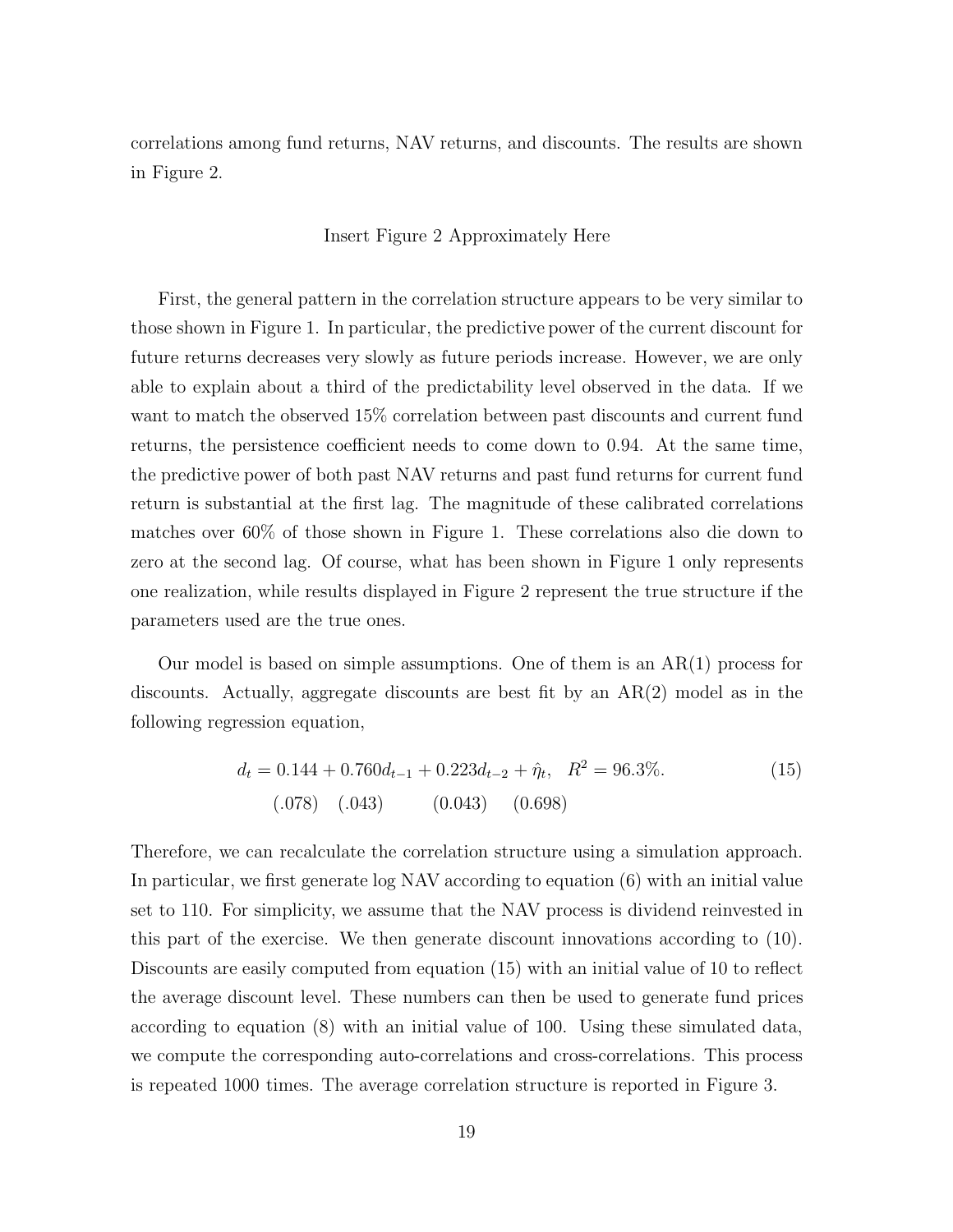#### Insert Figure 3 Approximately Here

Surprisingly, not only the cross-correlation between lagged NAV returns and current fund returns, but also the autocorrelation in fund returns are almost the same as those shown in Figure 1. Different from what would be expected according to the  $AR(1)$  structure for discounts, we continue to see substantial cross-correlation and auto-correlation at the second lag, which closely resembles those shown in Figure 1. The predictability of discounts for future returns is similar to that shown in Figure 2. Therefore, our model is fairly robust with respect to the discount process in generating the observed correlation structure.

In all these exercise, persistence of discounts plays an important role. As discussed in the last section, our model implies a negative relationship between persistency level and the ability of discounts to predict future returns. Therefore we run a simple crosssectional regression of the following,

$$
\rho_{(d,r_{+1}),i} = 0.962 - 0.836\rho_{d,i} + u_t, \quad R^2 = 48.4\%.
$$
\n(16)\n(106)\n(114)\n(0.049)

where  $\rho_{(d,r_{+1}),i}$  is *i*-th fund's cross-correlation between current discount and future fund return. Clearly the negative relationship is very significant. Discount persistence explains almost 50% of differences in the discount predictability for future returns of individual funds. This evidence indirectly supports our efforts to model the discount process directly. Therefore, we further investigate the issue of what determines the persistence of discounts in the next section.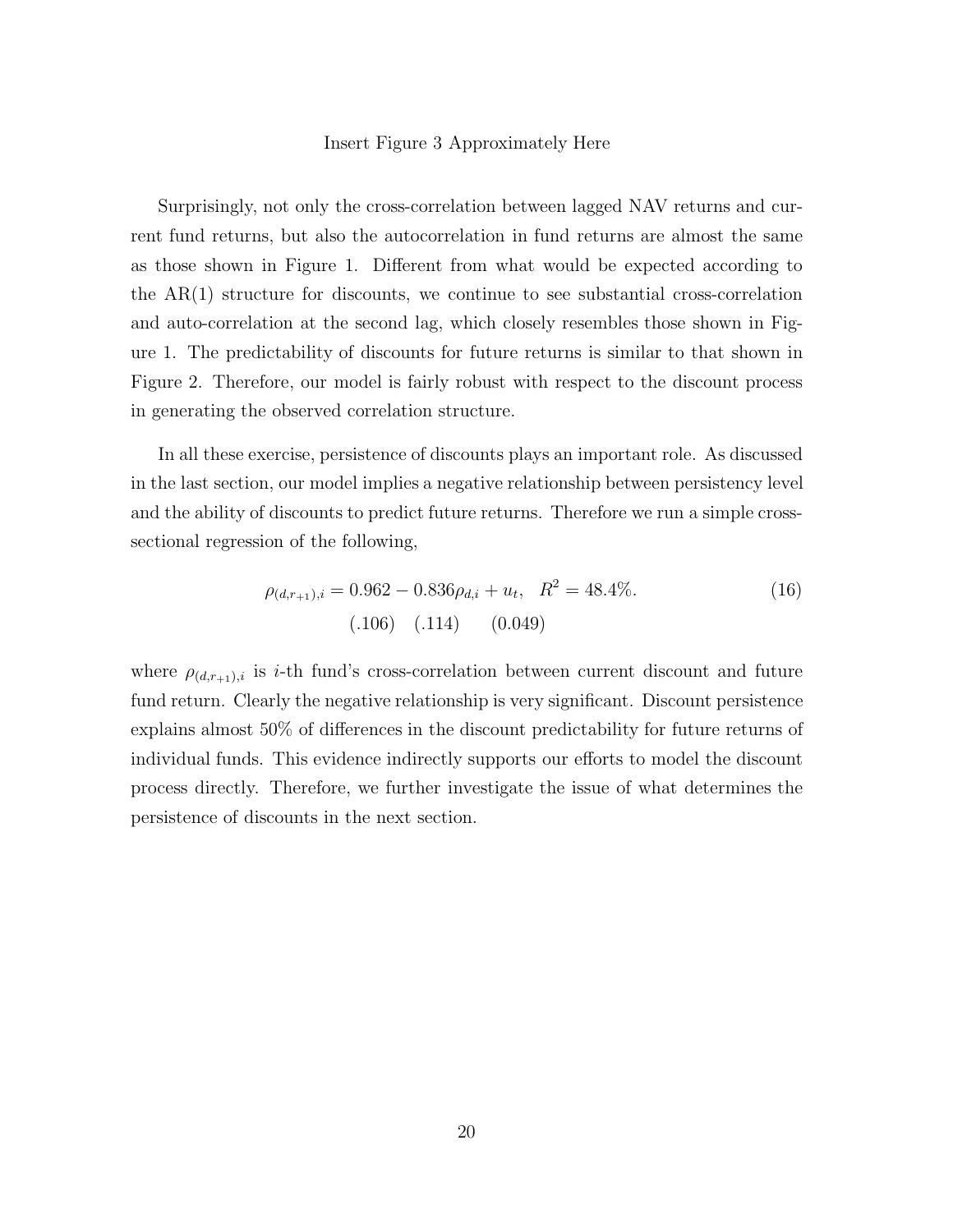# **2.3 Predicting Closed-end Fund Returns from Portfolio Returns**

In the previous section we have made some progress in pinning down the role of the persistence of discounts in explaining future fund returns. Simulation results suggests that a large portion of the cross-correlation between current discounts and future fund returns can be explained by the persistence of discounts itself. Since we linked discount persistence to several rational and relatively constant explanations, such as expense ratios, dividend yields, unrealized capital gains, liquidity, and turnover through a cross-sectional study in section 1.2, the predictability of discounts might be rational.

Closed-end fund returns not only can be predicted by discounts, but more significantly by NAV returns as shown in section 1.1. At the same time, however, current fund returns do not predict future NAV returns. Day, Li, and Xu (2005) relate such predictability to adaptive expectation of investors on individual fund level. In this section, we offer an alternative explanation similar to Lo and MacKinlay's (1990) findings that large stock portfolio returns predict small stock portfolio returns. In fact, most equity closed-end funds are invested in large stocks or stocks with similar characteristics to large company stocks. The average market capitalization of assets that a typical fund equity holds is about 12 billion dollars. Therefore, NAV returns exhibit no more persistence than large stock returns. Most closed-end fund investors tend to be small investors. Their investment behavior may likely be subject to "investors sentiment" risk of Lee, Shleifer, and Thaler (1991). Such behavior may also be shared by investors in small stocks. In other words, fund returns may well behave more like small stock returns rather than large stock returns. If this analogy is reasonable, NAV returns (made up returns of large-company stocks) should also predict future closed-end fund returns.

In order to explore this linkage, we obtain six size and book-to-market  $(B/M)$ sorted portfolio returns.<sup>8</sup> These daily time series are compounded to weekly returns with the same ending week dates as our closed-end fund data. We first investigate

<sup>8</sup>We are grateful to Kenneth French for making this data set available on his website.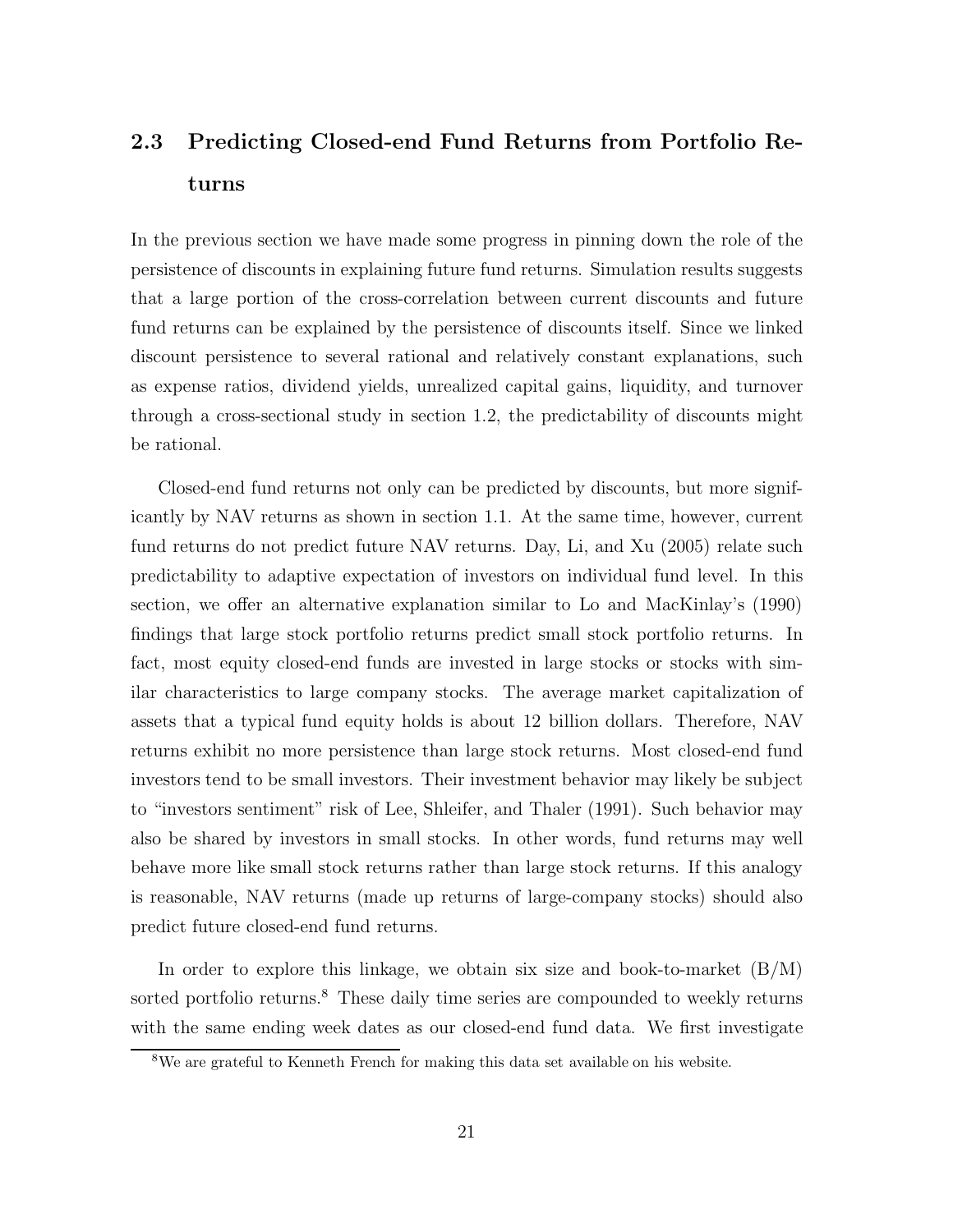whether fund returns are associated with small stock portfolio returns while NAV returns are related to the large portfolio returns. Although this should certainly be the case given the average size of individual assets that each fund holds, we need to be sure that this holds in our data set. For this reason, we take an indirect approach by regressing fund returns and NAV returns on size portfolio returns, respectively. The results are reported in Panel A of Table 3.

#### Insert Table 4 Approximately Here

Since each of series under investigation is highly correlated with the market factor, we first orthogonalize all the series to market returns when reporting the contemporaneous relationship in Panel A. Although we have six portfolios, we ignore the middle book-to-market portfolio in each size group. In other words, we study portfolio  $r_{sl}$ ,  $r_{sh}$ ,  $r_{bl}$ , and  $r_{bh}$ , where 's,' 'b,' 'l,' and 'h,' denote small size, big size, low B/M, and high  $B/M$ , respectively.<sup>9</sup> After extracting the market components, we find that fund returns are highly correlated with the small size portfolio with high book-to-market value. The explanatory power exceeds  $23\%$  in terms of adjusted  $R^2$ . When fund returns are regressed on the returns from portfolios of large-capitalization stocks, the total explanatory power is just half of that using the returns from portfolios of smallcapitalization stocks although both  $r_{bl}$  and  $r_{bh}$  are significant. This evidence suggests that fund returns more resemble the small portfolio returns than large portfolio returns. When all the four portfolios are included in the regression, it also suggests that fund returns are also closely related to portfolio with high book-to-market value. In contrast, the NAV returns seem more related to large stock portfolios than to small stock portfolios not only in terms of  $R^2$ s (14.3% versus 11.9%), but also in terms of the significance of each variable in the multiple regression shown in the sixth equation of Table 3.

The above evidence indicates that we need to investigate if the predictability of NAV returns for future fund returns is related to the predictability of large stock

<sup>&</sup>lt;sup>9</sup>Closed-end funds usually hold much more illiquid securities than open-end funds. These illiquid assets tend to have high book-to-market ratio. Therefore, we retain the book-to-market portfolios in our study.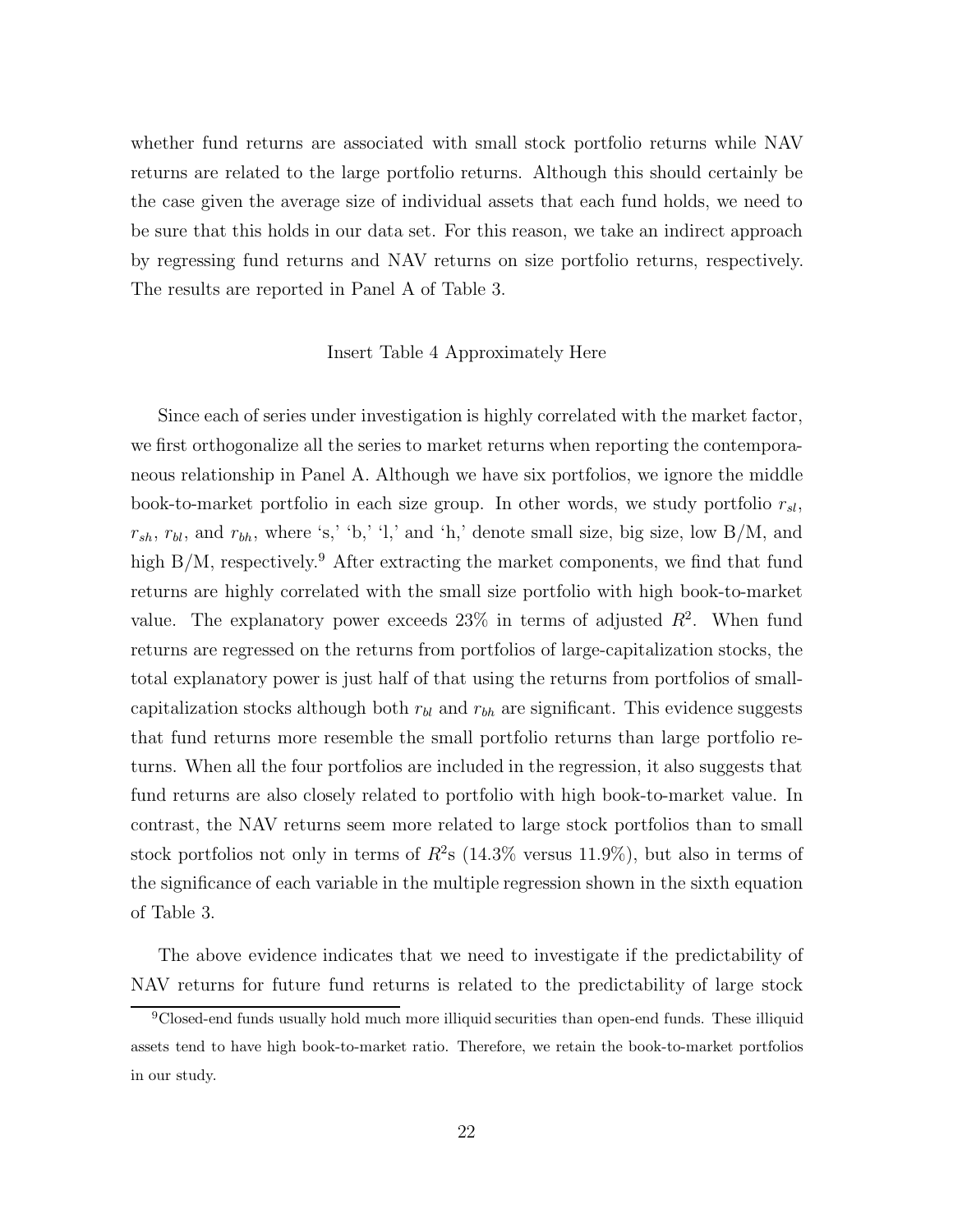returns for future small stock returns. As a comparison, we first regress the aggregate fund returns on past discounts. It is significant with an adjusted  $R^2$  of 2.3% as shown in the first equation of Panel B of Table 4. When fund returns are regressed on both past fund returns and past NAV returns, only past NAV returns is significant, but the adjusted  $R^2$  jumps to 5.6%. One might suspect that such predictability is due to a market micro-structure effect. Boudoukh, Richardson, and Whitelaw (1994) have shown that most of the cross-serial correlation between small portfolio returns and lagged large portfolio returns can be explained by autocorrelation in small portfolio returns, while autocorrelation in small portfolio returns can in turn be explained by nonsynchronous trading. If this is also the case here, we should see that only the lagged fund return variable should be significant. However, just the opposite is the case. This evidence also suggests that it is unlikely that the predictability is due to "investor's sentiment" risk since the past fund return variable is insignificant. However, it is consistent with the story that investors adjust their expectations according to NAV information. When all three variables are included in the regression, the discount variable is still significant with an adjusted  $R^2$  of 6.9%. Therefore, discounts might have summarized some of the dynamic features of both fund returns and NAV returns that are not a simple linear combinations of the two.

When portfolio returns are used as a predictor,  $r_{sl}$  predicts future closed-end fund returns with an adjusted  $R^2$  of 4.6%. What is more surprising is that large portfolio returns can predict closed-end fund returns with an even bigger adjusted  $R^2$ of 8.6%. Market micro-structure effects cannot play a significant role here since the predictability comes largely from the returns of portfolios with large capitalization stocks confirmed by a multivariate regression using all four portfolios returns (not shown in the Table). Therefore, a large part of the predictable component in the fund returns is indeed due to the general phenomenon of large stocks leading small stocks. This is even more apparent when using past discounts, past fund returns, past NAV returns, and past large portfolio returns at the same time. As the last equation in Panel B of Table 3 shows, the past discount and large portfolio returns are still significant, while fund returns and NAV returns are insignificant at a 5% level. This suggests that the predictability of past NAV returns for future fund returns is due to the correlation between NAV returns and large stock portfolio returns.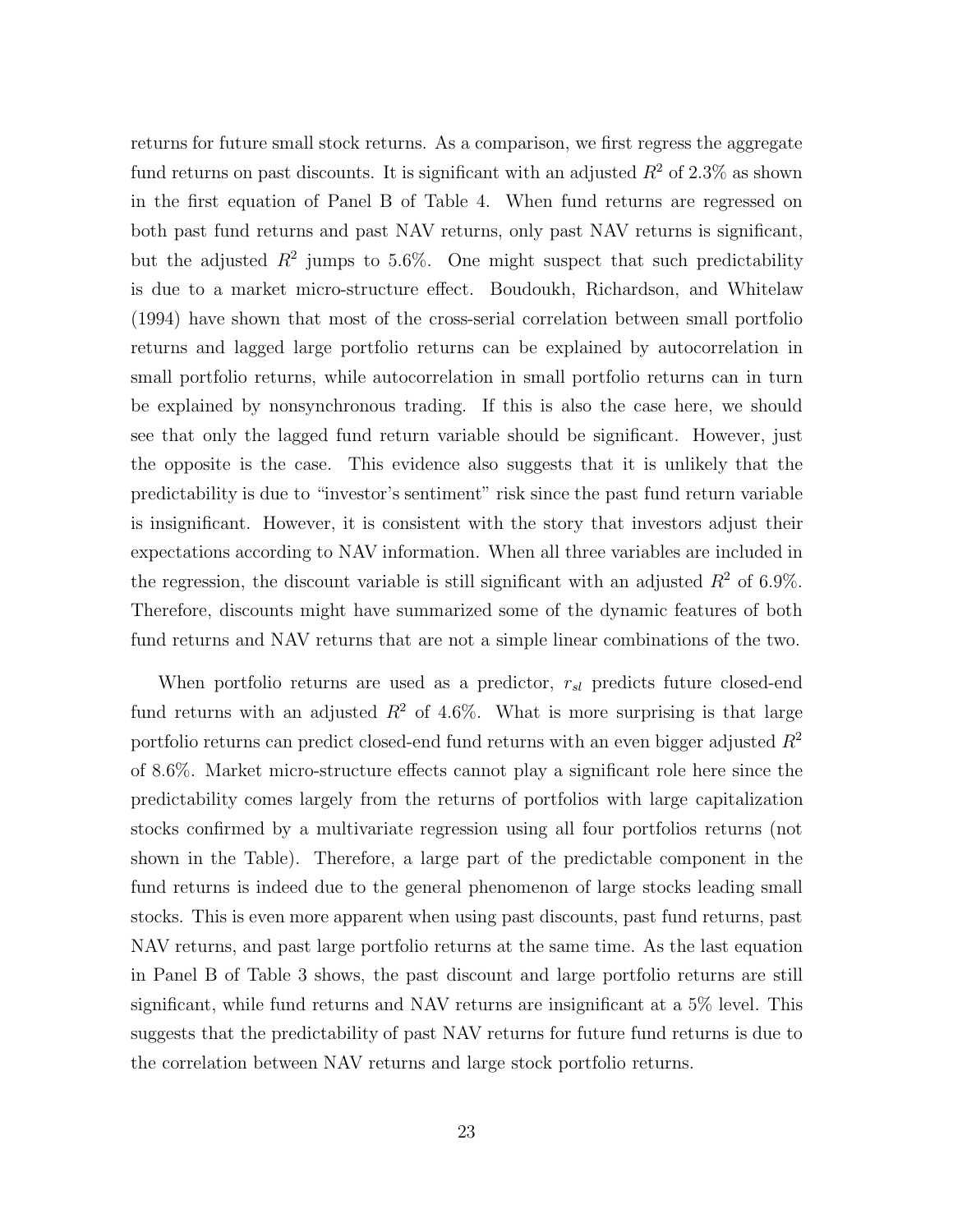These results provide further evidence on closed-end fund return predictability. It seems that there are at least two predictable components in the closed-end fund returns. The first component is due to persistence in discounts; and the second components is related to the predictability of large stocks for small stocks as has been observed in the general equity market. None of the these two components seem to predict future NAV returns, a result similar to the finding that returns from small or large stock portfolios do not predict future large stock portfolio returns. Market microstructure effects do not appear to contribute to this predictability since past fund returns themselves are insignificant once other variables are added.

The first source of predictability also suggests that discounts might reflect some unique information about future equity returns. In fact, Swaminathan (1996) has shown that closed-end fund discounts forecast future excess returns of small firms. We reexamine the issue using our more recent sample for small stock portfolio with high book-to-market ratio  $(r_{sh})$ , since this portfolio ties more closely to closed-end fund returns. Indeed, discounts predict  $r_{sh}$  in our sample too (not shown in the table) but with an  $R^2$  less than 1%. However, when past returns for the small stock portfolio with high B/M  $(r_{sh})$  are also used to control for possible micro-structure effects, the predictive power of discounts vanishes as shown in the first equation of Panel C of Table  $3^{10}$  In other words, the predictability of discounts is very much unique to closed-end funds. This result seems to be consistent with Swaminathan's (1996) effort to link the information in discounts to expectations of future earnings growth and expectations of future inflation.

As a final exercise we examine if NAV returns predicts small stock portfolio returns. This is carried out in the second equation of Panel C of Table 3. Indeed, NAV returns predicts future small stock portfolio returns, even after controlling for the predictive power from returns of small stock portfolios. The two variables explain close to 11% of the total variations in the future small stock returns. Such predictive power might be attributed to liquidity factors that influence both closed-end funds' underlying assets and small stock returns. Generally speaking, small stocks are less

<sup>&</sup>lt;sup>10</sup>As Swaminathan (1996) suggests that information in discounts is independent of those commonly used forecasting variables such as the dividend yield on the market, the default spread, and the term spread, we do not include these other variables.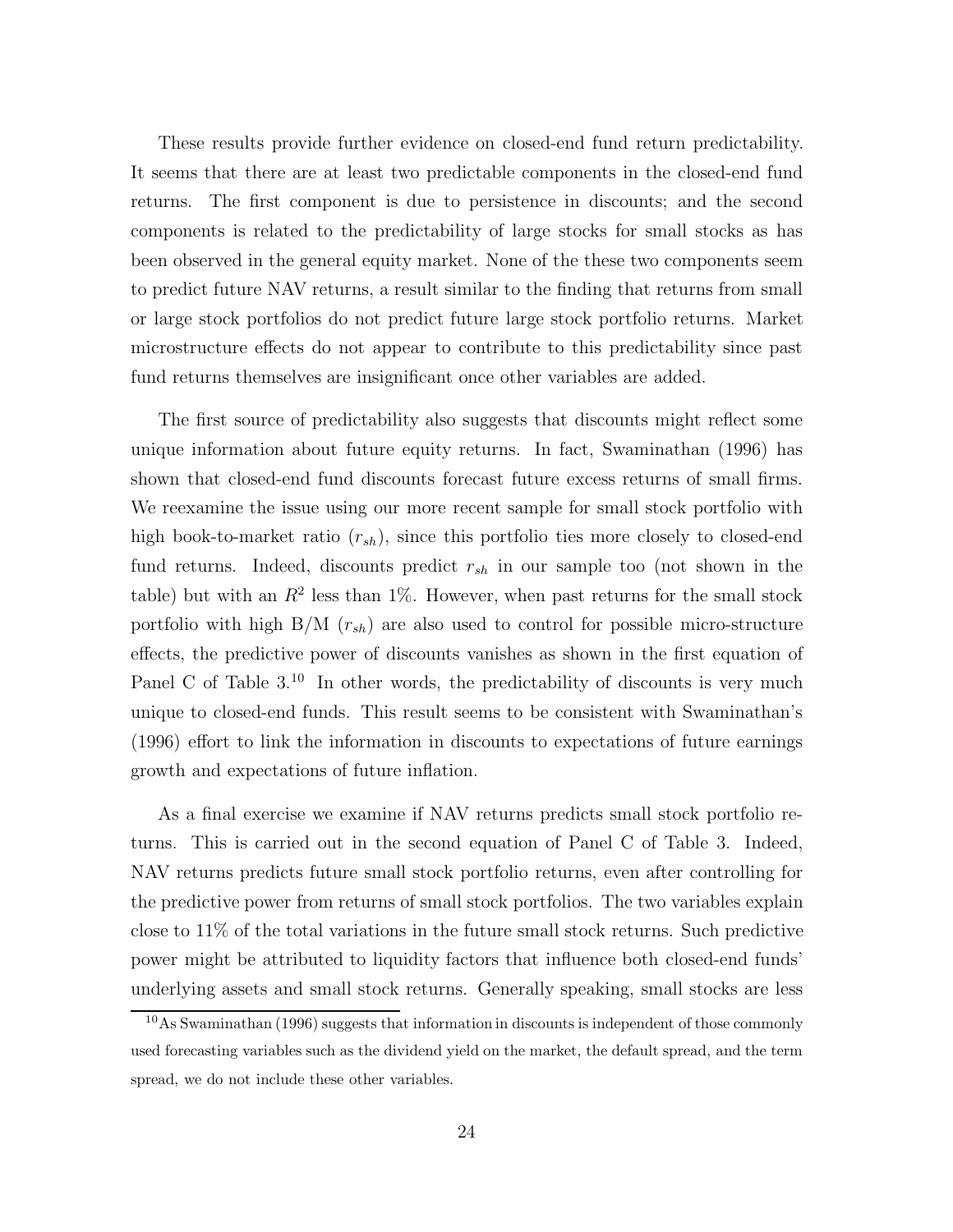liquid than large stocks. At the same time, many closed-end funds carry illiquid positions. If it is reasonable to assume that liquidity is persistent, shocks to liquidity will have long term effects. Thus, NAV returns can predict small stock returns if both are subject to the same liquidity shock, which suggests that the predictability evidence on closed-end funds and small stocks is consistent with the efficient-market hypothesis.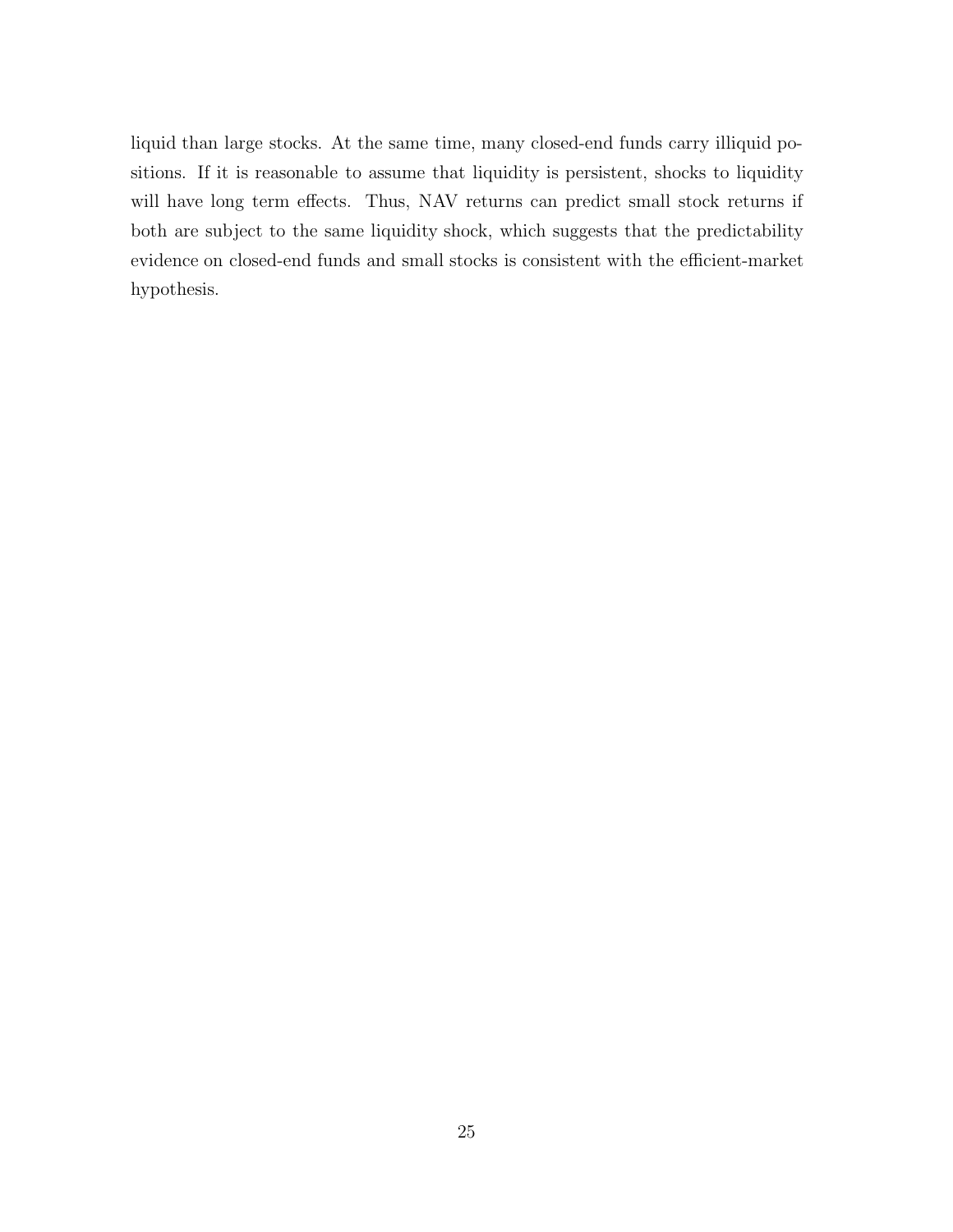## **3 Another Look at "Excess Volatility"**

An equally important issue that is related to market efficiency is the volatility issue. Shiller (1981) argued that the common stock prices were too volatile relative to the dividends and cash flows of the underlying corporations. This so-called "excess volatility" was used by Shiller as an evidence against the "Efficient Market Hypothesis." Since observed stock prices reflect investors' expectation about future cash flows, they should have lower or equal volatility than prices constructed from realized cash flows if investors are rational.<sup>11</sup> Shiller's evidence points to the opposite.

In the case of closed-end funds, one can naturally consider NAV as the realized value for a closed-end fund (see Pontiff, 1996). Therefore, a fund's NAV should be more volatile than the fund price. Pontiff has found the opposite to be true, and has suggested that the pricing of closed-end fund shares exhibits "excess volatility," especially for individual funds. In this section, we first investigate under what condition "excess volatility" might occur in our model framework of section 2.1. We then study the issue from both individual fund level as well as aggregate level. We also provide evidence on time-varying conditional volatilities for both fund returns and NAV returns using a GARCH framework.

### **3.1 A Condition for "Excess Volatility"**

In general, "excess volatility" in closed-end funds does not necessarily signal market inefficiency if there exist additional factors that determine fund prices. In our framework, this is easily understood by examining equations (6) and (8). We study return volatility in an equivalent manner as in Pontiff (1996). Compared with NAV returns, fund returns shown in equation (8) should be subject to additional shocks, namely the shock to discounts. In other words, shocks to discounts summarize all the possible shocks to closed-end fund returns other than the shocks to the NAVs

 $11$ If we consider the current stock price is the best forecast for future discounted cash flows, the price constructed from realized cash flows should be equal to the forecast plus the forecast error. In other words, the volatility of the realized prices should be higher than that of the ex ante price.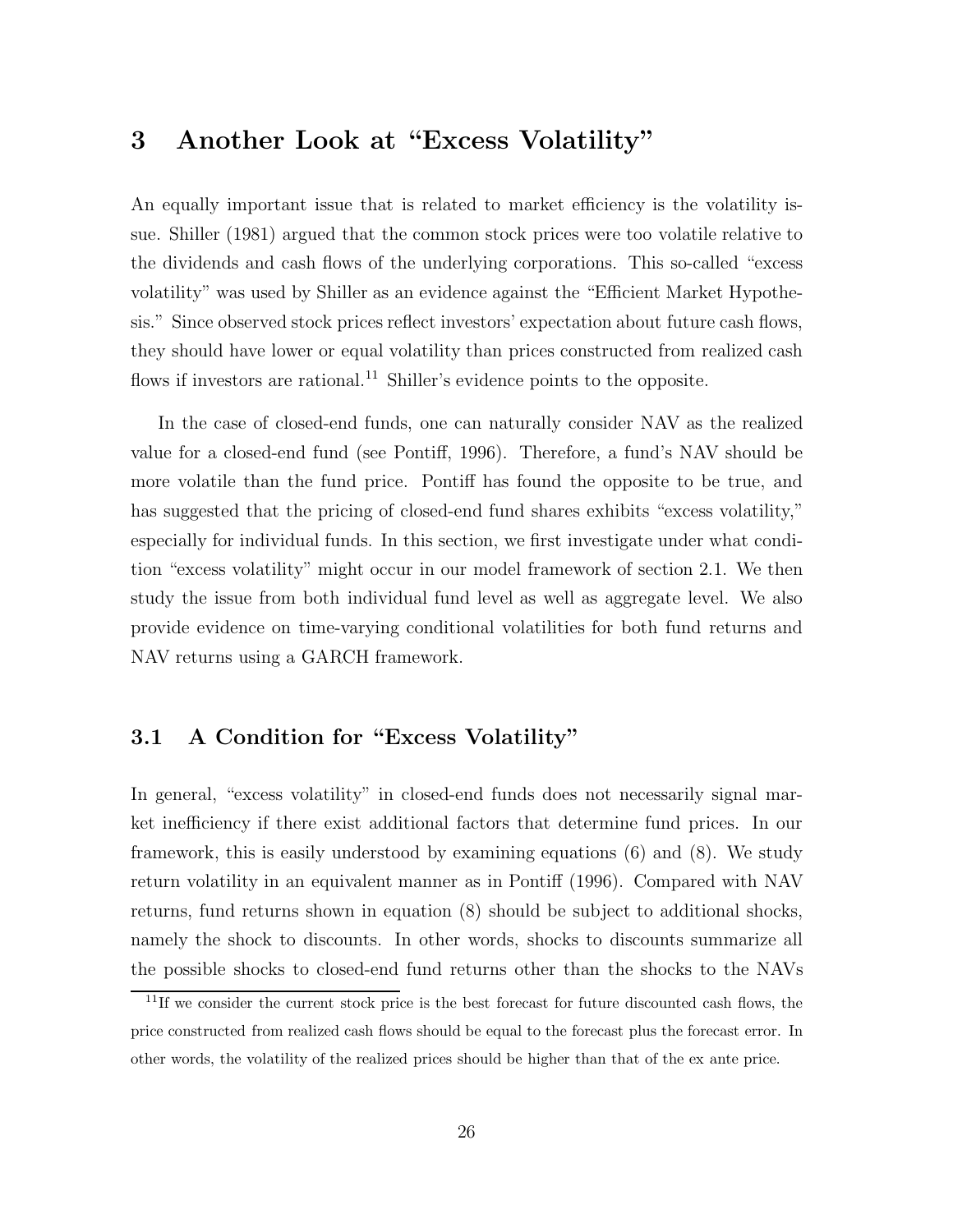themselves. It should be possible to observe "excess volatility" when they are due to additional shocks. Of course, if these additional shocks are primarily due to rational factors discussed in section 1.2, the closed-end fund market would still be efficient even when there is "excess volatility."

The above analysis ignores the possible correlation between discount shocks and NAV shocks. From the definition of discounts in equation (3), it is clear that an NAV shock will cause discount to rise. As shown in equation (10), the relationship is indeed positive and significant. This correlation will reduce the overall return volatility of the fund. In particular, we compute the ratio between fund return volatility and the NAV return volatility as,

$$
\frac{\sigma_{r_{p,t}}}{\sigma_{r_{v,t}}} = 1 - 2a(q - \frac{a}{1+\phi}).
$$
\n(17)

Clearly, when  $q = 0$ , i.e., there is no contemporaneous cross-correlation between shocks to NAV returns and shocks to discounts, fund return volatility will exceed that of the NAV return, i.e., we will discover an "excess volatility" phenomenon.

When there are multiple shocks, the correlations among them could also play an important role. For example, if NAV shocks and discount shocks are highly correlated, the volatility contribution from additional shocks could be largely offset by the correlation. In fact, when  $q > \frac{a}{1+\phi}$ , "excess volatility" disappears. This is exactly what we have seen in Table 1. In other words,  $\frac{a}{1+\phi}$  is the lower bound on this contemporaneous correlation that will be large enough to offset the volatility of additional shocks. Therefore, closed-end funds will not necessarily exhibit "excess volatility."

#### **3.2 Aggregate versus Individual Level Volatilities**

The "excess volatility" result for closed-end funds shown by Pontiff (1996) is largely based on comparing volatilities of fund returns versus volatilities of NAV returns for individual closed-end funds. We have replicated his results in Panel A of Table 5. The average annualized volatility across individual funds estimated from weekly fund returns is 19.6%. This volatility estimate is much higher than that of NAV returns, which is 14.4%. If we treat the variance ratio between fund return and NAV return,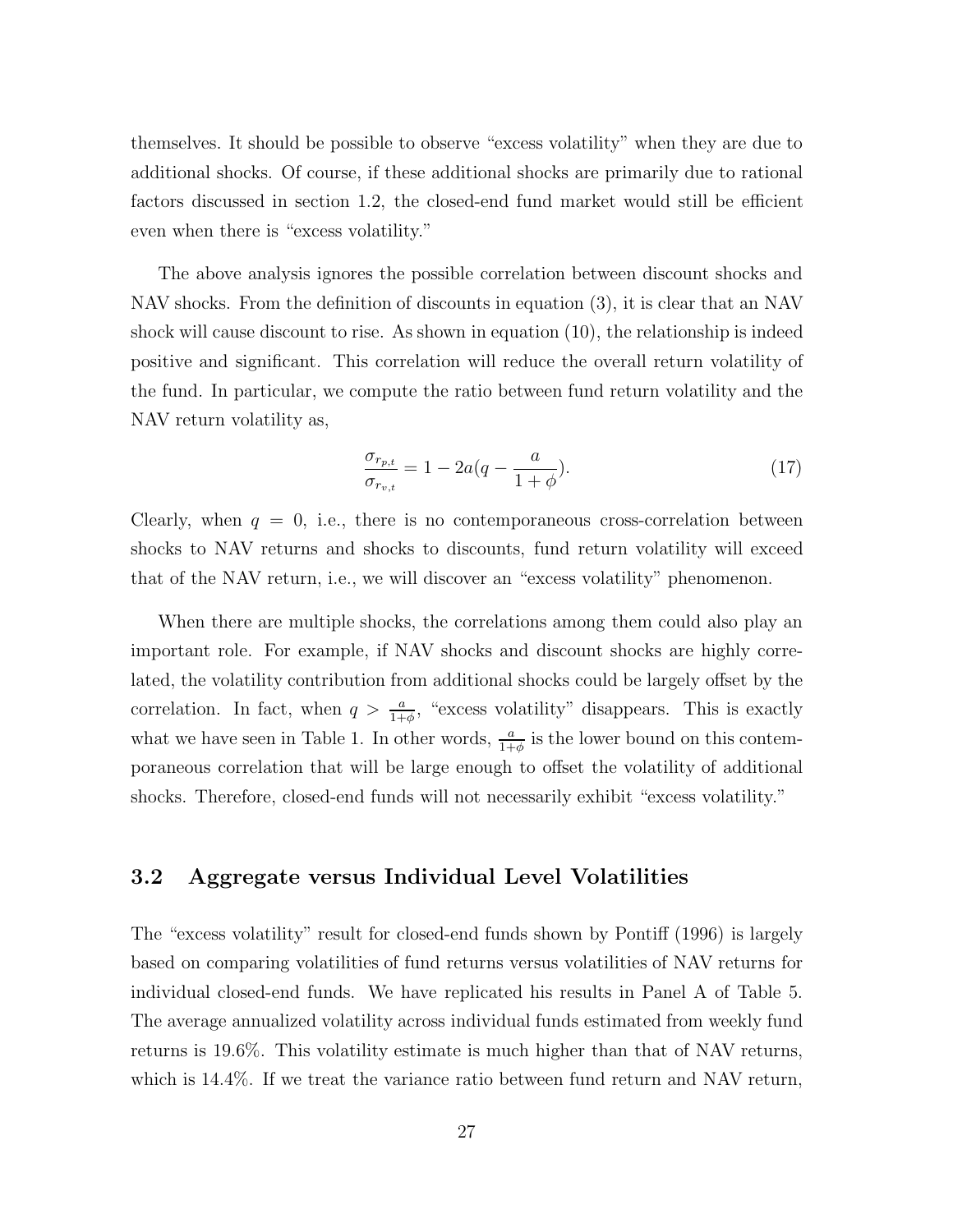$\frac{\hat{\sigma}_{p}^{2}}{\hat{\sigma}_{v}^{2}}$ , as approximately an F distribution, the hypothesis of no "excess volatility" is rejected with a <sup>p</sup>−value close to zero.

#### Insert Table 5 Approximately Here

We have also summarized the distribution of fund return volatilities and NAV return volatilities in the same panel. Clearly the distribution of fund return volatilities is shifted to the left of the distribution of NAV return volatilities. Moreover, by comparing median with mean volatility, we conclude that all volatility distributions are skewed to the right since the means are greater than the corresponding medians. In other words we are not only more likely to see large volatilities but also return volatilities are more likely to be greater than the corresponding NAV return volatilities.

Just like individual stocks, individual closed-end funds' volatilities also include idiosyncratic volatilities. Therefore, the volatilities of the closed-end fund market as a whole may behave differently. As shown in Table 1 and reproduced in Panel B of Table 5, the annualized volatility of aggregate NAV returns (10.22%) is larger than that of the aggregate fund returns  $(9.47\%)$ . The approximate F test now suggests that we can reject the hypothesis of "excess volatility" for the closed-end fund market as a whole.

Since we have estimated volatility from weekly returns, market micro-structure effects might be a concern. In order to avoid this issue, we recompute annualized volatilities based on bi-weekly returns, monthly returns (approximated by 4 weeks returns), quarterly returns, and semi-annual returns. The corresponding volatilities are also reported in Panel B of Table 5. In all the cases, aggregate fund return volatilities are all below aggregate NAV return volatilities, except for the semi-annual case. Even for the semi-annual case, the difference is insignificant, however. Therefore, the conclusion of no "excess volatility" on aggregate level is robust.

The overall evidence suggests that there might be some inefficiency in the trading of individual closed-end funds, which causes the phenomenon of "excess volatility." The impact of the inefficiency tends to be idiosyncratic, however. For example, if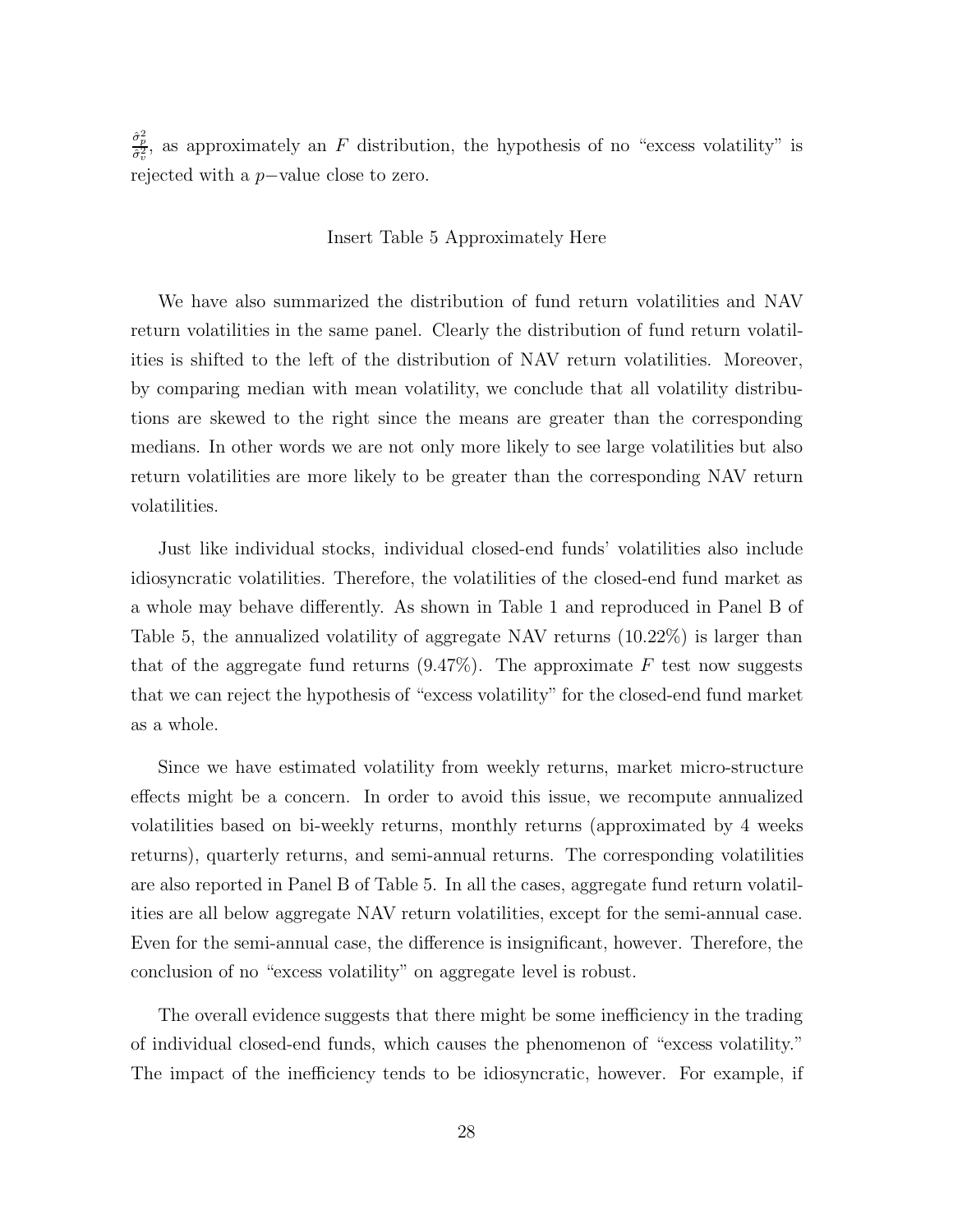there exists 'investors' sentiment' risk in the closed-end fund market, this sentiment is more likely to make investors overly optimistic about one group of funds while overly pessimistic about other funds. Thus, the overall market is still efficient.

#### **3.3 The Time-varying Volatility**

As we found no evidence of "excess volatility" on the aggregate level, one possible reason discussed in section 3.1 is that additional pricing factors for closed-end funds might be negatively correlated with the market factor, which offsets the systematic volatility component in the total volatility. This suggests that the unconditional estimates of volatility may not tell the whole story. In this section, we estimate the conditional volatility using the most popular  $GARCH(1,1)$  model for both aggregate fund returns and aggregate NAV returns. Based on demeaned return series, we have the following estimates,

$$
h_{p,t+1} = 0.215 + 0.763h_{p,t} + 0.110u_{p,t}^2,
$$
\n(18)  
\n(0.01) (0.018) (0.010)  
\n
$$
h_{v,t+1} = 0.171 + 0.787h_{v,t} + 0.135u_{v,t}^2,
$$
\n(19)

$$
(.014) \quad (.012) \qquad (0.011)
$$

where  $h_{p,t}$  and  $h_{v,t}$  are conditional volatilities for fund returns and NAV returns, respectively, while  $u_{p,t}$  and  $u_{v,t}$  are the demeaned fund returns and NAV returns, respectively.

From equations (18) and (19), we can compute the unconditional volatility for fund returns to be  $\sigma_p = \sqrt{\frac{0.215}{1 - (0.763 + 0.110)}} = 1.301$ , while the unconditional volatility for NAV returns to be  $\sigma_p = \sqrt{\frac{0.171}{1 - (0.787 + 0.135)}} = 1.480$ . In other words, we again find that aggregate fund returns are less volatile than the volatility of the underlying assets. The overall closed-end fund market then appears to be efficient. Such a finding does not challenge Pontiff's results since he only suggests that irrationality may be present in the pricing of the shares of individual closed-end investment companies. We want to emphasize that any such inefficiency seems to be idiosyncratic, however, given our evidence on aggregate level. In addition, since the persistence parameter from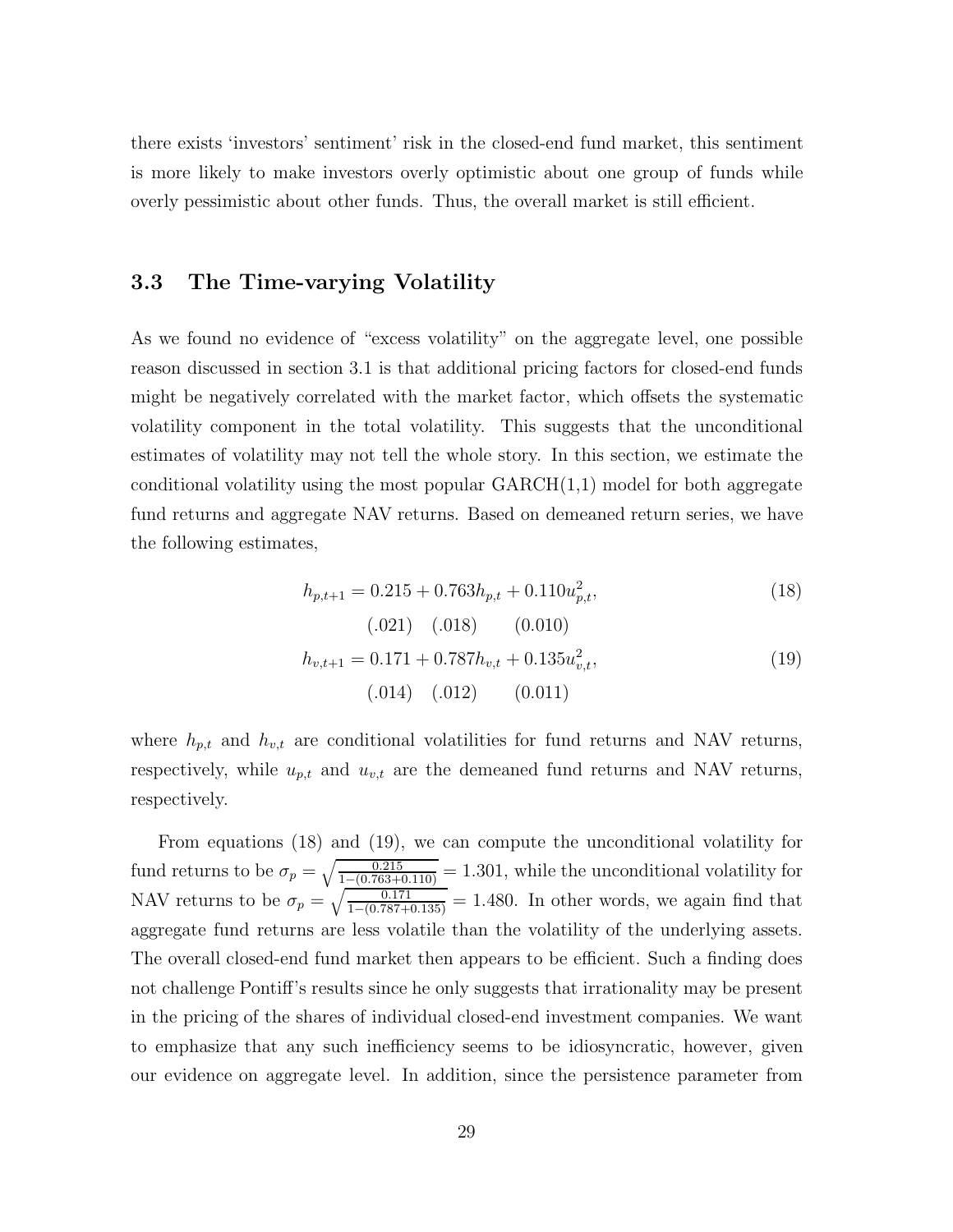equation (18) is  $0.873 = (0.763 + 0.110)$ , which is much lower than that from (19) of  $.922 = (0.787 + 0.135)$ , the conditional volatility of fund return is less persistent than that of the NAV return. In other words, the impact of a volatility shock will die out more quickly for fund returns than for NAV returns. This evidence suggests that any unique factors to closed-end funds are less likely to have permanent effects to fund prices.

One of the important findings of Campbell, Lettau, Malkiel, and Xu (2001) is that while the market volatility seems to be stable over time, there has been a significant upward trend in the idiosyncratic volatility. It is also interesting to see if there is a trend in the conditional volatility. We estimate the two volatility series from equations (18) and (19) and plot them in Figure 4.

#### Insert Figure 4 Approximately Here

First, there are occasional periods where we do observe "excess volatility." The conditional volatilities of fund returns dominate the conditional volatilities of NAV returns most of time. Second, there are apparent upward trends in both conditional volatilities. Yet, the upward trend could simply be due to high persistence in the series themselves. Therefore, we run the following regressions to test the significance of the trend.

$$
\hat{\sigma}_{p,t+1} = 0.131 + 0.0001t + 0.869\hat{\sigma}_{p,t} + 0.006\hat{\sigma}_{v,t} + e_{p,t+1},
$$
\n(20)  
\n(.025) (.00004) (0.038) (0.033)  
\n
$$
\hat{\sigma}_{v,t+1} = 0.137 + 0.0002t + 0.847\hat{\sigma}_{v,t} + 0.018\hat{\sigma}_{p,t} + e_{v,t+1},
$$
\n(21)  
\n(.030) (.00005) (0.039) (0.045)

where  $\hat{\sigma}_{p,t} = \sqrt{h_{p,t}}$  and  $\hat{\sigma}_{v,t} = \sqrt{h_{v,t}}$ . Since there is no unit root in either of the volatility series, the time trends are very significant in both equations. In other words, both fund returns and the NAV returns have become increasingly volatile in recent years. This is consistent with the Campbell, et al. (2001) findings. Moreover, the time trend in NAV return volatility is twice as large as that in the fund return volatility. This suggests that investing in closed-end investment company shares may actually be even safer than investing in open-end funds.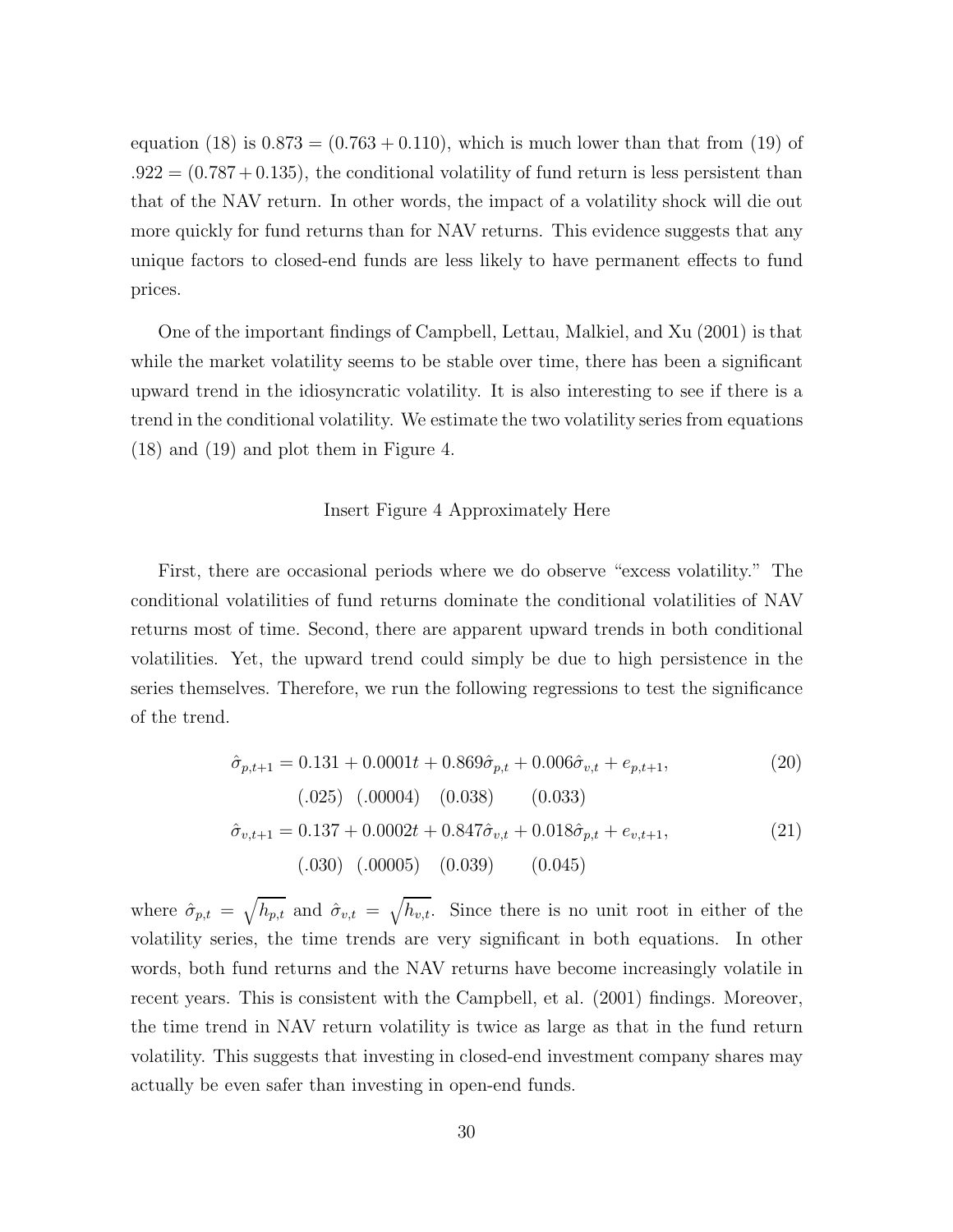### **4 Concluding Comments**

The closed-end fund discount phenomenon has fascinated investigators for many years. Several attempts have been made from both rational and irrational perspectives to explain the causes of discounts. We now understand that several factors do affect discounts including dividend yields, unrealized capital gains, turnover, expense ratios, illiquid assets, etc. It is equally challenging, yet less attention has been paid, to understand the predictability of discounts for fund future returns. In this paper, we take an indirect approach by modeling the discount process as a persistent  $AR(1)$ process. It is shown that much of the predictability of discounts for future fund returns can be generated as a result. Moreover, fund returns themselves will be auto correlated while the underlying asset returns remain independent over time. This suggests that it is also important to understand the persistence of discounts.

If the documented rational factors are the main driving force for the discounts, discounts will not only be relatively stable over time but also be persistent. This is because factors such as expense ratios and illiquid holdings do not change often, and managers try to maintain a stable dividend yield. Thus any shocks to these factors will have long-term effects. Our evidence supports this hypothesis.

Although the closed-end fund market is relatively small compared to open-end fund market, the behavior of the market has important implications for market efficiency. Investigating the difference between fund price volatility and its NAV volatility has been used to suggest a market inefficiency. Pontiff (1996) has found evidence that fund returns are more volatile than their NAV returns, which suggests a market inefficiency in the spirit of the "excess volatility" work of Shiller. We found the opposite on the aggregate level, which suggests that investors may be overly enthusiastic about some funds and lose interest in others, but the market as a whole could still be efficient.

In addition, we find that NAV returns of closed-end funds predicts fund returns, but not the other way around. This evidence resembles the lead-lag relationship between large-cap portfolio returns and small-cap portfolio returns documented by Lo and MacKinlay (1990). In fact, we show that large-cap portfolio returns capture a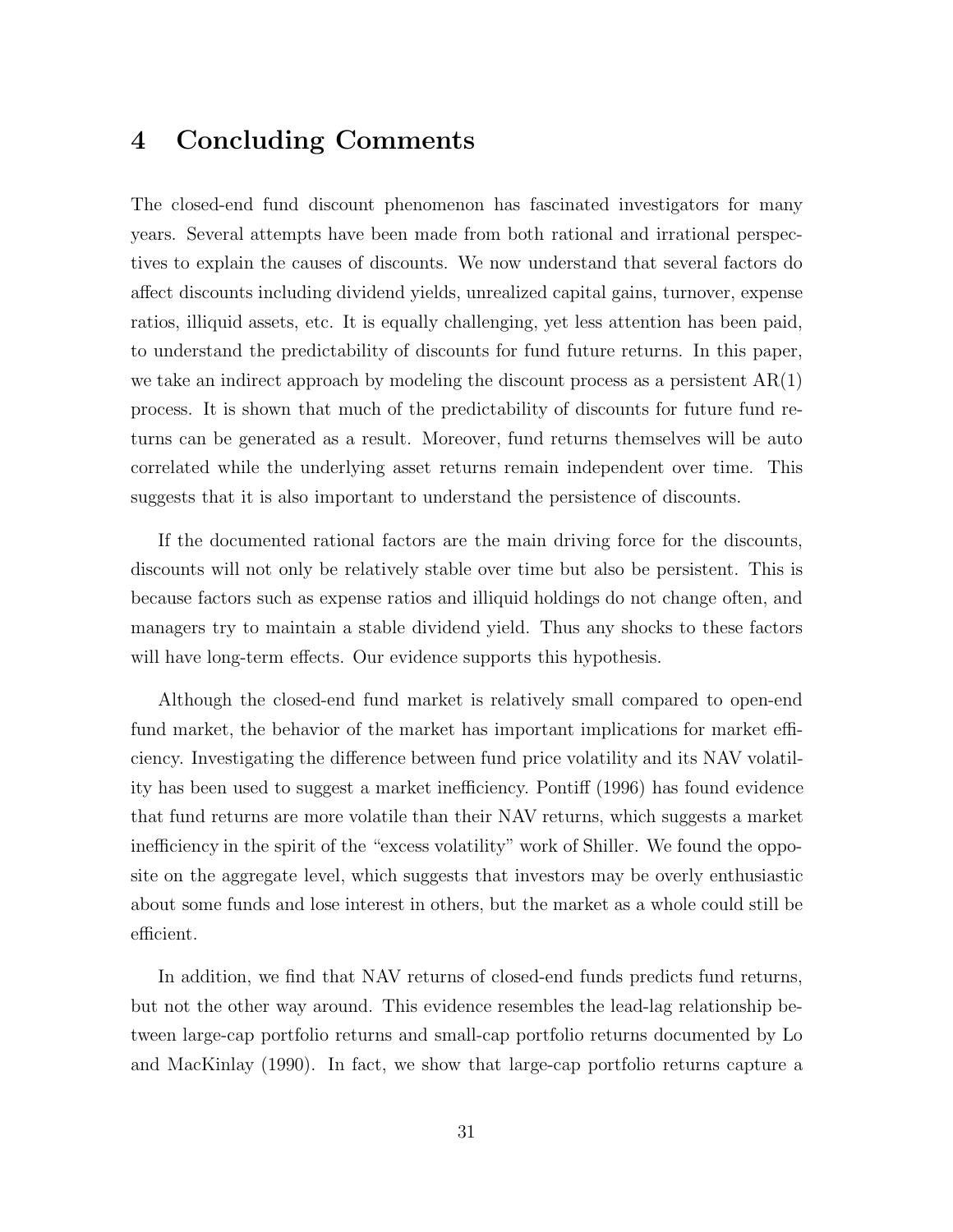large portion of the predictable components of the future fund returns. Such predictability is unlikely to be explained by market microstructure effects. Finally, the NAV returns seem to have predictable power for small-cap portfolio returns. This is a useful extension of Swaminathan's (1996) finding that discounts predict smallcapitalization portfolio returns.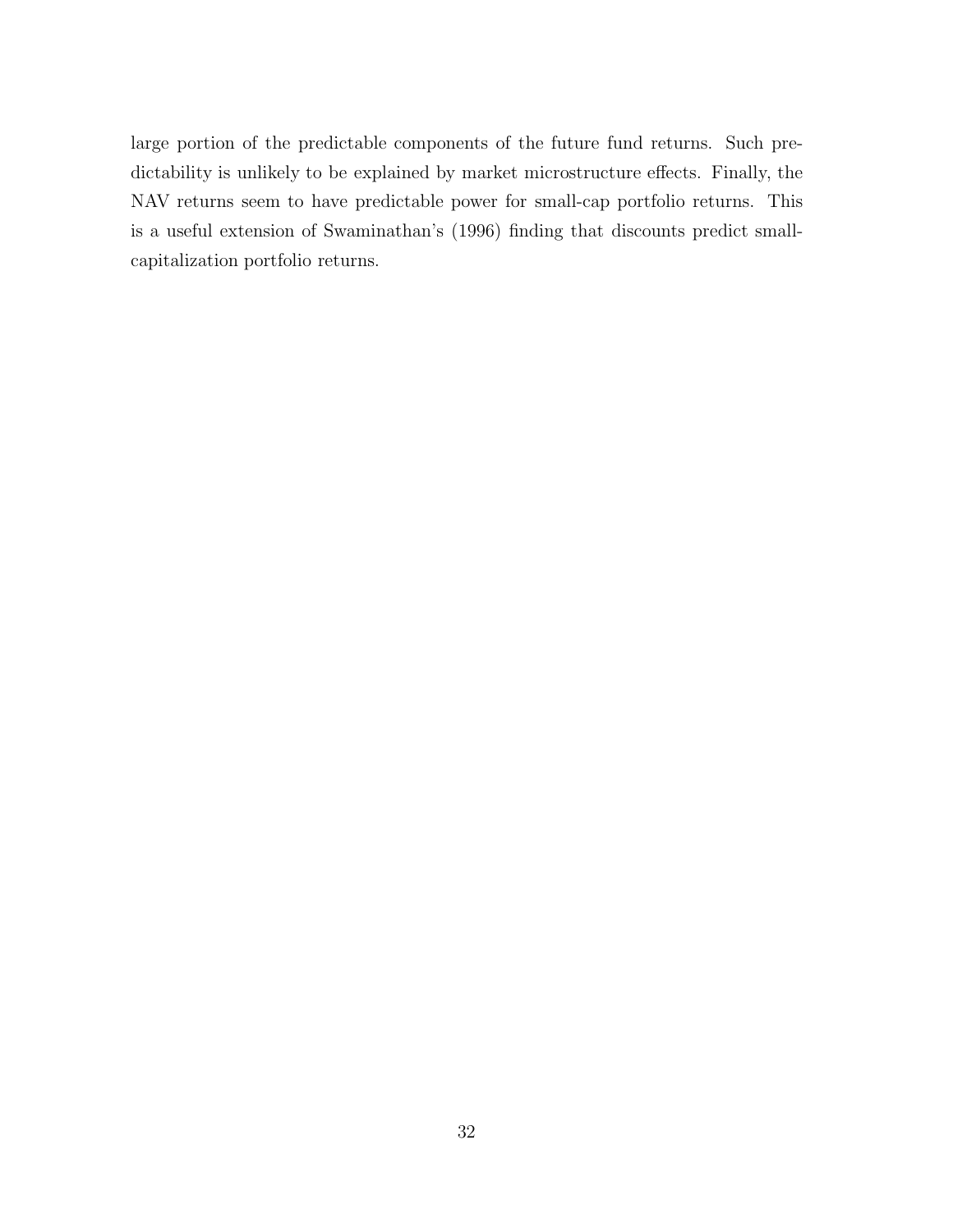# **References**

- [1] Anderson, Seth C. and Jeffery A. Born (1992), *Closed-End Investment Companies: Issues and Answers,* Norwell, Mass. And Dordrecht: Kluwer Academic.
- [2] Bansal, Ravi and Amir Yaron (2004), 'Risks for the Long Run: A Potential Resolution of Asset Pricing Puzzles,' *Journal of Finance,* Vol. 59, pp. 1481-1509.
- [3] Barclay, M., C. Holderness, and J. Pontiff (1993), 'Private Benefits from Block Ownership and Discounts on Closed-End Funds,' *Journal of Financial Economics,* Vol. 33, pp. 263-291.
- [4] Bodurtha, J., D. Kim and C. Lee (1995), 'Closed-end Country Funds and U.S. Market Sentiment,' *Review of Financial Studies,* Vol. 8, pp. 879-918.
- [5] Boudoukh, Jacob, Matthew P. Richardson and Robert F. Whitelaw (1994), 'A Tale of Three Schools: Insights on Autocorrelations of Short-Horizon Stock Returns,' *Review of Financial Studies,* Vol. 7, pp. 539-574.
- [6] Brauer, Greggory A. (1993), 'Investor Sentiment" and the Closed-End Fund Puzzle:A 7 Percent Solution,' *Journal of Financial Services Research,* Vol. 7, No. 3, pp. 199-216.
- [7] Brauer, Greggory A. (1988), 'Closed-end Fund Shares' Abnormal Returns and the Information Content of Discounts and Premiums,' *Journal of Finance,* Vol. 43, No. 4, pp. 113-128.
- [8] Brickley, James A., Steven Manaster and James Schallheim (1991), 'The Tax-Timing Option and the Discounts on Closed-End Investment Companies,' *Journal of Business,* Vol. 64, No. 3, pp. 287-312.
- [9] Boudreaux, Kenneth J. (1973), 'Discounts and Premiums on Closed-End Mutual Funds: A Study of Valuation,' *Journal of Finance,* Vol. 28, No. 2, pp. 515-522.
- [10] Campbell, J.Y., M. Lettau, B.G. Malkiel, and Y. Xu, (2001), 'Have Individual Stocks Become More Volatile? An Empirical Exploration of Idiosyncratic Risk,' *Journal of Finance,* Vol. 56, pp. 1-43.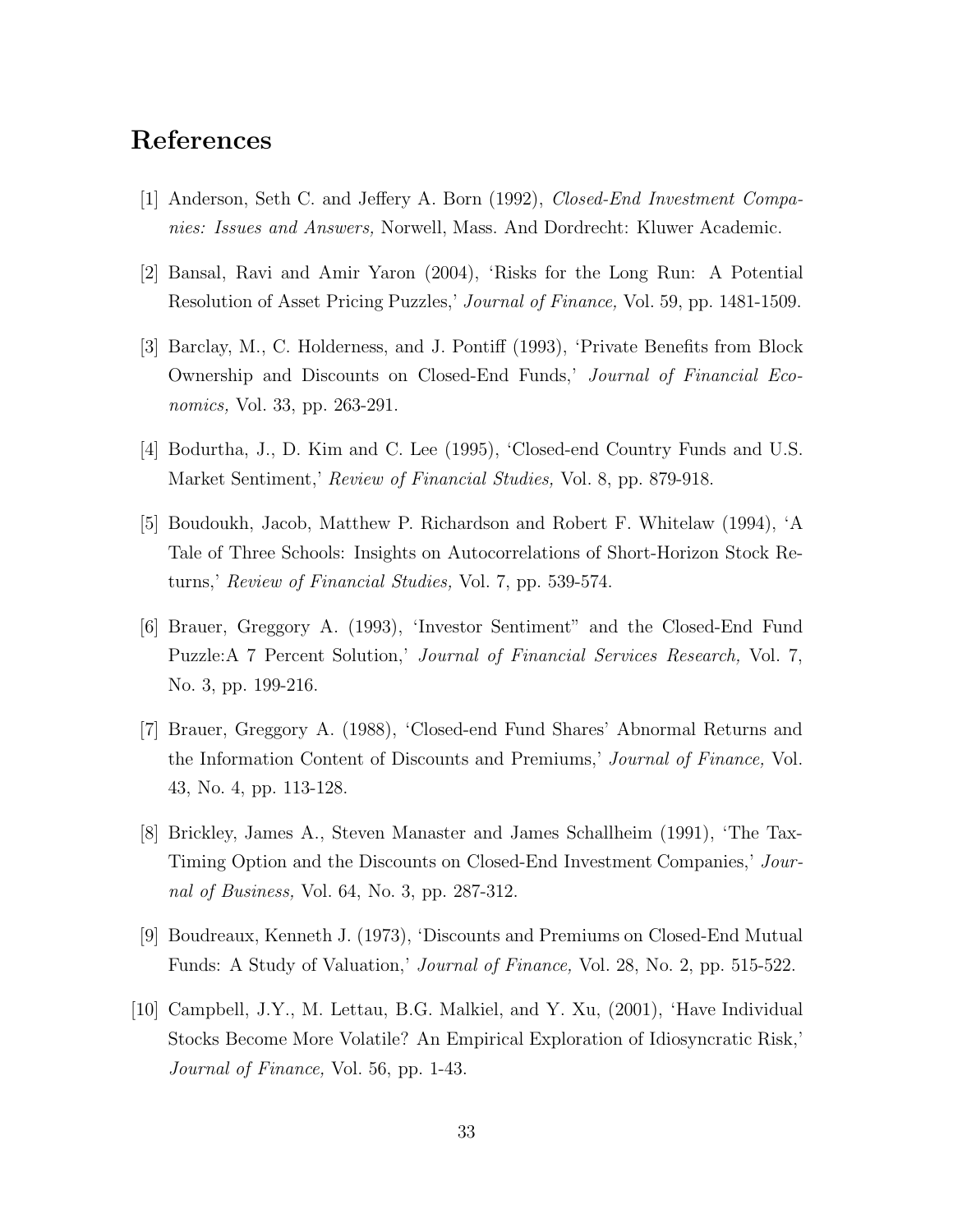- [11] Chay, J.B. and Charles A. Trzcinka (1999), 'Managerial Performance and the Cross-sectional Pricing of Closed-end Funds,' *Journal of Financial Economics,* Vol. 52, pp. 379-428.
- [12] Cherkes, Martin (2003), 'A Positive Theory of Closed-end Funds as an Investment Vehicle,' *Working Paper,* Princeton University.
- [13] Conrad, Jennifer and Gautam Kaul (1988), 'Time-Variation in Expected Returns,' *Journal of Business,* Vol. 61, No. 4, pp. 409-425.
- [14] Datar, Vinary (2001), 'Impact of Liquidity on Premia/Discounts in Closed-end Funds,' *Quarterly Review of Economics and Finance,* Vol. 41, pp. 119-135.
- [15] Day, Ted, Zhengzheng Li, and Yexiao Xu (2005), 'Understanding the Predictability of Closed-End Fund Discounts,' *Working Paper,* School of Management, The University of Texas at Dallas.
- [16] De Long, Bradford J., Andrei Shleifer, Lawrence H. Summers, and Robert J. Waldmann (1990), 'Noise Trader Risk in Financial Markets,' *Journal of Political Economy,* Vol. 98, No. 4, pp. 703-738.
- [17] Fama, E. and K.R. French (1993), 'Common Risk Factors in the Returns on Stocks and Bonds,' *Journal of Financial Economics,* Vol. 33, pp. 3-53.
- [18] Fama, E.F. and J.D. MacBeth (1973), 'Risk, Return and Equilibrium: Empirical tests,' *Journal of Political Economy,* Vol. 81, pp. 607-636.
- [19] Gemmill, Gordon and Dylan C. Thomas (2002), 'Noise Trading, Costly Arbitrage, and Asset Prices: Evidence from Closed-End Funds,' *Journal of Finance,* Vol. 57, pp. 2571-2594.
- [20] Gruber, Martin J. (1996), 'Another Puzzle: The Growth in Actively Managed Mutual Funds,' *Journal of Finance,* Vol. 51, pp. 783-810.
- [21] Hardouvelis, Gikas A., Rafael La Porta, and Thierry A Wizman (1993), 'What Moves the Discount on Country Equity Funds?' Federal Reserve Bank of New York Research Paper: 9324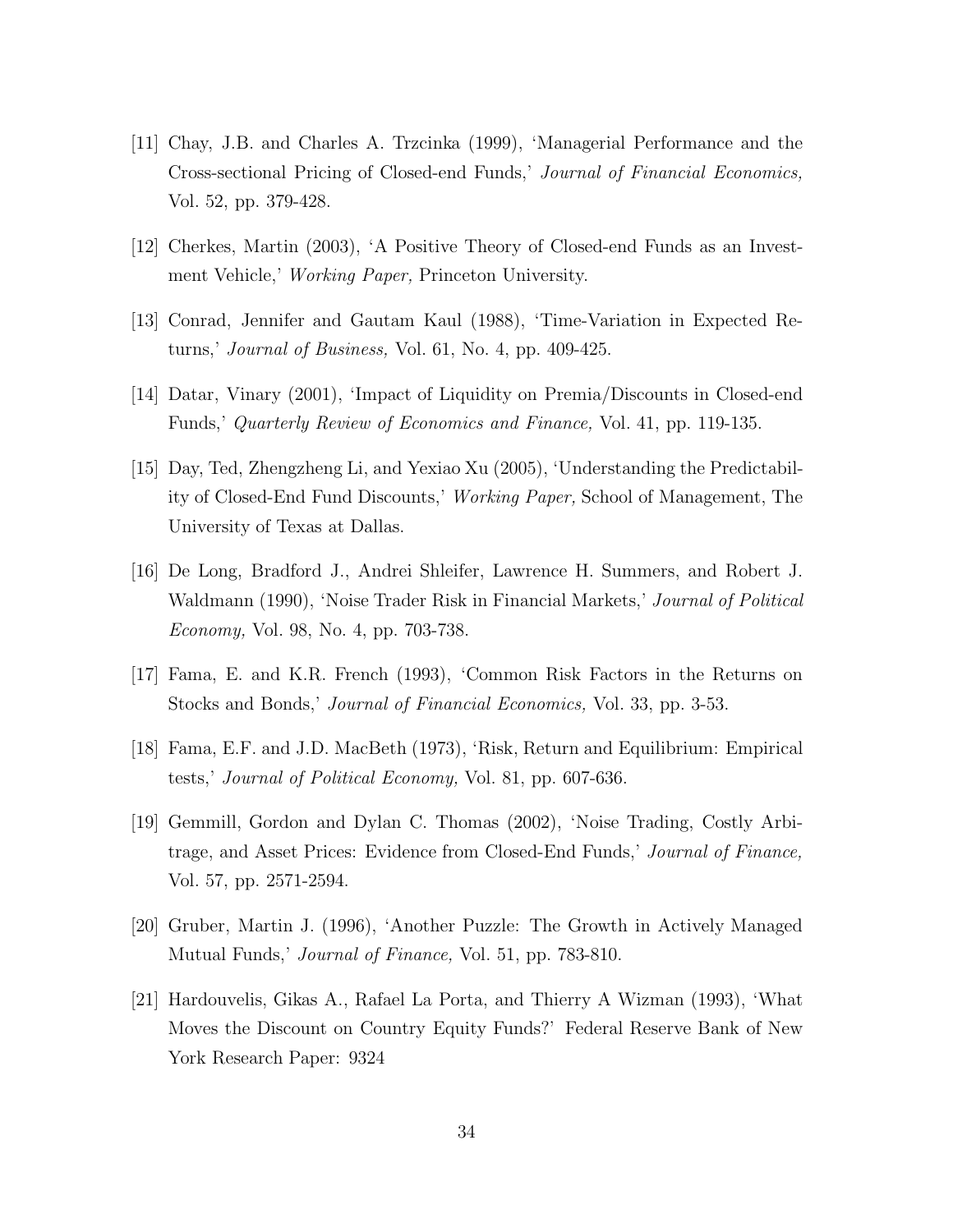- [22] Kim, Chang-So (1994), 'Investor Tax-Trading Opportunities and Discounts on Closed End Mutual Funds,' *Journal of Financial Research,* Vol. 17, No. 1, pp. 65-75.
- [23] Lee, Charles, Andrei Shleifer, and Richard Thaler (1991), 'Investor Sentiment and the Closed-End Fund Puzzle,' *Journal of Finance,* Vol. 46, pp. 75-109.
- [24] Lo, Andrew W. and Craig, MacKinlay (1990) 'When are Contrainan Profits Due to Stock Market Overreaction?' *The Review of Financial Studies,* Vol. 3, No. 2, pp. 175-205.
- [25] Mendelson, M. (1978), 'Closed-end Fund Discounts Revisited,' *Financial Review,* Vol. 13, pp. 47-72.
- [26] Malkiel, Burton G. (1995), 'The Structure of Closed-End Fund Discounts Revisited,' *Journal of Portfolio Management,* Vol. 21, No. 4, pp. 32-38.
- [27] Malkiel, Burton G. (1977), 'The Valuation of Closed-End Investment Company Shares,' *Journal of Finance,* Vol. 32, No. 3, pp. 847-859.
- [28] Shiller, Robert J. (1981), 'Do Stock Prices Move Too Much to Be Justified by Subsequent Changes in Dividends?' *American Economic Review,* Vol. 71, pp. 421-436.
- [29] Pontiff, Jeffrey (1996), 'Costly Arbitrage: Evidence from Closed-end Funds,' *Quarterly Journal of Economics,* Vol. 111, pp. 1135-1151.
- [30] Pontiff, Jeffrey (1995), 'Closed-End Fund Premia and Returns Implications for Financial Market Equilibrium,' *Journal of Financial Economics,* Vol. 37, pp. 341-370.
- [31] Pontiff, Jeffrey (1995), 'Excess Volatility and Closed-End Fund,' Working Paper, University of Washington.
- [32] Pratt, Eugene J. (1966), 'Myths Associated with Closed-end Investment Company Discounts,' *Financial Analyst Journal,* Vol. 22, pp. 79-82.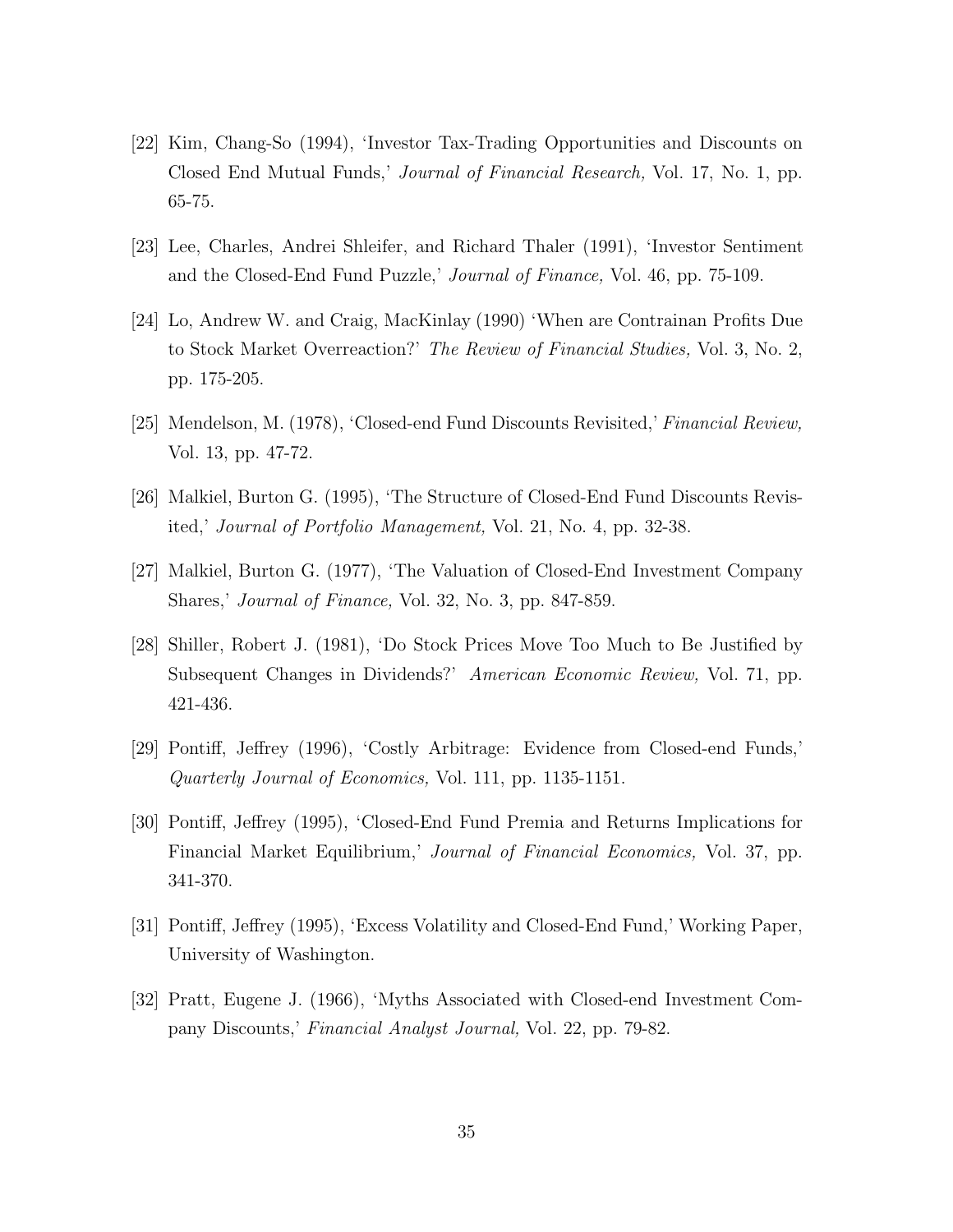- [33] Ross, Stephen A. (2002), 'Neoclassical Finance, Alternative Finance and the Closed End Fund Puzzle,' *European Financial Management,* Vol. 8, No. 2, pp.129-137.
- [34] Stock, James H. and Mark W. Watson (1991), 'A Probability Model of the Coincident Economic Indicators,' in kajal Lahiri and Geoffrey H. Moore, eds., *Leading Economic Indicators: New Approaches and Forecasting Records,* Cambridge, England: Cambridge University Press.
- [35] Swaminathan, Bhaskaran (1996) 'Time-Varying Expected Small Firm Returns and Closed-End Fund Discounts,' *The Review of Financial Studies,* Vol. 9, No. 3, pp. 845C887.
- [36] Thompson, Rex (1978), 'The Information Content of Discounts and Premiums on Closed-End Fund Shares,' *Journal of Financial Economics,* Vol. 6, pp. 151-86.
- [37] Xu, Yexiao (2000), 'Understanding Closed-End Fund Puzzles-A Stochastic Turnover Perspective,' *Working Paper,* School of Management, The University of Texas at Dallas.
- [38] Zweig, Martin E., (1973), 'An Investor Expectations Stock Price Predictive Model Using Closed-end Fund Premium,' *Journal of Finance,* Vol. 28, pp. 67-87.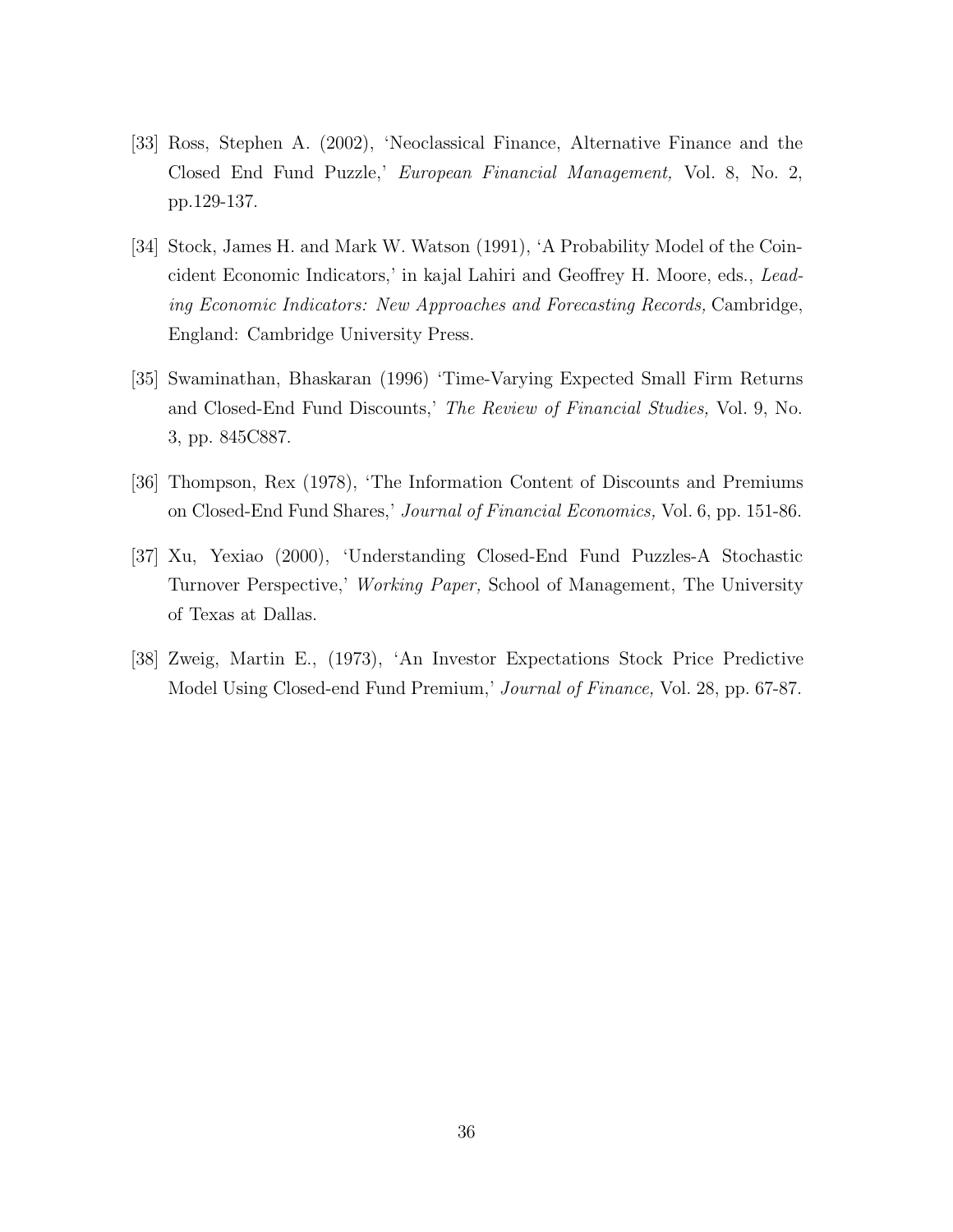Table 1: **Characteristics of Aggregate Closed-end Equity Funds** This table summarizes the statistics for equal weighted U.S. equity closed-end funds. The results are based on weekly data from January 1993 to December 2002. d*t*, r*v,t*, r*p,t*, and r*m,t* are the log discount, the log NAV return, the log fund return, and the value weighted market index return at time t, respectively.  $\rho$  denotes the first order auto-correlation for each series. For univariate regressions, each column represents different regression. All of the numbers in the table are in percentage form.

|                     | $d_t$                                                     | $r_{v,t}$ | $r_{p,t}$ | $r_{m,t+1}$                                               |  |  |  |  |
|---------------------|-----------------------------------------------------------|-----------|-----------|-----------------------------------------------------------|--|--|--|--|
| Mean                | 8.42                                                      | 0.139     | 0.145     | 0.187                                                     |  |  |  |  |
| Std Error           | 3.62                                                      | 1.42      | 1.31      | 2.32                                                      |  |  |  |  |
| $\rho$              | 98.04                                                     | 4.53      | 22.59     | $-7.31$                                                   |  |  |  |  |
|                     |                                                           |           |           | Univariate Regression with Dependent Variable $r_{v,t+1}$ |  |  |  |  |
| Coefficient         | 0.036                                                     | 0.045     | 0.078     | 0.558                                                     |  |  |  |  |
| $(Std_{Coef})$      | (0.017)                                                   | (0.044)   | (0.047)   | (0.011)                                                   |  |  |  |  |
| $\sigma_{residual}$ | 1.413                                                     | 1.417     | 1.415     | 0.580                                                     |  |  |  |  |
| $R^2$               | 0.829                                                     | 0.206     | 0.521     | 83.31                                                     |  |  |  |  |
|                     | Univariate Regression with Dependent Variable $r_{p,t+1}$ |           |           |                                                           |  |  |  |  |
| Coefficient         | 0.057                                                     | 0.225     | 0.226     | 0.427                                                     |  |  |  |  |
| $(Std_{Coef})$      | (0.016)                                                   | (0.040)   | (0.043)   | (0.016)                                                   |  |  |  |  |
| $\sigma_{residual}$ | 1.298                                                     | 1.275     | 1.281     | 0.863                                                     |  |  |  |  |
| $R^2$               | 2.45                                                      | 5.92      | 5.11      | 56.92                                                     |  |  |  |  |
|                     | Univariate Regression with Dependent Variable $d_{t+1}$   |           |           |                                                           |  |  |  |  |
| Coefficient         | 0.980                                                     | 0.245     | 0.23      | 0.197                                                     |  |  |  |  |
| $(Std_{Coef})$      | (0.009)                                                   | (0.112)   | (0.121)   | (0.068)                                                   |  |  |  |  |
| $\sigma_{residual}$ | 0.715                                                     | 3.611     | 3.616     | 3.599                                                     |  |  |  |  |
| $R^2$               | 96.1                                                      | 0.921     | 0.695     | 1.58                                                      |  |  |  |  |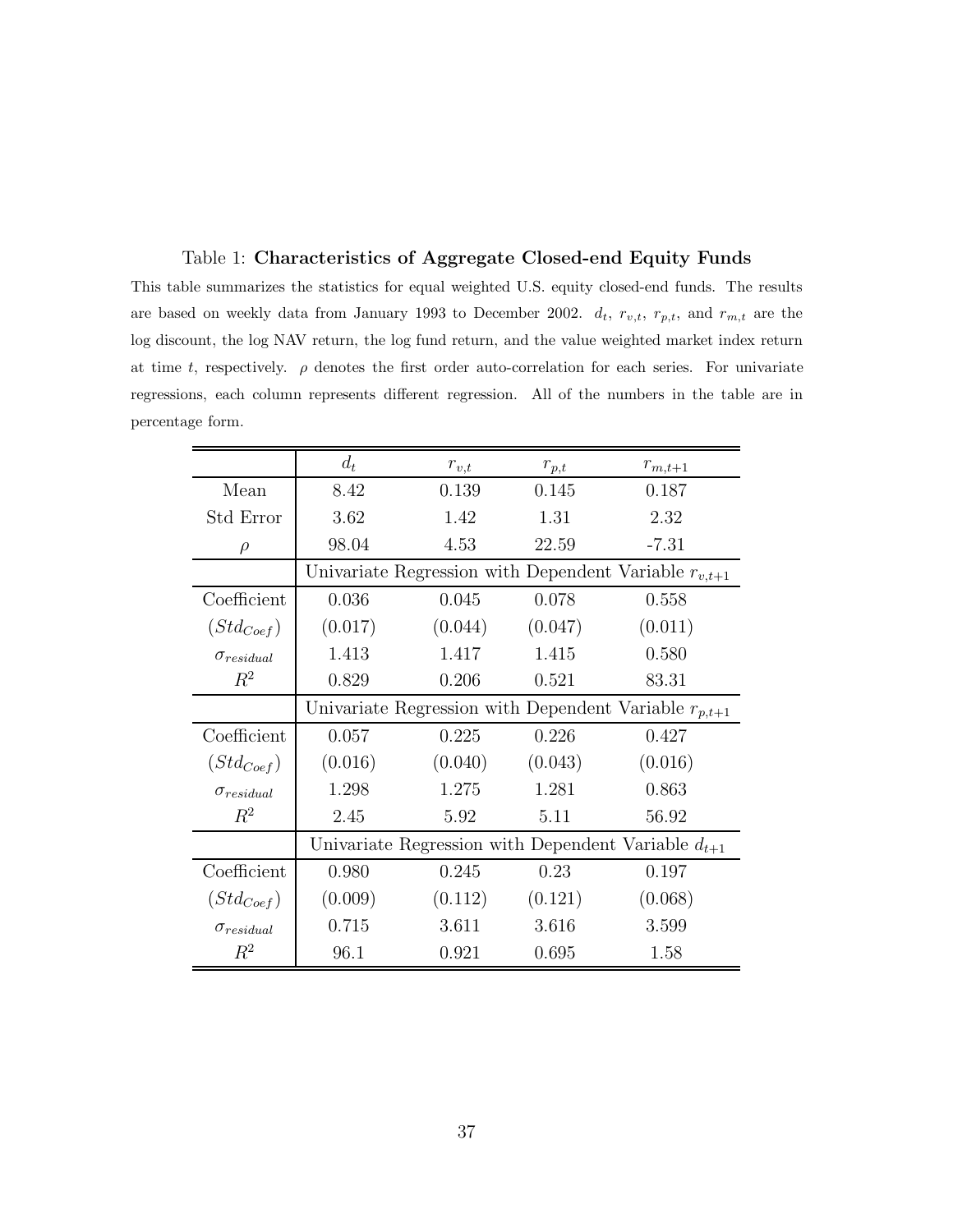### Table 2: **What Determines the Level and Persistence of Closed-end Fund Discounts?**

This Table reports the univariate cross-sectional regressions of regressing average discount  $(\bar{d})$ , or persistence of discount  $(\rho_d)$ , on annual dividend yield  $(D/P)$ , future tax obligation  $(TAX)$ , expense ration  $(EXP)$ , or annual turnover  $(TN)$ , or an illiquidity dummy  $(ILQD)$ , respectively for each year from 1999 to 2002. '\*\*' and '\*' represent 5% and 10% significance levels, respectively.

|                  | Dependent Variable: $d$ |           |            |           | Dependent Variable: $\rho_d$ |           |            |            |
|------------------|-------------------------|-----------|------------|-----------|------------------------------|-----------|------------|------------|
|                  | 1999                    | 2000      | 2001       | 2002      | 1999                         | 2000      | 2001       | 2002       |
| D/P              | $-0.418*$               | $-0.155$  | $-0.194$   | $-0.420*$ | 1.204**                      | $1.142*$  | $0.974**$  | 1.088**    |
| Std Error        | 0.231                   | 0.223     | 0.274      | 0.255     | 0.475                        | 0.625     | 0.455      | 0.296      |
| $R^2$            | 6.533                   | 1.037     | 1.123      | 6.075     | 12.01                        | 6.759     | 9.450      | 24.38      |
| <b>TAX</b>       | $0.100**$               | 0.016     | $0.271**$  | $0.226**$ | $-0.408**$                   | $-0.257*$ | $-0.478**$ | $-0.233**$ |
| Std Error        | 0.051                   | 0.054     | 0.076      | 0.066     | 0.105                        | 0.156     | 0.130      | 0.090      |
| $R^2$            | 7.733                   | 0.189     | 22.59      | 21.72     | 25.12                        | 5.811     | 23.43      | 13.79      |
| TN               | $-2.711**$              | $-0.502$  | $-4.974**$ | $-1.648$  | $7.645**$                    | 5.029     | $7.405**$  | $3.219**$  |
| Std Error        | 1.296                   | 1.274     | 1.849      | 1.312     | 2.653                        | 3.615     | 3.269      | 1.656      |
| $R^2$            | 8.524                   | 0.336     | 14.12      | 3.619     | 15.02                        | 4.039     | 10.44      | 8.259      |
| EXP              | 0.511                   | 2.200     | 0.692      | $-0.425$  | 7.640                        | $-7.893$  | 0.012      | 0.030      |
| Std Error        | 2.637                   | 2.228     | 3.095      | 2.764     | 5.493                        | 6.406     | 5.363      | 3.576      |
| $R^2$            | 0.080                   | 2.076     | 0.114      | 0.056     | 3.953                        | 3.194     | 0.000      | 0.000      |
| <i>ILQD</i>      | 3.920                   | $5.076**$ | 0.472      | $-2.689$  | $13.80**$                    | 11.16     | $10.85*$   | $-1.785$   |
| <b>Std Error</b> | 2.723                   | 2.394     | 3.818      | 3.526     | 5.581                        | 7.035     | 6.705      | 4.256      |
| $R^2$            | 4.059                   | 8.729     | 0.034      | 1.305     | 11.09                        | 5.079     | 5.495      | 0.398      |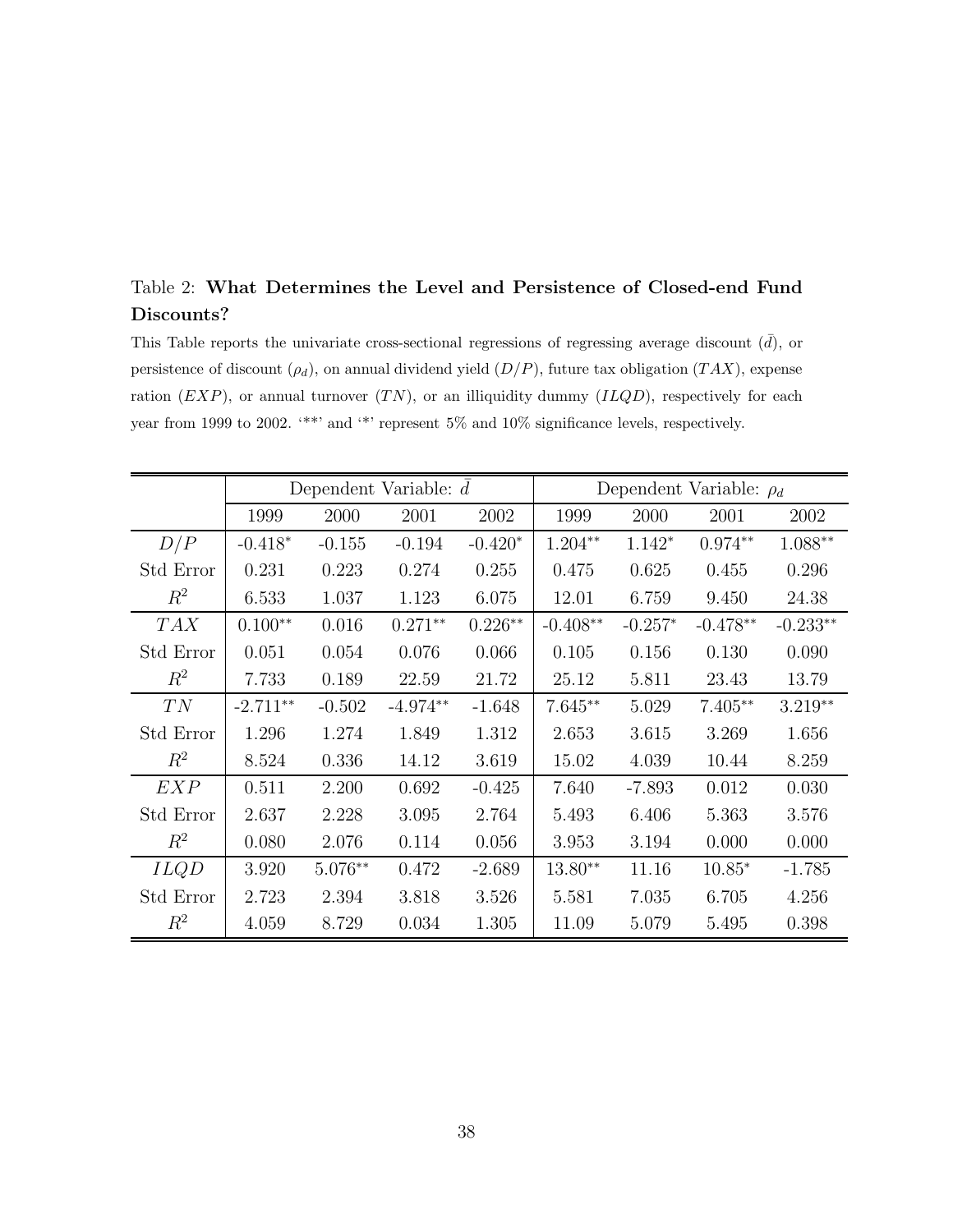### Table 3: **What Determines the Level and Persistence of Closed-end Fund Discounts?**

This table reports the multivariate cross-sectional regressions of regressing average discount  $(\bar{d})$  or persistence of discount  $(\rho_d)$  on annual dividend yield  $(D/P)$ , future tax obligation  $(TAX)$ , expense ratio  $(EXP)$ , annual turnover  $(TN)$ , and an illiquidity dummy  $(ILQD)$  for each year from 1999 to 2002. '\*\*' and '\*' represent 5% and 10% significance level, respectively.

| Year             | Constant                              | D/P       | TAX        | EXP      | <i>ILQD</i> | $R^2$ |  |  |
|------------------|---------------------------------------|-----------|------------|----------|-------------|-------|--|--|
|                  | Panel A: Dependent Variable: d        |           |            |          |             |       |  |  |
| 1999             | 5.685                                 | $-0.189$  | $0.157**$  | 1.456    | $6.901**$   | 15.20 |  |  |
| Std Error        | 5.474                                 | 0.226     | 0.056      | 2.648    | 2.739       |       |  |  |
| 2000             | 8.756                                 | $-0.121$  | $0.118**$  | 1.072    | $9.096**$   | 17.30 |  |  |
| Std Error        | 4.693                                 | 0.212     | 0.056      | 2.217    | 2.626       |       |  |  |
| 2001             | $-5.733$                              | $-0.136$  | $0.382**$  | 2.543    | 8.709**     | 27.50 |  |  |
| Std Error        | 4.813                                 | 0.234     | 0.084      | 2.716    | 3.806       |       |  |  |
| 2002             | 4.327                                 | $-0.230$  | $0.224**$  | 0.417    | 1.110       | 16.20 |  |  |
| Std Error        | 4.387                                 | 0.256     | 0.082      | 2.555    | 3.670       |       |  |  |
|                  | Panel B: Dependent Variable: $\rho_d$ |           |            |          |             |       |  |  |
| Persistence 1999 | 59.17**                               | $1.335**$ | $-0.328$   | 3.147    | 7.519       | 34.20 |  |  |
| Std Error        | 10.95                                 | 0.453     | 0.113      | 5.296    | 5.478       |       |  |  |
| 2000             | 73.98**                               | 0.905     | $-0.269$   | $-8.353$ | 5.578       | 8.90  |  |  |
| Std Error        | 14.55                                 | 0.658     | 0.175      | 6.875    | 8.142       |       |  |  |
| 2001             | $75.29**$                             | $0.905**$ | $-0.493**$ | $-5.233$ | $-0.360$    | 26.30 |  |  |
| Std Error        | 8.405                                 | 0.409     | 0.148      | 4.742    | 6.647       |       |  |  |
| 2002             | $71.48**$                             | $0.863**$ | $-0.230**$ | $-0.935$ | $-4.751$    | 26.90 |  |  |
| Std Error        | 5.299                                 | 0.309     | 0.099      | 3.086    | 4.433       |       |  |  |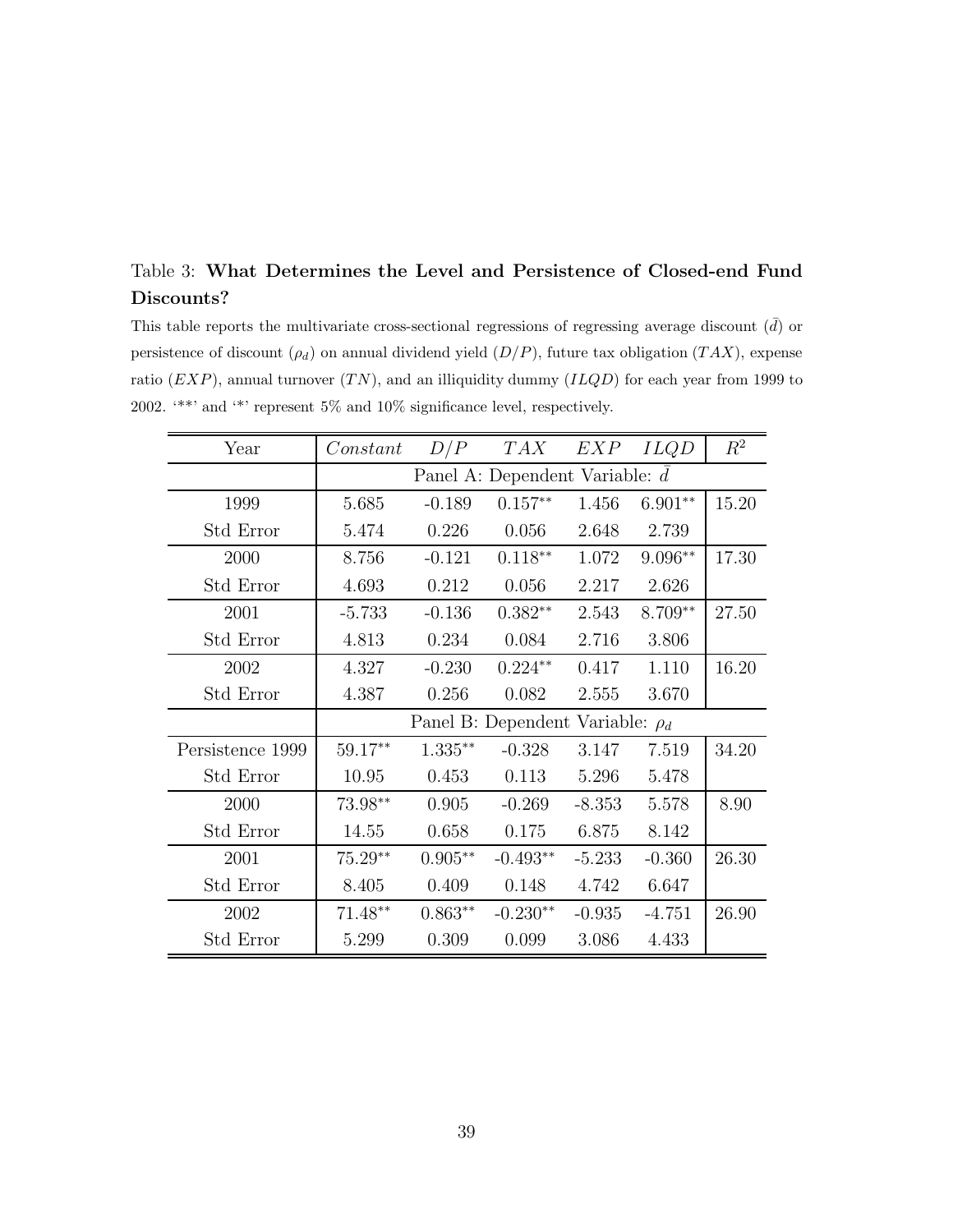#### Table 4: **Predicting Closed-end Fund Return from Portfolio Returns**

This table reports tests of the predictability of equal weighted U.S. equity closed-end funds. The results are based on weekly data from January 1993 to December 2002. d*t*, r*v,t*, r*p,t*, and r*m,t* are the log discount, the log NAV return, the fund return, and the value weighted market index return at time t, respectively. r*sl,t*, r*sh,t*, r*bl,t*, and r*bh,t* are size and book-to-market (B/M) sorted portfolio returns obtained from Kenneth French's website, where 's,' 'b,' 'l,' and 'h,' denote small size, big size, low B/M, and high B/M, respectively. In panel A, all the variables are orthogonal to the market returns.  $R^2$  is the adjusted coefficient of determination.

| Dep. Var.          | $d_t$   | $r_{p,t}$ | $r_{v,t}$ | $r_{sl,t}$ | $r_{sh,t}$                            | $r_{bl,t}$    | $r_{bh,t}$ | $\overline{R^2}$  |
|--------------------|---------|-----------|-----------|------------|---------------------------------------|---------------|------------|-------------------|
|                    |         | Panel     |           |            | A. Contemporaneous Relationship       |               |            |                   |
| $r_{p,t}$          |         |           |           | $-0.017$   | 0.350                                 |               |            | $\overline{23.4}$ |
| (Std.E)            |         |           |           | (0.028)    | (0.045)                               |               |            |                   |
| $r_{p,t}$          |         |           |           |            |                                       | 0.090         | 0.214      | 11.6              |
| (Std.E)            |         |           |           |            |                                       | (0.031)       | (0.028)    |                   |
| $r_{p,t}$          |         |           |           | 0.056      | 0.219                                 | $-0.016$      | 0.174      | 28.5              |
| (Std.E)            |         |           |           | (0.035)    | (0.052)                               | (0.035)       | (0.028)    |                   |
| $r_{v,t}$          |         |           |           | 0.037      | 0.104                                 |               |            | 11.9              |
| (Std.E)            |         |           |           | (0.020)    | (0.032)                               |               |            |                   |
| $r_{v,t}$          |         |           |           |            |                                       | 0.118         | 0.130      | 14.3              |
| (Std.E)            |         |           |           |            |                                       | (0.020)       | (0.018)    |                   |
| $r_{v,t}$          |         |           |           | 0.057      | 0.038                                 | 0.058         | 0.127      | 20.2              |
| Std.E              |         |           |           | (0.025)    | (0.037)                               | (0.024)       | (0.020)    |                   |
|                    |         |           |           |            | Panel B. Predicting Fund Returns      | $(r_{p,t+1})$ |            |                   |
| $r_{p,t+1}$        | 0.056   |           |           |            |                                       |               |            | 2.3               |
| Std.E              | (0.015) |           |           |            |                                       |               |            |                   |
| $r_{p,t+1}$        |         | 0.058     | 0.178     |            |                                       |               |            | 5.6               |
| $\mathrm{Std.E)}$  |         | (0.086)   | (0.080)   |            |                                       |               |            |                   |
| $r_{p,t+1}$        | 0.043   | 0.062     | 0.156     |            |                                       |               |            | 6.9               |
| $(\mathrm{Std.E})$ | (0.015) | (0.086)   | (0.080)   |            |                                       |               |            |                   |
| $r_{p,t+1}$        |         |           |           | 0.093      | 0.004                                 |               |            | 4.6               |
| $(\mathrm{Std.E})$ |         |           |           | (0.044)    | (0.077)                               |               |            |                   |
| $r_{p,t+1}$        |         |           |           |            |                                       | 0.059         | 0.126      | 8.6               |
| $(\mathrm{Std.E})$ |         |           |           |            |                                       | (0.027)       | (0.040)    |                   |
| $r_{p,t+1}$        | 0.046   | 0.062     | $-0.191$  |            |                                       | 0.103         | 0.147      | $\overline{10.0}$ |
| $\mathrm{Std.E)}$  | (0.015) | (0.086)   | (0.118)   |            |                                       | (0.040)       | (0.044)    |                   |
|                    |         |           |           |            | Panel C. Predicting Portfolio Returns |               |            |                   |
| $r_{sh,t+1}$       | 0.020   |           |           |            |                                       |               | 0.312      | 9.8               |
| $(\mathrm{Std.E})$ | (0.020) |           |           |            |                                       |               | (0.041)    |                   |
| $r_{sh,t+1}$       |         |           | 0.198     |            | 0.198                                 |               |            | 10.8              |
| $(\mathrm{Std.E})$ |         |           | (0.074)   |            | (0.060)                               |               |            |                   |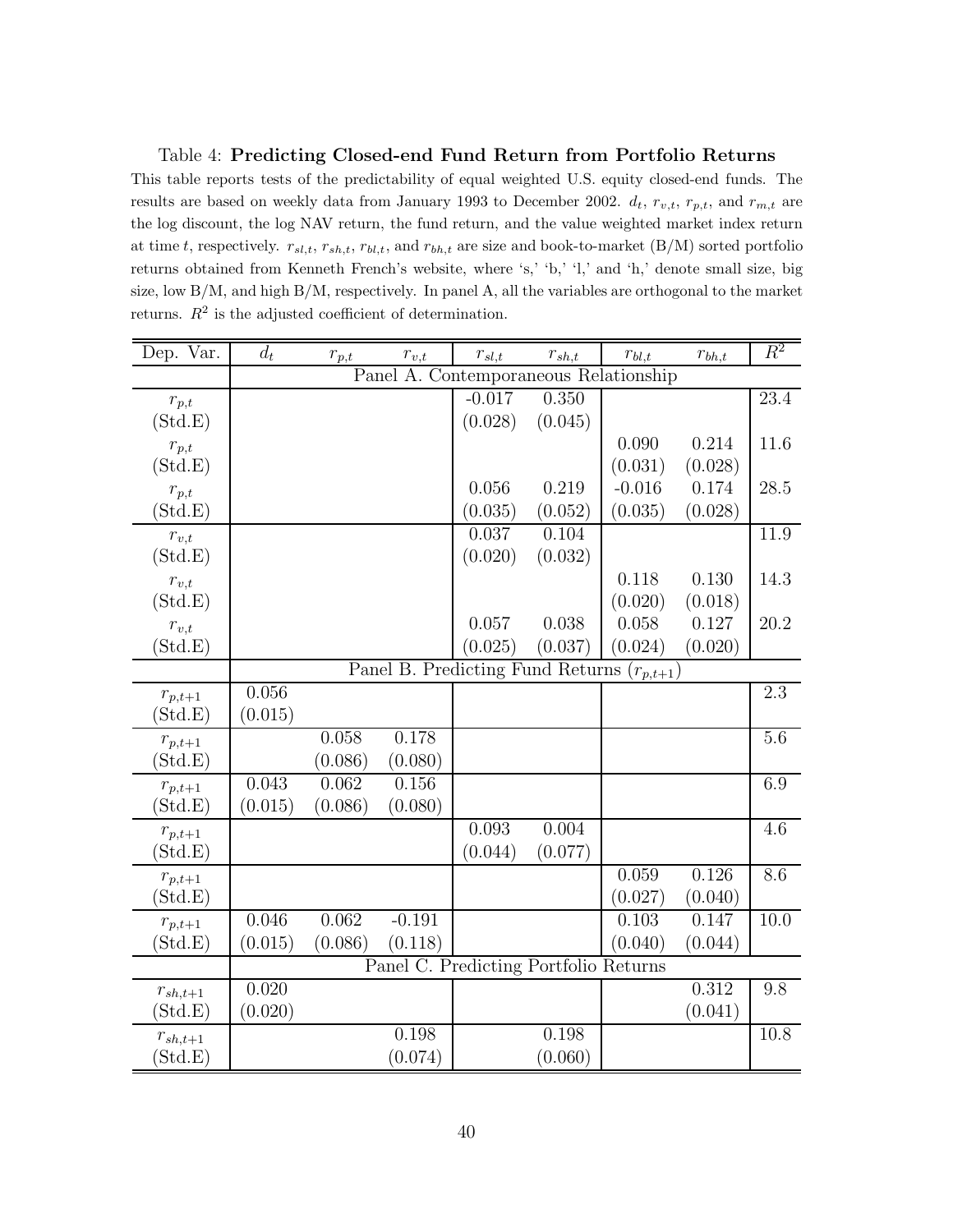#### Table 5: **Aggregate versus Individual Level Volatilities**

This table provides both the distribution for annualized weekly volatility estimates of individual closed-end funds and aggregate return volatility estimates at different frequencies from January 1993 to December 2002.  $\sigma_v$  and  $\sigma_p$  are volatilities of the log NAV return and the log fund return, respectively.

|                         | Panel A: Volatilities of Individual Funds                 |         |         |          |          |  |  |
|-------------------------|-----------------------------------------------------------|---------|---------|----------|----------|--|--|
|                         | Mean                                                      | Std.D   | $10\%$  | $50\%$   | $90\%$   |  |  |
| $\sigma_v$              | 14.40                                                     | 5.91    | 7.71    | 13.40    | 21.60    |  |  |
| $\sigma_p$              | 19.60                                                     | 6.80    | 13.40   | 17.30    | 28.20    |  |  |
| $\sigma_p^2/\sigma_v^2$ | 2.16                                                      | 0.23    | 0.99    | 1.69     | 4.08     |  |  |
|                         | Panel B: Aggregate Volatilities at Difference Frequencies |         |         |          |          |  |  |
|                         | 1 Week                                                    | 2 Weeks | 4 Weeks | 13 Weeks | 26 Weeks |  |  |
| $\sigma_{v}$            | 10.22                                                     | 7.64    | 5.80    | 3.63     | 1.87     |  |  |
| $\sigma_p$              | 9.47                                                      | 7.58    | 5.79    | 3.52     | 2.14     |  |  |
| $\sigma_p^2/\sigma_v^2$ | 0.86                                                      | 0.98    | 1.00    | 0.94     | 1.30     |  |  |
| $\#$ of Observations    | 520                                                       | 260     | 130     | 40       | 20       |  |  |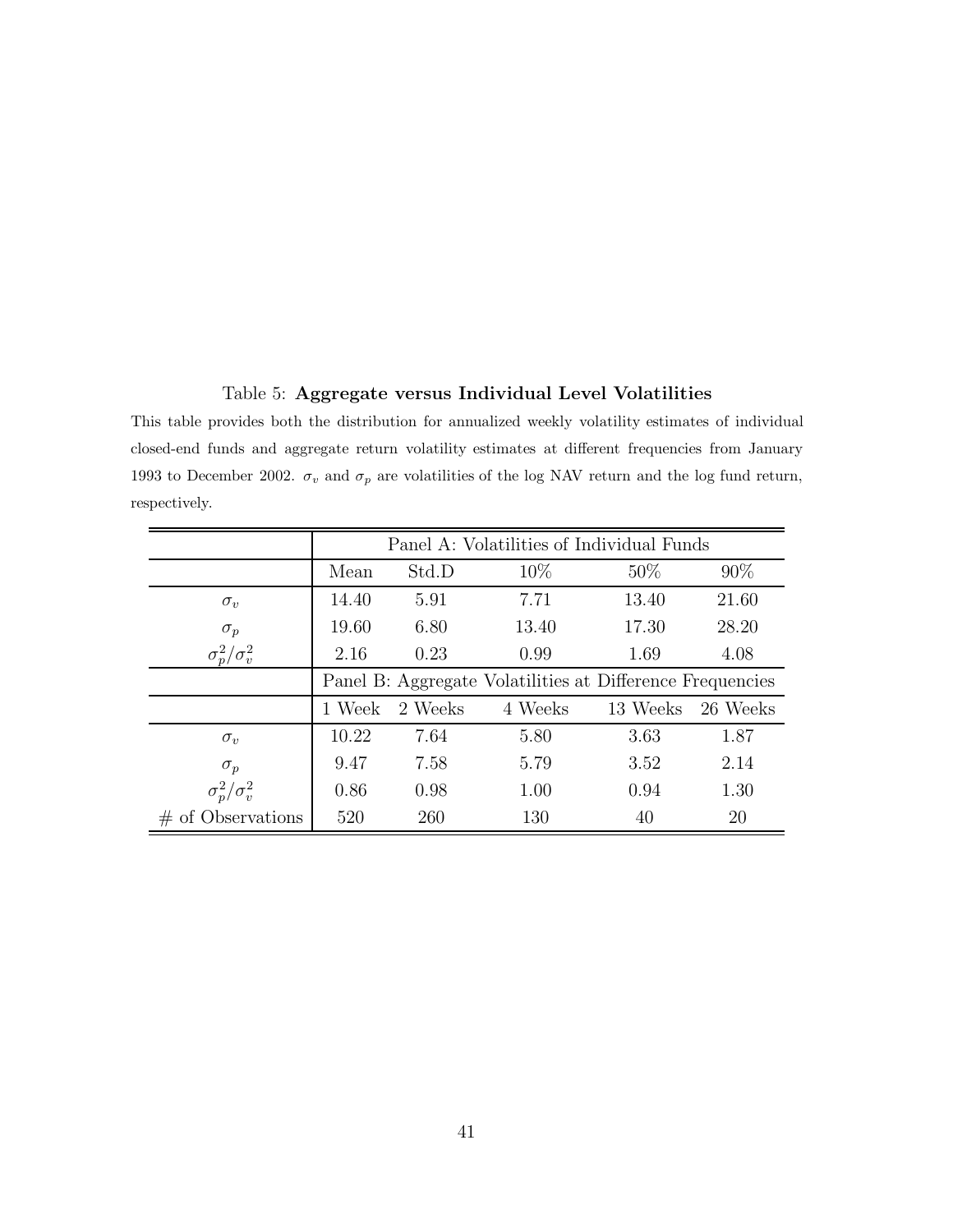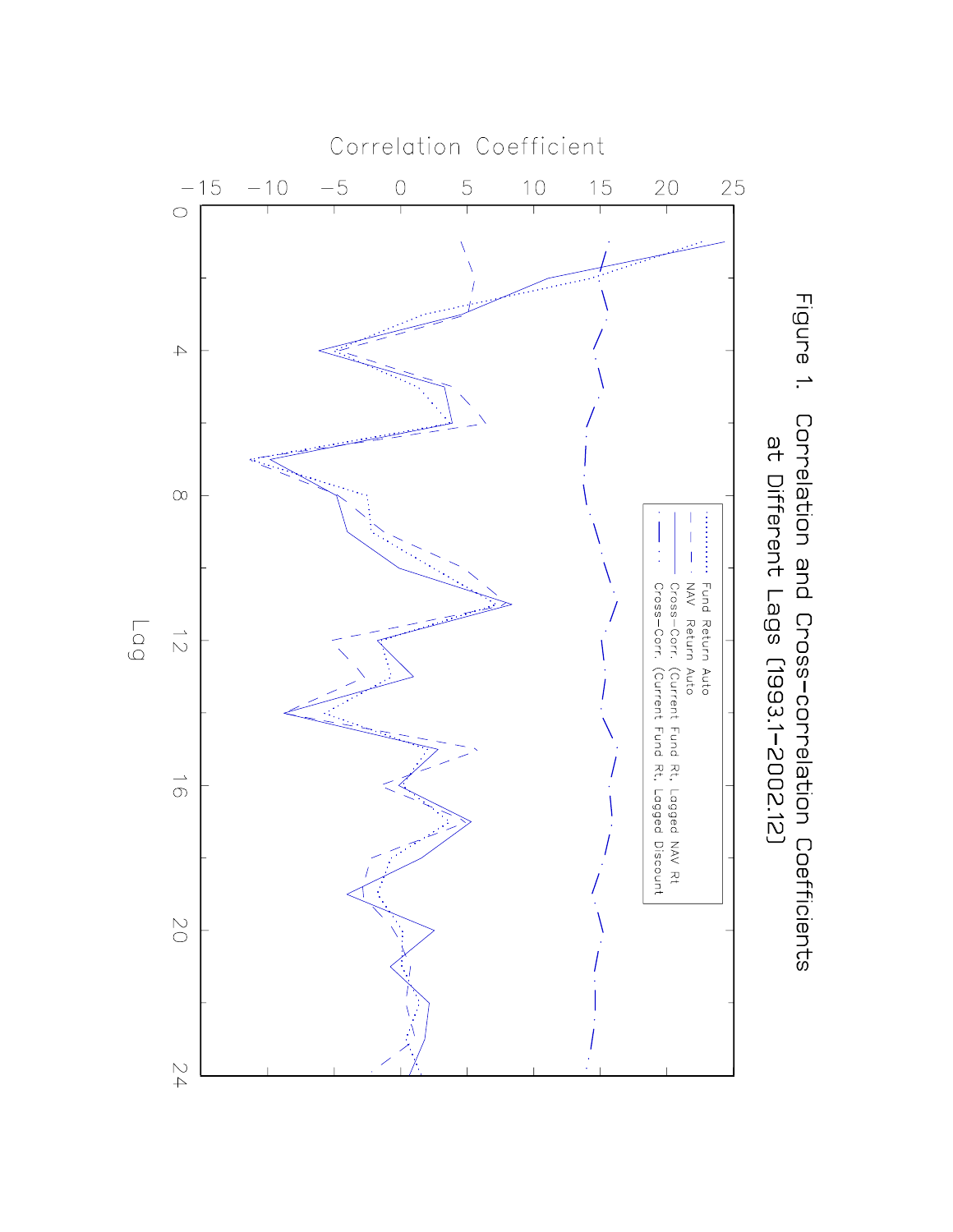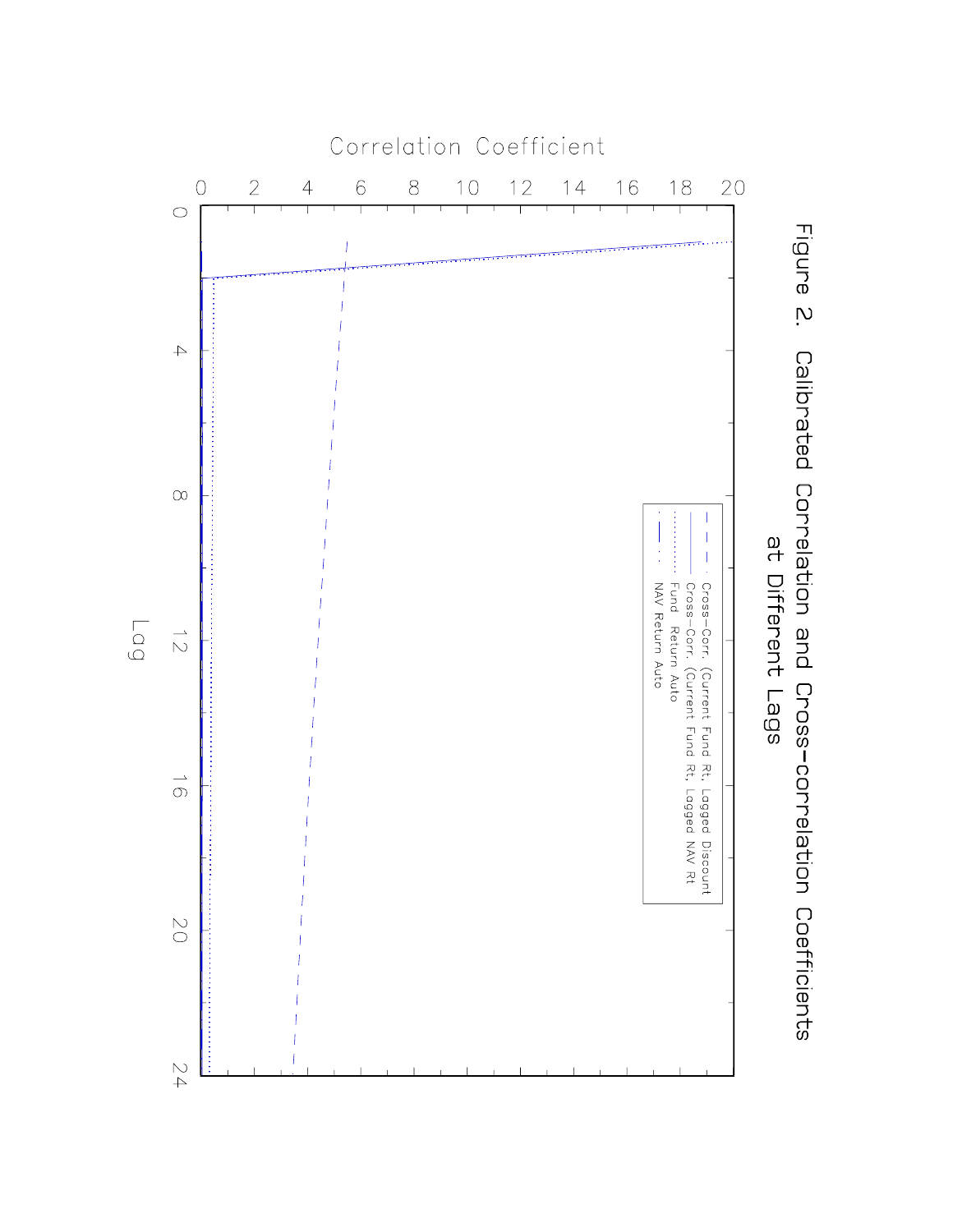